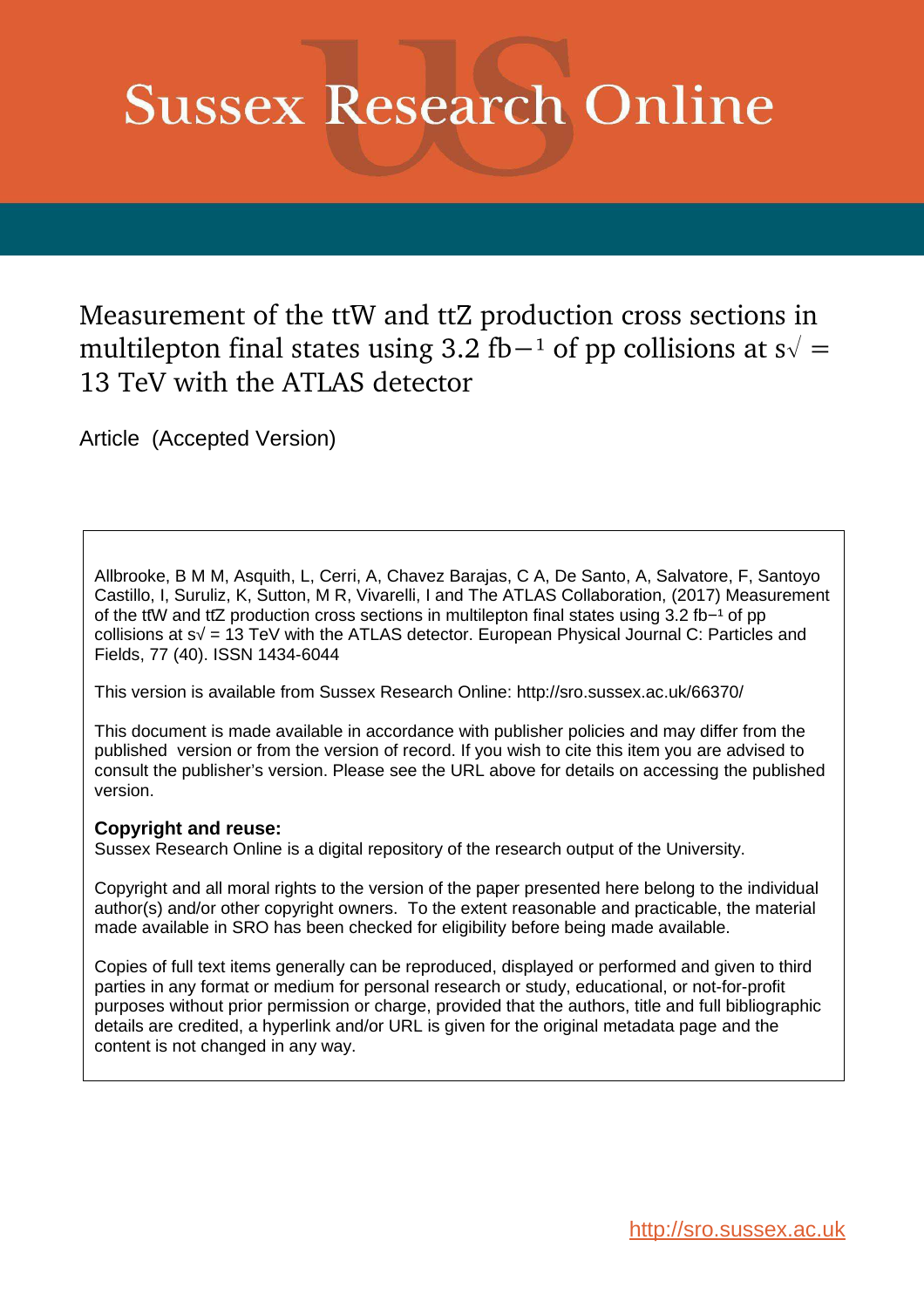## EUROPEAN ORGANISATION FOR NUCLEAR RESEARCH (CERN)





7th September 2016

## Measurement of the  $t\bar{t}Z$  and  $t\bar{t}W$  production cross sections in multilepton final states using 3.2 fb−<sup>1</sup> of *pp* collisions at  $\sqrt{s}$  = 13 TeV with the ATLAS detector

The ATLAS Collaboration

#### Abstract

<span id="page-1-1"></span>A measurement of the  $t\bar{t}Z$  and  $\bar{t}W$  production cross sections in final states with either two same-charge muons, or three or four leptons (electrons or muons) is presented. The analysis uses a data sample of proton–proton collisions at  $\sqrt{s}$  = 13 TeV recorded with the ATLAS detector at the Large Hadron Collider in 2015, corresponding to a total integrated luminosity of 3.2 fb<sup>-1</sup>. The inclusive cross sections are extracted using likelihood fits to signal and control regions, resulting in  $\sigma_{t\bar{t}Z} = 0.9 \pm 0.3$  pb and  $\sigma_{t\bar{t}W} = 1.5 \pm 0.8$  pb, in agreement with the Standard Model predictions.

<span id="page-1-0"></span>c 2016 CERN for the benefit of the ATLAS Collaboration.

Reproduction of this article or parts of it is allowed as specified in the CC-BY-4.0 license.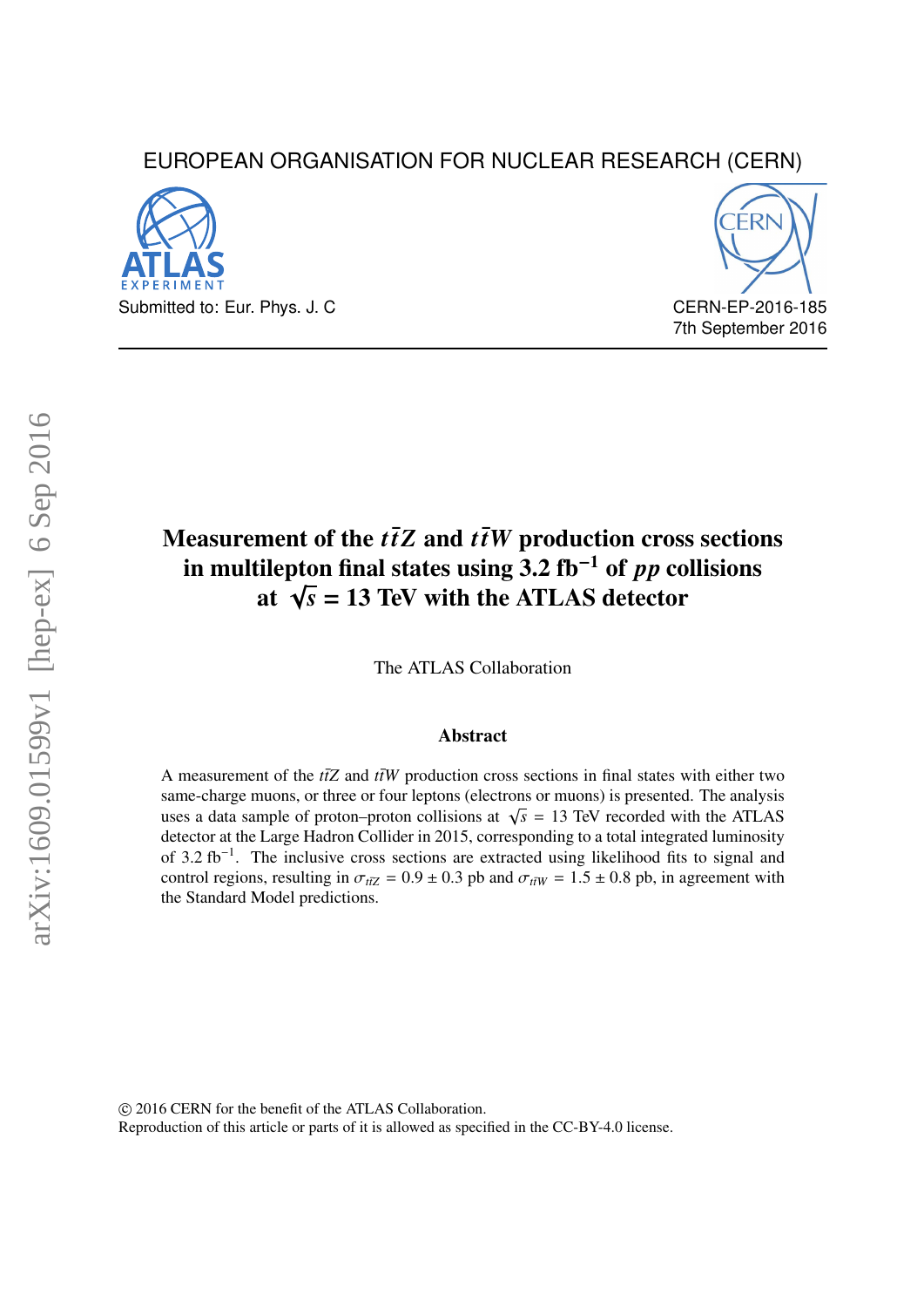## 1 Introduction

At the Large Hadron Collider (LHC), top quarks are copiously produced in quark–antiquark pairs (*ti*<sup>†</sup>). This process has been extensively studied in proton–proton collisions at 7 and 8 TeV, and recently at 13 TeV [\[1\]](#page-19-0) centre-of-mass energy. Measurements of the associated production of  $t\bar{t}$  with a *Z* boson ( $\frac{t\bar{t}Z}{tZ}$ ) allow the extraction of information about the neutral-current coupling of the top quark. The production rate of a top-quark pair with a massive vector boson could be altered in the presence of physics beyond the Standard Model (SM), such as vector-like quarks, strongly coupled Higgs bosons or technicolor, and therefore the measurements of  $\sigma_{t\bar{t}Z}$  and  $\sigma_{t\bar{t}W}$  are important checks of the validity of the SM at this new energy regime. The  $t\bar{t}Z$  and  $t\bar{t}W$  processes have been established by ATLAS [\[2\]](#page-19-1) and CMS [\[3\]](#page-19-2) using the Run-1 dataset at  $\sqrt{s} = 8$  TeV, with measured cross sections compatible with the SM prediction and having uncertainties of ∼30%. At  $\sqrt{s}$  = 13 TeV, the SM cross sections of the *ttZ* and *ttW* processes increase by factors of 3.5 and 2.4, respectively, compared to  $\sqrt{s}$  = 8 TeV. The cross sections, computed at nextto-leading-order (NLO) QCD precision, using MADGRAPH5\_aMC@NLO (referred to in the following as MG5\_aMC), are  $\sigma_{t\bar{t}Z} = 0.84$  pb and  $\sigma_{t\bar{t}W} = 0.60$  pb with an uncertainty of ∼12% [\[4,](#page-19-3) [5\]](#page-19-4), primarily due to higher-order corrections, estimated by varying the renormalisation and factorisation scales.

<span id="page-2-2"></span>This paper presents measurements of the *ttZ* and *ttW* cross sections using  $3.2 \text{ fb}^{-1}$  of proton–proton (*pp*) collision data at  $\sqrt{s}$  = 13 TeV collected by the ATLAS detector in 2015. The decays of the top quarks together with one *W* or *Z* boson can produce between zero and four isolated, prompt leptons.<sup>[1](#page-1-0)</sup> Decay modes with two same-sign (SS) charged muons, or three or four leptons are considered in this analysis. Table [1](#page-1-1) lists the analysis channels and the targeted decay modes of the  $t\bar{t}Z$  and  $t\bar{t}W$  processes. Each channel is divided into multiple analysis regions in order to enhance the sensitivity to the signal. Simultaneous fits are performed to the signal regions and selected control regions in order to extract the cross sections for  $t\bar{t}Z$  and  $\bar{t}W$  production. Additional validation regions are defined to check that the background estimate agrees with the data and are not used in the fit.

| Process                | $t\bar{t}$ decay                       | Boson decay      | Channel     |
|------------------------|----------------------------------------|------------------|-------------|
| $t\overline{t}W^{\pm}$ | $(\mu^{\pm} \nu b)(q\bar{q}b)$         | $\mu^{\pm} \nu$  | SS dimuon   |
|                        | $(\ell^{\pm} \nu b)(\ell^{\mp} \nu b)$ | $\ell^{\pm} \nu$ | Trilepton   |
| tīZ.                   | $(\ell^{\pm}vb)(q\bar{q}b)$            | $\ell^+\ell^-$   | Trilepton   |
|                        | $(\ell^{\pm} \nu b)(\ell^{\mp} \nu b)$ | $l^+\ell^-$      | Tetralepton |

Table 1: List of  $t\bar{t}W$  and  $t\bar{t}Z$  decay modes and analysis channels targeting them.

## 2 The ATLAS detector

<span id="page-2-0"></span>The ATLAS detector [\[6\]](#page-19-5) consists of four main subsystems: an inner tracking system, electromagnetic (EM) and hadronic calorimeters, and a muon spectrometer. The inner detector consists of a high-granularity silicon pixel detector, including the newly installed Insertable B-Layer [\[7\]](#page-19-6), which is the innermost layer of the tracking system, and a silicon microstrip tracker, together providing precision tracking in the

<span id="page-2-1"></span><sup>1</sup> In this paper, lepton is used to denote electron or muon, and prompt lepton is used to denote a lepton produced in a *W* or *Z* boson or  $\tau$ -lepton decay.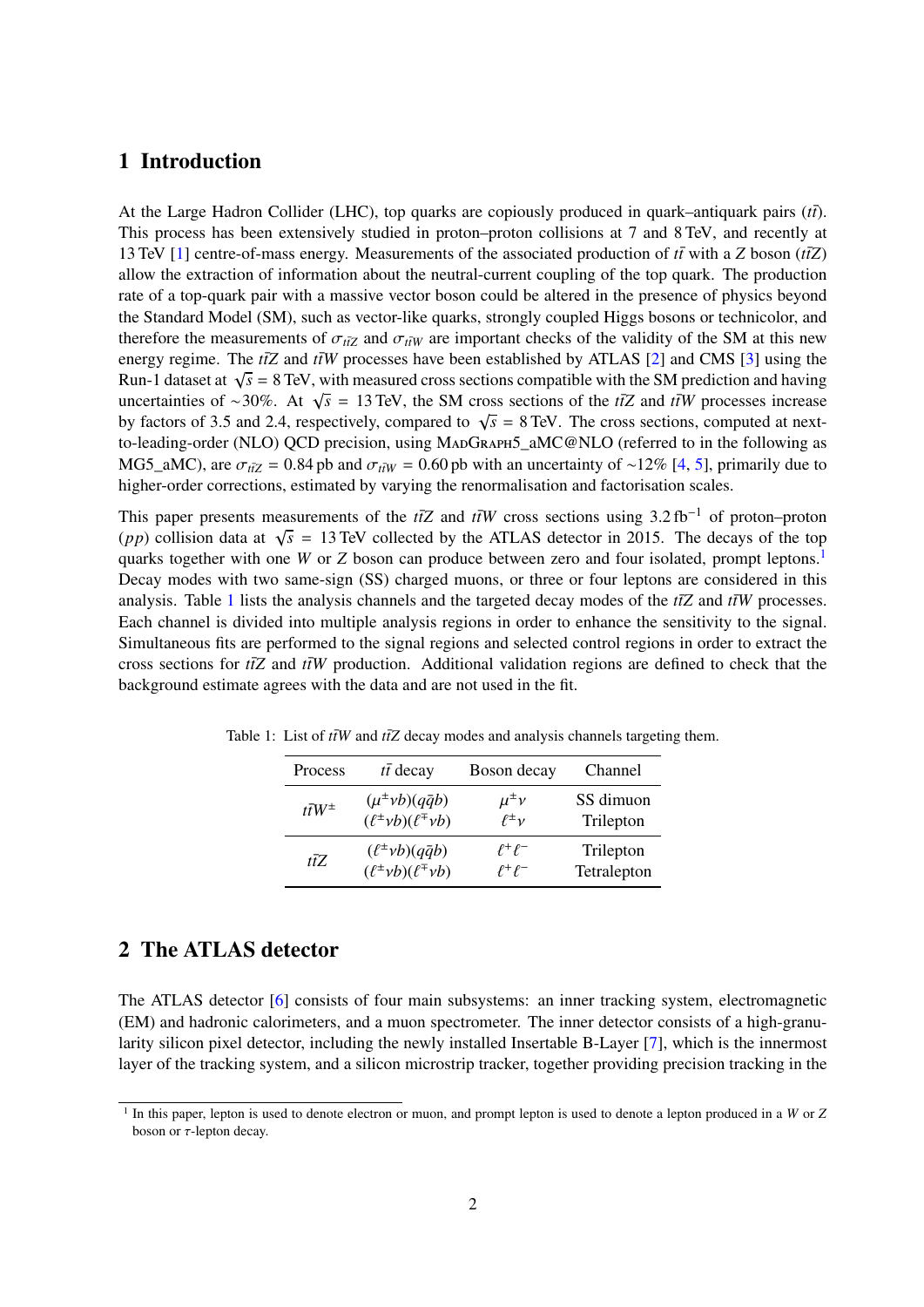pseudorapidity<sup>[2](#page-2-0)</sup> range  $|\eta| < 2.5$  and of a transition radiation tracker covering  $|\eta| < 2.0$ . All the systems are immersed in a 2 T magnetic field provided by a superconducting solenoid. The EM sampling calorimeter uses lead and liquid argon (LAr) and is divided into barrel ( $|\eta|$  < 1.475) and endcap (1.375 <  $|\eta|$  < 3.2) regions. Hadron calorimetry is provided by a steel/scintillator-tile calorimeter, segmented into three barrel structures, in the range  $|\eta| < 1.7$ , and by two copper/LAr hadronic endcap calorimeters that cover the region  $1.5 < |\eta| < 3.2$ . The solid angle coverage is completed with forward copper/LAr and tungsten/LAr calorimeter modules, optimised for EM and hadronic measurements respectively, covering the region  $3.1 < |\eta| < 4.9$ . The muon spectrometer measures the deflection of muon tracks in the range  $|\eta| < 2.7$ using multiple layers of high-precision tracking chambers located in toroidal magnetic fields. The field integral of the toroids ranges between 2.0 and 6.0 Tm for most of the detector. The muon spectrometer is also instrumented with separate trigger chambers covering  $|\eta| < 2.4$ . A two-level trigger system, using custom hardware followed by a software-based trigger level, is used to reduce the event rate to an average of around 1 kHz for offline storage.

### 3 Data and simulated event samples

The data were collected with the ATLAS detector during 2015 with a bunch spacing of 25 ns and a mean number of 14 *pp* interactions per bunch crossing (pile-up). With strict data-quality requirements, the integrated luminosity considered corresponds to 3.2 fb−<sup>1</sup> with an uncertainty of 2.1%.

Monte Carlo simulation samples (MC) are used to model the expected signal and background distributions in the different control, validation and signal regions described below. The heavy-flavour decays involving *<sup>b</sup>*<sup>−</sup> and *<sup>c</sup>*−quarks, particularly important to this measurement, are modelled using the Evt-Gen [\[8\]](#page-19-7) program, except for processes modelled using the Sherpa generator. In all samples the top-quark mass is set to 172.5 GeV and the Higgs boson mass is set to 125 GeV. The response of the detector to stable<sup>[3](#page-2-1)</sup> particles is emulated by a dedicated simulation [\[9\]](#page-19-8) based either fully on GEANT [\[10\]](#page-19-9) or on a faster parameterisation [\[11\]](#page-19-10) for the calorimeter response and Geant for other detector systems. To account for additional *pp* interactions from the same and close-by bunch crossings, a set of minimum-bias interactions generated using PYTHIA 8 [\[12\]](#page-19-11) with the A2 [\[13\]](#page-19-12) set of tuned MC parameters (A2 tune) is superimposed on the hard-scattering events. In order to reproduce the same pile-up levels present in the data, the distribution of the number of additional *pp* interactions in the MC samples is reweighted to match the one in the data. All samples are processed through the same reconstruction software as the data. Simulated events are corrected so that the object identification, reconstruction and trigger efficiencies, energy scales and energy resolutions match those determined from data control samples.

The associated production of a top-quark pair with one or two vector bosons is generated at leading order (LO) with MG5\_aMC interfaced to PYTHIA 8, with up to two  $(t\bar{t}W)$ , one  $(t\bar{t}Z)$  or no  $(t\bar{t}WW)$  extra partons included in the matrix elements. The  $\gamma^*$  contribution and the  $Z/\gamma^*$  interference are included in the *tt*Z samples. The A14 [\[14\]](#page-20-0) set of tuned MC parameters (A14 tune) is used together with the NNPDF2.3LO parton distribution function (PDF) set [\[15\]](#page-20-1). The samples are normalised using cross sections computed at NLO in QCD [\[16\]](#page-20-2).

 $2$  ATLAS uses a right-handed coordinate system with its origin at the nominal interaction point (IP) in the centre of the detector and the *z*-axis along the beam pipe. The *x*-axis points from the IP to the centre of the LHC ring, and the  $y$ -axis points upward. Cylindrical coordinates  $(r, \phi)$  are used in the transverse plane,  $\phi$  being the azimuthal angle around the *z*-axis. The pseudorapidity is defined in terms of the polar angle  $\theta$  as  $\eta = -\ln \tan(\theta/2)$ .

<sup>&</sup>lt;sup>3</sup> A particle is considered stable if  $c\tau \ge 1$  cm.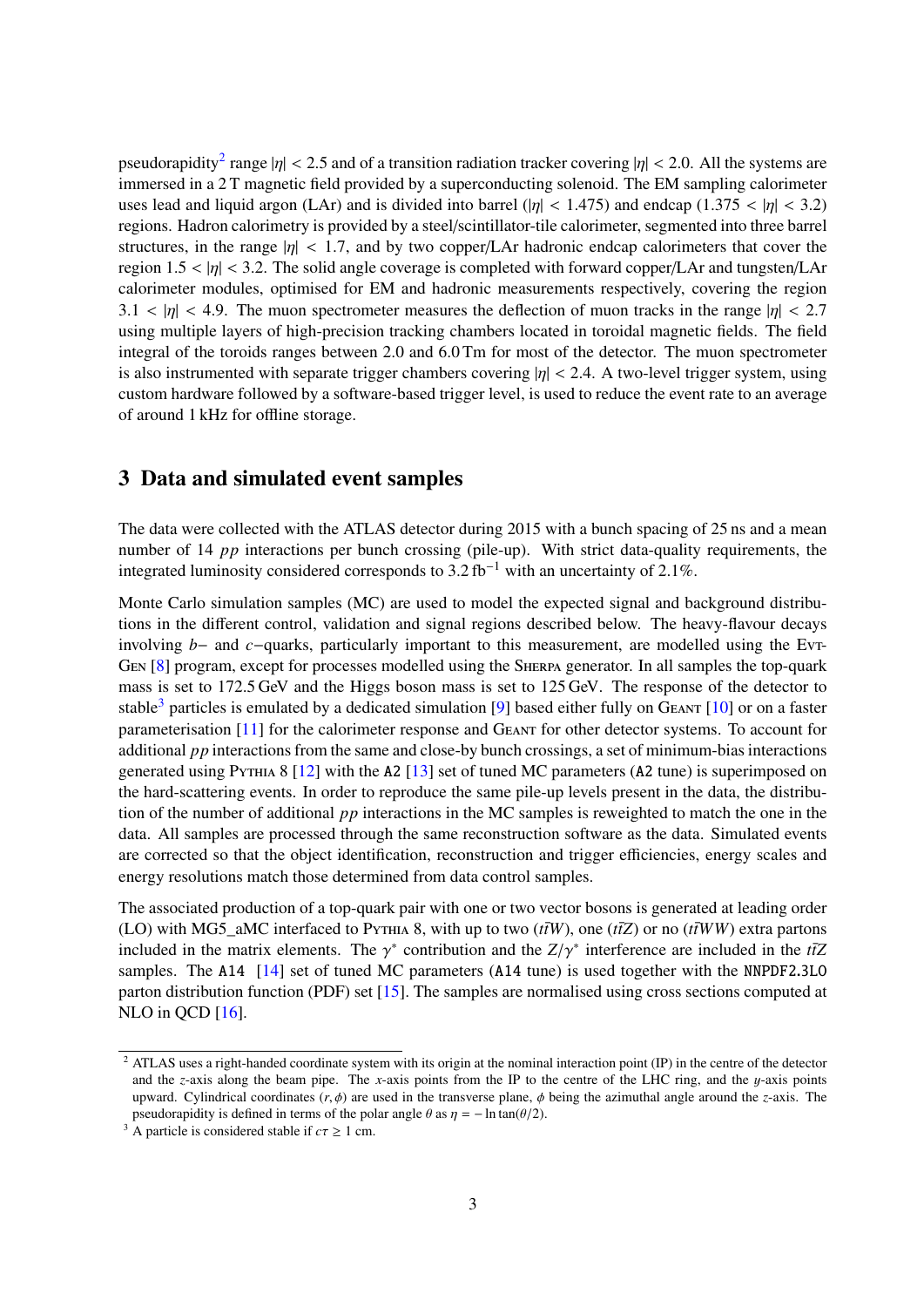The *t*-channel production of a single top quark in association with a *Z* boson (*tZ*) is generated using MG5\_aMC interfaced with PYTHIA 6 [\[17\]](#page-20-3) with the CTEQ6L1 PDF [\[18\]](#page-20-4) set and the Perugia2012 [\[19\]](#page-20-5) set of tuned MC parameters at NLO in QCD. The *Z*/γ∗ interference is included, and the four-flavour scheme is used in the computation.

The *Wt*-channel production of a single top quark together with a *Z* boson (*tWZ*) is generated with MG5\_aMC and showered with Pythia 8, using the NNPDF3.0NLO PDF set and the A14 tune. The generation is performed at NLO in QCD using the five-flavour scheme. Diagrams containing a top-quark pair are removed to avoid overlap with the  $t\bar{t}Z$  process.

Diboson processes with four charged leptons (4 $\ell$ ), three charged leptons and one neutrino ( $\ell\ell\ell v$ ) or two charged leptons and two neutrinos ( $\ell\ell\nu$ ) are simulated using the SHERPA 2.1 generator [\[20\]](#page-20-6). The matrix elements include all diagrams with four electroweak vertices. They are calculated for up to one  $(4\ell, \ell\ell\nu\nu)$  or no additional partons ( $\ell\ell\nu\nu$ ) at NLO and up to three partons at LO using the Comix [\[21\]](#page-20-7) and OpenLoops [\[22\]](#page-20-8) matrix element generators and merged with the Sherpa parton shower using the ME+PS@NLO prescription [\[23\]](#page-20-9). The CT10 PDF set is used in conjunction with a dedicated parton shower tuning developed by the SHERPA authors. The NLO cross sections calculated by the generator are used to normalise diboson processes. Alternative diboson samples are simulated using the Powheg-Box v2 [\[24\]](#page-20-10) generator, interfaced to the PyTHIA 8 parton shower model, and for which the CT10nlo PDF set is used in the matrix element, while the CTEQ6L1 PDF set is used for the parton shower along with the AZNLO [\[25\]](#page-20-11) set of tuned MC parameters.

The production of three massive vector bosons with subsequent leptonic decays of all three bosons is modelled at LO with the Sherpa 2.1 generator and the CT10 PDF set. Up to two additional partons are included in the matrix element at LO and the full NLO accuracy is used for the inclusive process.

Electroweak processes involving the vector-boson scattering (VBS) diagram and producing two samesign leptons, two neutrinos and two partons are modelled using SHERPA 2.1 at LO accuracy and the CT10 PDF set. Processes of orders four and six in the electroweak coupling constant are considered, and up to one additional parton is included in the matrix element.

For the generation of *tt*<sup> $t$ </sup> events and *Wt*-channel single-top-quark events the Powheg-Box v2 generator is used with the CT10 PDF set. The parton shower and the underlying event are simulated using Pythia 6 with the CTEQ6L1 PDF set and the corresponding Perugia2012 tune. The  $t\bar{t}$  samples are normalised to their next-to-next-to-leading-order (NNLO) cross-section predictions, including soft-gluon resummation to next-to-next-to-leading-log order, as calculated with the Top++2.0 program (see Ref. [\[26\]](#page-20-12) and references therein). For more efficient sample generation, the  $t\bar{t}$  sample is produced by selecting only true dilepton events in the final state. Moreover, an additional dilepton  $t\bar{t}$  sample requiring a *b*-hadron not coming from top-quark decays is generated after *b*-jet selection. Diagram removal is employed to remove the overlap between  $t\bar{t}$  and  $Wt$  [\[27\]](#page-20-13).

Samples of *tH* events are generated using NLO matrix elements in MG5\_aMC with the CT10NLO PDF set and interfaced with PYTHIA 8 for the modelling of the parton shower. Higgs boson production via gluon– gluon fusion (ggF) and vector boson fusion (VBF) is generated using the Powheg-Box v2 generator with CT10 PDF set. The parton shower and underlying event are simulated using Pythia 8 with the CTEQ6L1 PDF set and AZNLO tune. Higgs boson production with a vector boson is generated at LO using PYTHIA 8 with CTEQ6L1 PDF. All Higgs boson samples are normalised using theoretical calculations of Ref. [\[28\]](#page-20-14).

<span id="page-4-0"></span>Events containing *Z* or *W* bosons with associated jets are simulated using the Sherpa 2.1 generator. Matrix elements are calculated for up to two partons at NLO and four partons at LO. The CT10 PDF set is used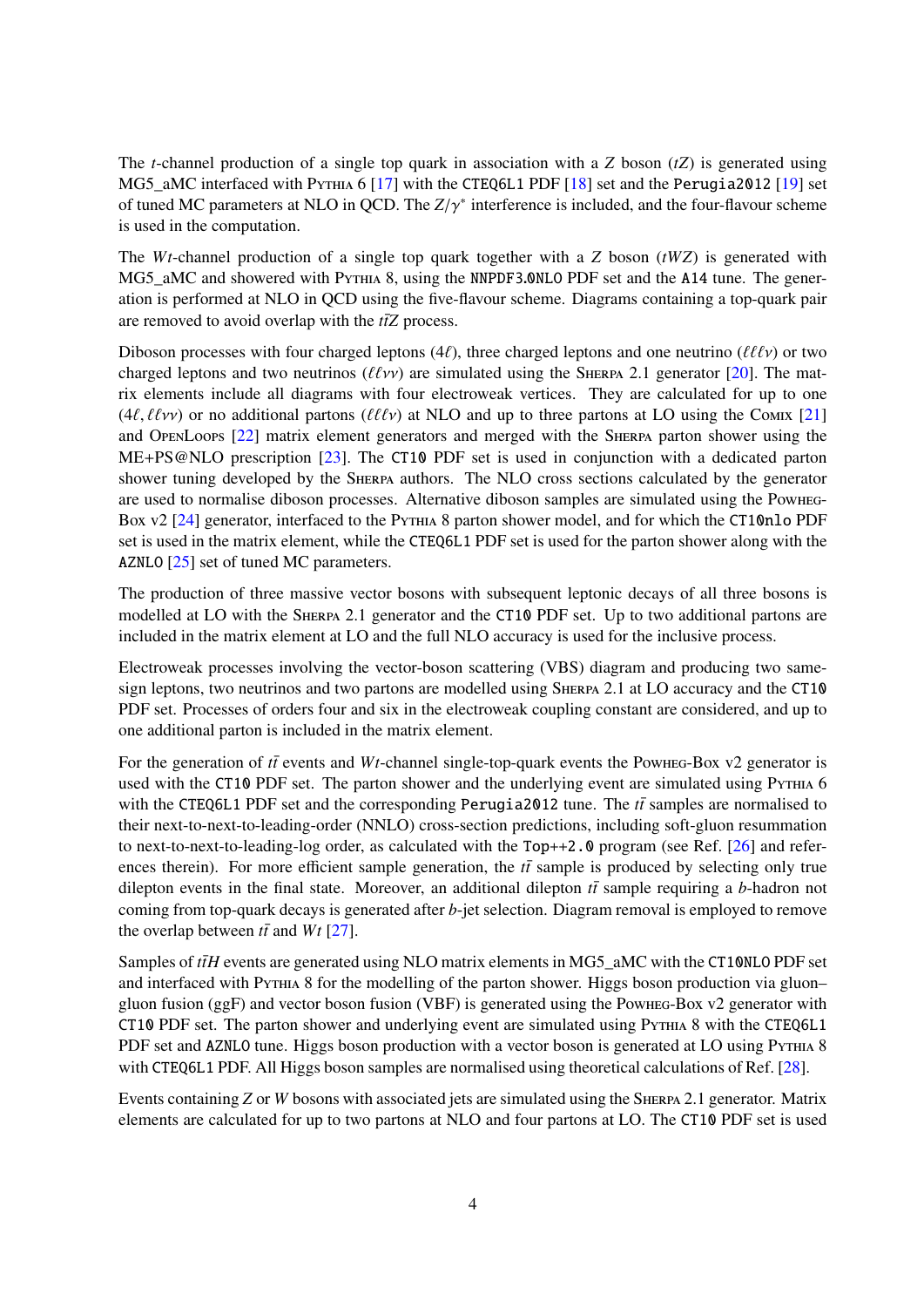in conjunction with a dedicated parton shower tuning developed by the SHERPA authors. The  $Z/W +$ jets samples are normalised to the NNLO cross sections [\[29](#page-20-15)[–32\]](#page-21-0). Alternative *Z*/*W*+jets samples are simulated using MG5\_aMC at LO interfaced to the Pythia 8 parton shower model. The A14 tune is used together with the NNPDF2.3LO PDF set.

The SM production of three and four top quarks is generated at LO with MG5\_aMC+P $\gamma$ THIA 8, using the A14 tune together with the NNPDF2.3LO PDF set. The samples are normalised using cross sections computed at NLO [\[33,](#page-21-1) [34\]](#page-21-2).

## 4 Object reconstruction

The final states of interest in this analysis contain electrons, muons, jets, *b*-jets and missing transverse momentum.

Electron candidates [\[35\]](#page-21-3) are reconstructed from energy deposits (clusters) in the EM calorimeter that are associated with reconstructed tracks in the inner detector. The electron identification relies on a likelihood-based selection [\[36,](#page-21-4) [37\]](#page-21-5). Electrons are required to pass the medium identification requirements and to have transverse momentum  $p_T > 7$  GeV and  $|\eta_{\text{cluster}}| < 2.47$ , where  $\eta_{\text{cluster}}$  is the pseudorapidity of the calorimeter energy deposit associated with the electron candidate. Candidates in the EM calorimeter barrel/endcap transition region  $1.37 < |\eta_{\text{cluster}}| < 1.52$  are excluded.

Muon candidates are reconstructed from a fit to track segments in the various layers of the muon spectrometer, matched with tracks identified in the inner detector. Muons are required to have  $p_T > 7$  GeV and  $|\eta|$  < 2.4 and to pass the medium identification requirements defined in Ref. [\[38\]](#page-21-6). Electron candidates sharing a track with a muon candidate are removed.

<span id="page-5-0"></span>To reduce the non-prompt lepton background from hadron decays or jets misidentified as leptons (labelled as "fake leptons" throughout this paper), electron and muon candidates are required to be isolated. The total sum of track transverse momenta in a surrounding cone of size min(10 GeV/ $p_T$ ,  $r_{e,\mu}$ ), excluding the track of the candidate from the sum, is required to be less than 6% of the candidate  $p_T$ , where  $r_e = 0.2$ and  $r<sub>u</sub> = 0.3$ . In addition, the sum of the cluster transverse energies in the calorimeter within a cone of size  $\Delta R_{\eta} \equiv \sqrt{(\Delta \eta)^2 + (\Delta \phi)^2} = 0.2$  of any electron candidate, excluding energy deposits of the candidate itself, is required to be less than  $6\%$  of the candidate  $p<sub>T</sub>$ .

For both electrons and muons, the longitudinal impact parameter of the associated track with respect to the primary vertex,  $\frac{4}{20}$  $\frac{4}{20}$  $\frac{4}{20}$ , is required to satisfy  $|z_0 \sin \theta| < 0.5$  mm. The significance of the transverse impact parameter  $d_0$  is required to satisfy  $|d_0|/\sigma(d_0) < 5$  for electrons and  $|d_0|/\sigma(d_0) < 3$  for muons, where  $\sigma(d_0)$ is the uncertainty in  $d_0$ .

Jets are reconstructed using the anti- $k_t$  algorithm [\[39,](#page-21-7) [40\]](#page-21-8) with radius parameter  $R = 0.4$ , starting from topological clusters in the calorimeters [\[41\]](#page-21-9). The effect of pile-up on jet energies is accounted for by a jet-area-based correction [\[42\]](#page-21-10) and the energy resolution of the jets is improved by using global sequential corrections [\[43\]](#page-21-11). Jets are calibrated to the hadronic energy scale using *E*- and η-dependent calibration factors based on MC simulations, with in-situ corrections based on Run-1 data [\[44,](#page-21-12) [45\]](#page-21-13) and checked with early Run-2 data [\[46\]](#page-21-14). Jets are accepted if they fulfil the requirements  $p_T > 25$  GeV and  $|\eta| < 2.5$ . To

 $4 A$  primary vertex candidate is defined as a vertex with at least five associated tracks, consistent with the beam collision region. If more than one such vertex is found, the vertex candidate with the largest sum of squared transverse momenta of its associated tracks is taken as the primary vertex.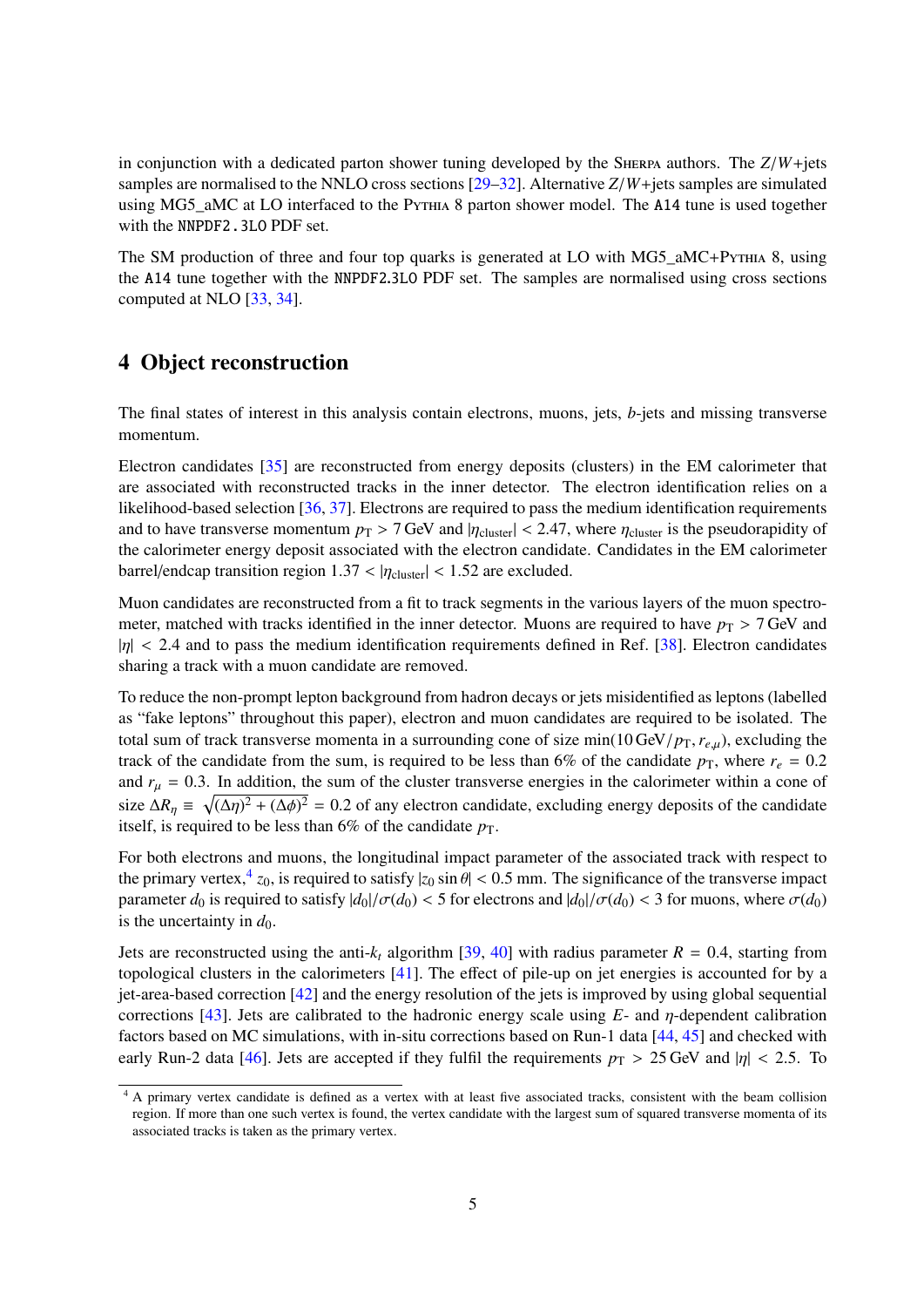reduce the contribution from jets associated with pile-up, jets with  $p_T < 60$  GeV and  $|\eta| < 2.4$  are required to satisfy pile-up rejection criteria (JVT) [\[47\]](#page-21-15).

Jets are *b*-tagged as likely to contain *b*-hadrons using the MV2c20 algorithm, a multivariate discriminant making use of the long lifetime, large decay multiplicity, hard fragmentation and high mass of *b*-hadrons [\[48\]](#page-22-0). The average efficiency to correctly tag a *b*-jet is approximately 77%, as determined in simulated  $t\bar{t}$ events, but it varies as a function of  $p<sub>T</sub>$  and  $\eta$ . In simulation, the tagging algorithm gives a rejection factor of about 130 against light-quark and gluon jets, and about 4.5 against jets containing charm quarks [\[49\]](#page-22-1). The efficiency of *b*-tagging in simulation is corrected to that in data using a  $t\bar{t}$ -based calibration using Run-1 data [\[50\]](#page-22-2) and validated with Run-2 data [\[51\]](#page-22-3).

The missing transverse momentum  $p_T^{\text{miss}}$ , with magnitude  $E_T^{\text{miss}}$ , is a measure of the transverse momentum imbalance due to particles escaping detection. It is computed [\[52\]](#page-22-4) as the negative sum of the transverse momenta of all electrons, muons and jets and an additional soft term. The soft term is constructed from all tracks that are associated with the primary vertex but not with any physics object. In this way, the  $E_{\rm T}^{\rm miss}$  is adjusted for the best calibration of the jets and the other identified physics objects above, while maintaining pile-up independence in the soft term [\[53,](#page-22-5) [54\]](#page-22-6).

To prevent double-counting of electron energy deposits as jets, the closest jet within  $\Delta R_y = 0.2$  of a reconstructed electron is removed, where  $\Delta R_y \equiv \sqrt{(\Delta y)^2 + (\Delta \phi)^2}$ . If the nearest jet surviving the above selection is within  $\Delta R_y = 0.4$  of an electron, the electron is discarded to ensure that selected electrons are sufficiently separated from nearby jet activity. To reduce the background from muons originating from heavy-flavour particle decays inside jets, muons are removed if they are separated from the nearest jet by  $\Delta R_y$  < 0.4. However, if this jet has fewer than three associated tracks, the muon is kept and the jet is removed instead; this avoids an inefficiency for high-energy muons undergoing significant energy loss in the calorimeter.

## 5 Event selection and background estimation

Only events collected using single-electron or single-muon triggers are accepted. The trigger thresholds are set to be almost fully efficient for leptons with  $p<sub>T</sub> > 25$  GeV passing offline selections. Events are required to have at least one reconstructed primary vertex. In all selections considered, at least one reconstructed lepton with  $p_T > 25$  GeV is required to match ( $\Delta R_\eta < 0.15$ ) a lepton with the same flavour reconstructed by the trigger algorithm. Three channels are defined based on the number of reconstructed leptons, which are sorted according to their transverse momentum in decreasing order. A subset of the sensitive signal regions in the Run-1 analysis [\[2\]](#page-19-1) is used, with very similar definitions.

Background events containing prompt leptons are modelled by simulation. The normalisations for the *WZ* and *ZZ* processes are taken from data control regions and included in the fit. The yields in these data control regions are extrapolated to the signal regions through ratios estimated with simulation. Systematic uncertainties in the extrapolation are taken into account in the overall uncertainty in the background estimate.

Background sources involving one or more fake leptons are modelled using data events from control regions. For the same-sign dimuon ( $2\mu$ -SS) analysis and the trilepton analysis the fake-lepton background is estimated using the matrix method [\[55\]](#page-22-7), where any combination of fake leptons among the selected leptons is considered. However, compared to Ref. [\[55\]](#page-22-7), the real- and fake-lepton efficiencies used by the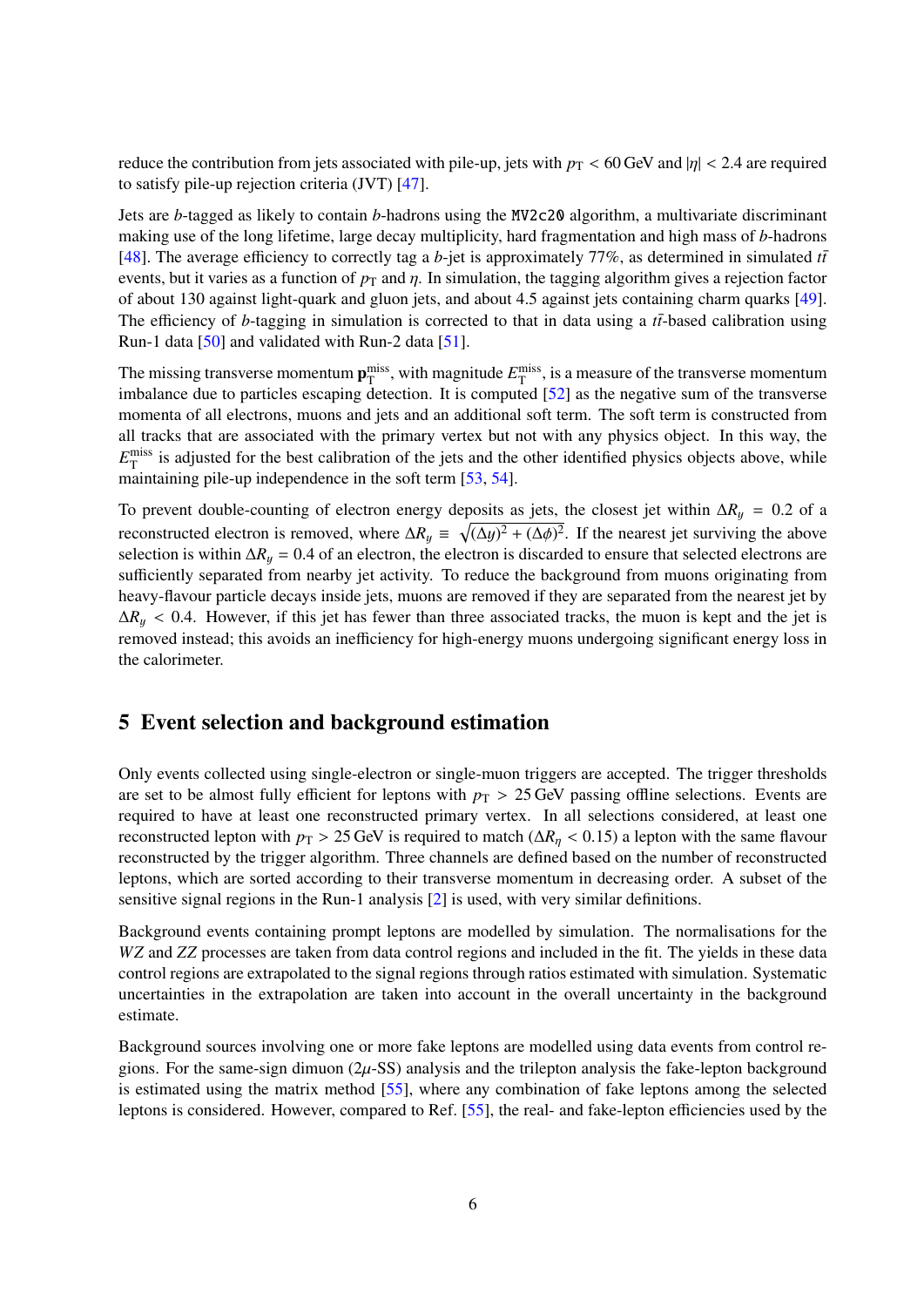<span id="page-7-0"></span>matrix method are estimated in a different way in this measurement. The lepton efficiencies are measured by applying the matrix method in control regions, where the lepton efficiencies are extracted in a likelihood fit as free parameters, assuming Poisson statistics, and assuming that events with two fake leptons are negligible. The control regions are defined in dilepton events, separately for *b*-tagged and *b*-vetoed events to take into account the different fake lepton efficiencies depending on whether the source is a light-flavour jet or a heavy-flavour jet. The real-lepton efficiencies are measured in inclusive opposite-sign events, and fake-lepton efficiencies in events with same-sign leptons and  $E_T^{\text{miss}} > 40$  GeV (for *b*-tagged events  $E_{\text{T}}^{\text{miss}} > 20$  GeV), after subtracting the estimated contribution from events with misidentification of the charge of a lepton (referred to as "charge-flip" in the following), and excluding the same-sign dimuon signal region. The charge-flip events are subtracted using simulation. The extracted fake lepton efficiencies are found to be compatible with fake-lepton efficiencies from a fully data-driven procedure where the charge-flip events are estimated from data. For the tetralepton channel, the contribution from backgrounds containing fake leptons is estimated from simulation and corrected with scale factors determined in control regions.

The full selection requirements and the background evaluation strategies in the different channels are described below.

#### 5.1 Same-sign dimuon analysis

The same-sign dimuon signal region targets the  $t\bar{t}W$  process and has the highest sensitivity among all same-sign dilepton regions [\[2\]](#page-19-1). The main reason for this is that electrons have a much larger charge misidentification probability, inducing a significant background from top-quark pairs. Events are required to have two muon candidates with the same charge and  $p_T > 25$  GeV,  $E_T^{\text{miss}} > 40$  GeV, the scalar sum of the  $p_T$  of selected leptons and jets,  $H_T$ , above 240 GeV, and at least two *b*-tagged jets. Events containing additional leptons (with  $p_T > 7$  GeV) are vetoed.

The dominant background in the  $2\mu$ -SS region arises from events containing fake leptons. Backgrounds from the production of prompt leptons with correctly identified charge come primarily from *WZ* production, but the relative contribution of this background is small compared to the fake-lepton background. The charge-flip background is negligible in this signal region, as the probability of misidentifying the charge of a muon in the relevant  $p<sub>T</sub>$  range is negligible. For the validation of the fake-lepton background estimate a region is defined based on the signal region selection but omitting the  $E_{\text{T}}^{\text{miss}}$  requirement, reducing the  $p_T$  threshold of the sub-leading lepton to 20 GeV and requiring at least one *b*-tagged jet. The distributions of  $E_{\rm T}^{\rm miss}$  and subleading lepton  $p_{\rm T}$  in this validation region are shown in Figure [1.](#page-7-0) The expected numbers of events in the  $2\mu$ -SS signal region are shown in Table [4.](#page-12-0) Nine events are observed in data for this signal region.

#### <span id="page-7-1"></span>5.2 Trilepton analysis

Four signal regions with exactly three leptons are considered. The first three are sensitive to  $t\bar{t}Z$ ; each of these requires an opposite-sign same-flavour (OSSF) pair of leptons whose mass is within 10 GeV of the *Z* boson mass. The signal regions are categorised by their jet and *b*-jet multiplicities and have different signal-to-background ratios. In the  $3\ell$ -Z-1b4j region, at least four jets are required, exactly one of which is *b*-tagged. In the 3ℓ-Z-2b3j region, exactly three jets with at least two *b*-tagged jets are required. In the 3ℓ-Z-2b4j region, at least four jets are required, of which at least two are *b*-tagged.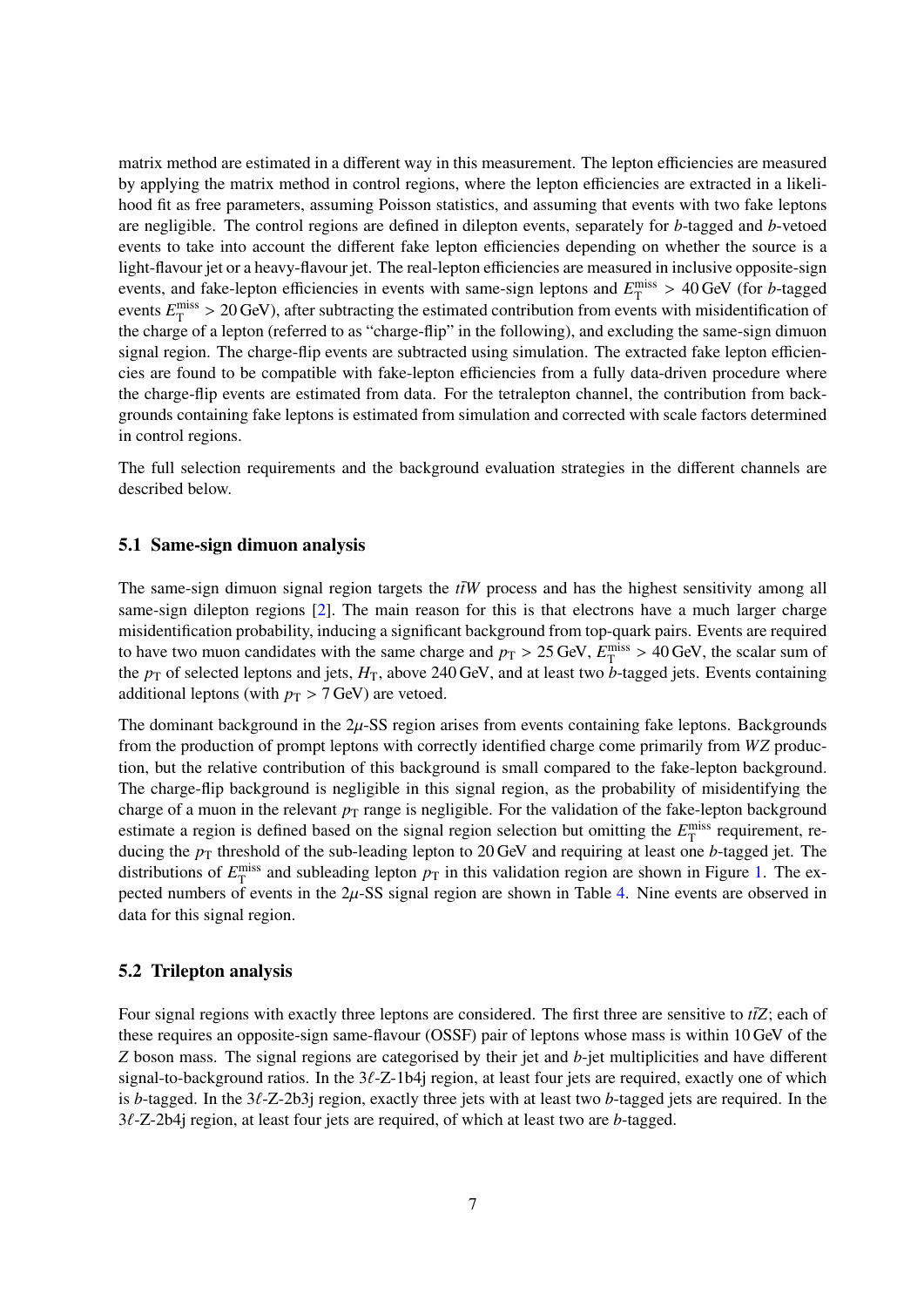<span id="page-8-0"></span>

Figure 1: The  $E_T^{\text{miss}}$  (left) and subleading lepton  $p_T$  (right) distributions shown for the *b*-tagged  $2\mu$ -SS channel where the signal region requirements on subleading lepton  $p_T$ , number of *b*-tags, and  $E_T^{\text{miss}}$  are relaxed. The uncertainty includes statistical and systematic contributions. The background denoted 'Other' contains other SM processes producing two same-sign prompt leptons. The last bin in each of the distributions includes the overflow. The bottom panels display the ratio of data to the total prediction. The hatched area represents the uncertainty in the background.

In the 3ℓ-noZ-2b region at least two and at most four jets are required, of which at least two are *b*-tagged, no OSSF lepton pair is allowed in the *Z* mass window, and the sum of the lepton charges must be  $\pm 1$ . This region primarily targets the  $t\bar{t}W$  process but also has a sizeable  $t\bar{t}Z$  contribution.

The signal region definitions for the trilepton channel are summarised in Table [2,](#page-7-1) while the expected numbers of events in the signal regions are shown in Table [4.](#page-12-0) The dominant backgrounds in the 3ℓ-Z-1b4j, 3ℓ-Z-2b3j and 3ℓ-Z-2b4j signal regions arise from *Z*+jets production with a fake lepton, diboson production and the production of a single top quark in association with a *Z* boson.

| Variable              |                                                                    | $3\ell$ -Z-1b4j   $3\ell$ -Z-2b3j   $3\ell$ -Z-2b4j |     | $3\ell$ -noZ-2b       |  |  |
|-----------------------|--------------------------------------------------------------------|-----------------------------------------------------|-----|-----------------------|--|--|
| Leading lepton        | $p_{\rm T} > 25 \,\text{GeV}$                                      |                                                     |     |                       |  |  |
| Other leptons         | $p_T > 20$ GeV                                                     |                                                     |     |                       |  |  |
| Sum of lepton charges | $+1$                                                               |                                                     |     |                       |  |  |
| Z-like OSSF pair      | $ m_{\ell\ell} - m_Z  < 10$ GeV<br>$ m_{\ell\ell} - m_Z  > 10$ GeV |                                                     |     |                       |  |  |
| $n_{\text{jets}}$     | >4                                                                 |                                                     | >4  | $\geq 2$ and $\leq 4$ |  |  |
| $n_{b-{\rm jets}}$    |                                                                    | > 2                                                 | > 2 | > 2                   |  |  |

| Table 2: Summary of event selections in the trilepton signal regions. |  |  |  |
|-----------------------------------------------------------------------|--|--|--|

A control region is used to constrain the normalisation of the *WZ* background in data. Exactly three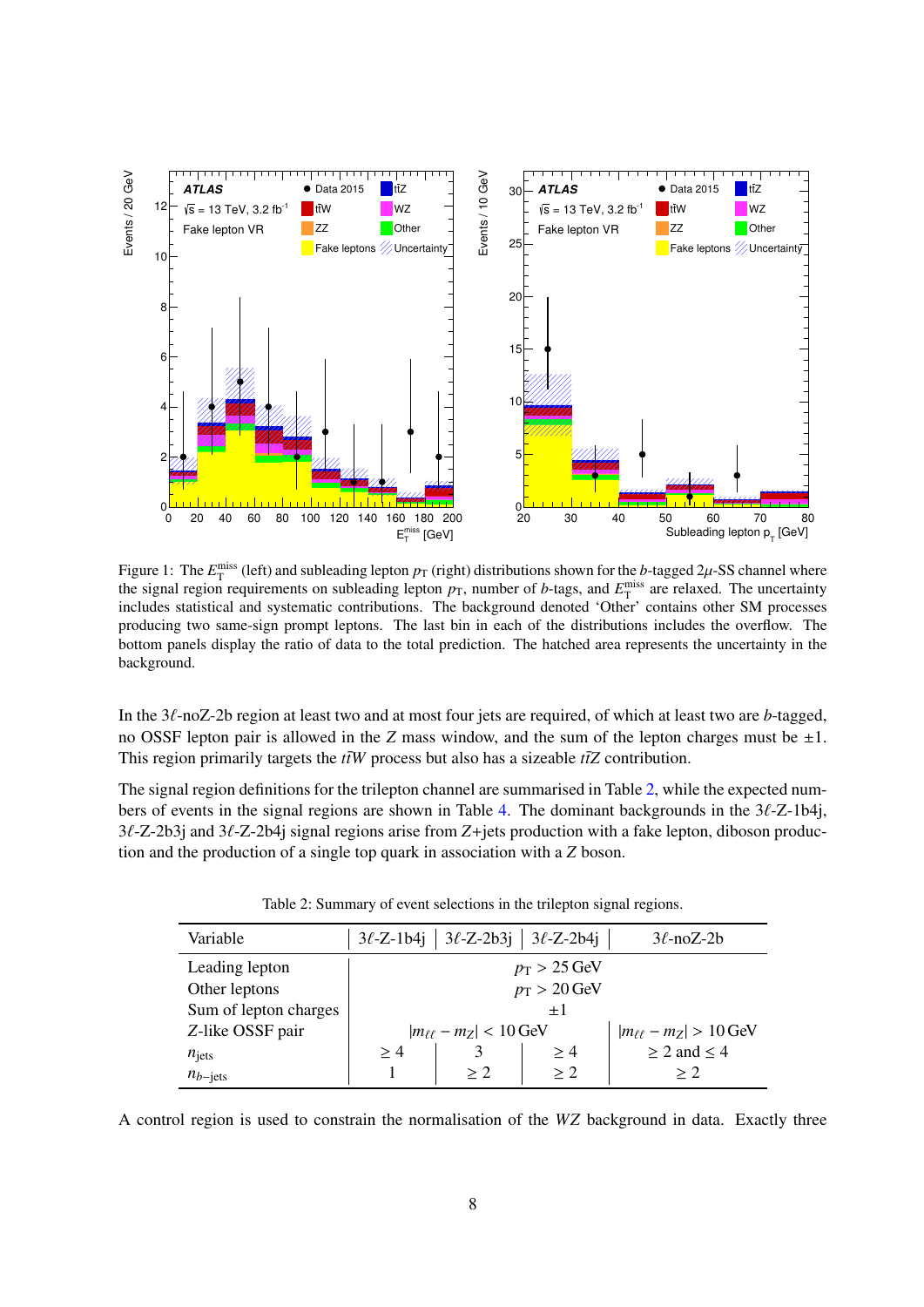<span id="page-9-0"></span>leptons are required, at least one pair of which must be an OSSF pair with an invariant mass within 10 GeV of the *Z* boson mass. There must be exactly three jets, none of which pass the *b*-tagging requirement. With these requirements, the expected  $t\bar{t}Z$  signal contribution is roughly 1% of the total number of events. This region is referred to as  $3\ell$ -WZ-CR and it is included in the fit. Distributions comparing data and SM prediction are shown in Figure [2.](#page-8-0)



Figure 2: Distributions of (left) the number of electrons and (right) the third-lepton  $p<sub>T</sub>$  in the 3 $\ell$ -WZ-CR before the fit. The background denoted 'Other' contains other SM processes producing three prompt leptons. The shaded bands include statistical and systematic uncertainties in the SM prediction. The last bin of the distribution shown in the right panel includes the overflow.

Two background validation regions are defined for the trilepton channel. In the first region, 3ℓ-Z-VR, the presence of two OSSF leptons with an invariant mass within 10 GeV of the mass of the *Z* boson is required. The region requires the events to have at most three jets where exactly one is *b*-tagged, or exactly two jets where both jets are *b*-tagged. The main backgrounds are *WZ* production and *Z*+jets events with fake leptons. In the second region,  $3\ell$ -noZ-VR, events with such a pair of leptons are vetoed. This region requires the events to have at most three jets where exactly one is *b*-tagged, and it is dominated by the fake-lepton background from top-quark pair production. Neither validation region is used in the fit. The distributions of the number of electrons in each of the two validation regions are shown in Figure [3,](#page-9-0) demonstrating that data and background modelling are in good agreement within statistical uncertainties.

In total, 29 events are observed in the four signal regions. Distributions of the number of jets, number of *b*-tagged jets, missing transverse momentum and transverse momentum of the third lepton are shown in Figure [4.](#page-10-0)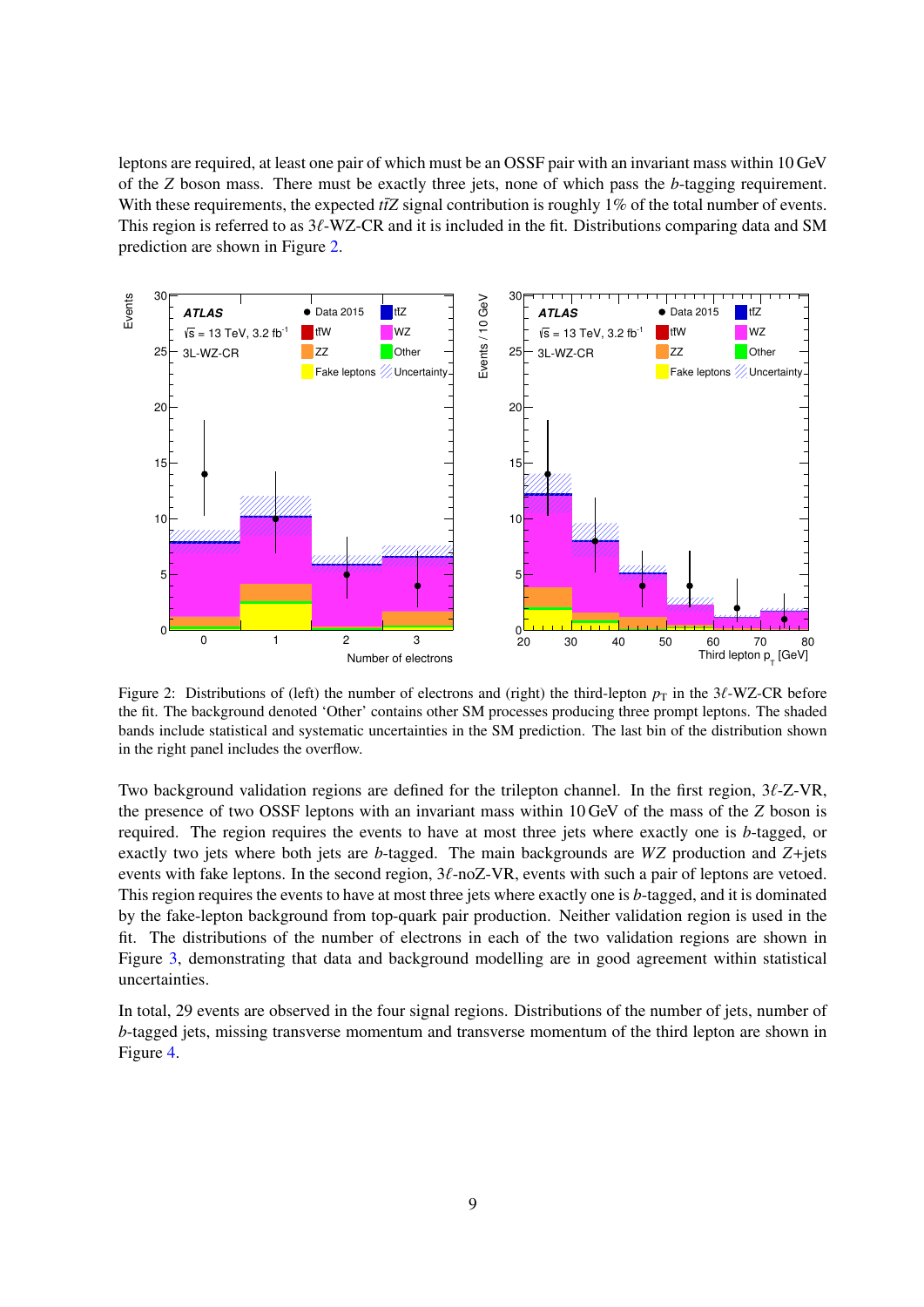<span id="page-10-0"></span>

Figure 3: Distributions of the number of electrons in the (left)  $3\ell$ -Z-VR and (right)  $3\ell$ -noZ-VR validation regions, shown before the fit. The background denoted 'Other' contains other SM processes producing three prompt leptons. The shaded bands include statistical and systematic uncertainties in the SM prediction.

#### 5.3 Tetralepton analysis

The tetralepton channel targets the  $t\bar{t}Z$  process for the case where both *W* bosons resulting from top-quark decays and the *Z* boson decay leptonically. Events with two pairs of opposite-sign leptons are selected, and at least one pair must be same-flavour. The OSSF lepton pair with reconstructed invariant mass closest to  $m_Z$  is attributed to the *Z* boson decay and denoted in the following by  $Z_1$ . The two remaining leptons are used to define  $Z_2$ . Four signal regions are defined according to the relative flavour of the two *Z*<sup>2</sup> leptons, different flavour (DF) or same flavour (SF), and the number of *b*-tagged jets: one, or at least two  $(1b, 2b)$ . The signal regions are thus  $4\ell$ -DF-1b,  $4\ell$ -DF-2b,  $4\ell$ -SF-1b and  $4\ell$ -SF-2b.

To suppress events with fake leptons in the 1-*b*-tag multiplicity regions, additional requirements on the scalar sum of the transverse momenta of the third and fourth leptons  $(p_{T34})$  are imposed. In the 4 $\ell$ -SF-1b and 4 $\ell$ -DF-1b regions, events are required to satisfy  $p_{T34} > 25$  GeV and  $p_{T34} > 35$  GeV, respectively. In all regions, the invariant mass of any two reconstructed OS leptons is required to be larger than 10 GeV. The signal region definitions for the tetralepton channel are summarised in Table [3.](#page-12-1)

A control region used to constrain the *ZZ* normalisation, referred to as 4ℓ-ZZ-CR, is included in the fit and is defined to have exactly four reconstructed leptons, a  $Z_2$  pair with OSSF leptons, the value of both  $m_{Z_1}$  and  $m_{Z_2}$  within 10 GeV of the mass of the *Z* boson, and  $E_T^{\text{miss}} < 40$  GeV. The leading lepton  $p_T$ , the invariant mass of the  $Z_2$  lepton pair, the missing transverse momentum and the jet multiplicity in this control region are shown in Figure [5,](#page-11-0) and good agreement is seen between data and prediction.

The contribution from backgrounds containing fake leptons is estimated from simulation and corrected with scale factors determined in two control regions: one region enriched in *tt*<sup> $\bar{t}$ </sup> events and thus in heavy-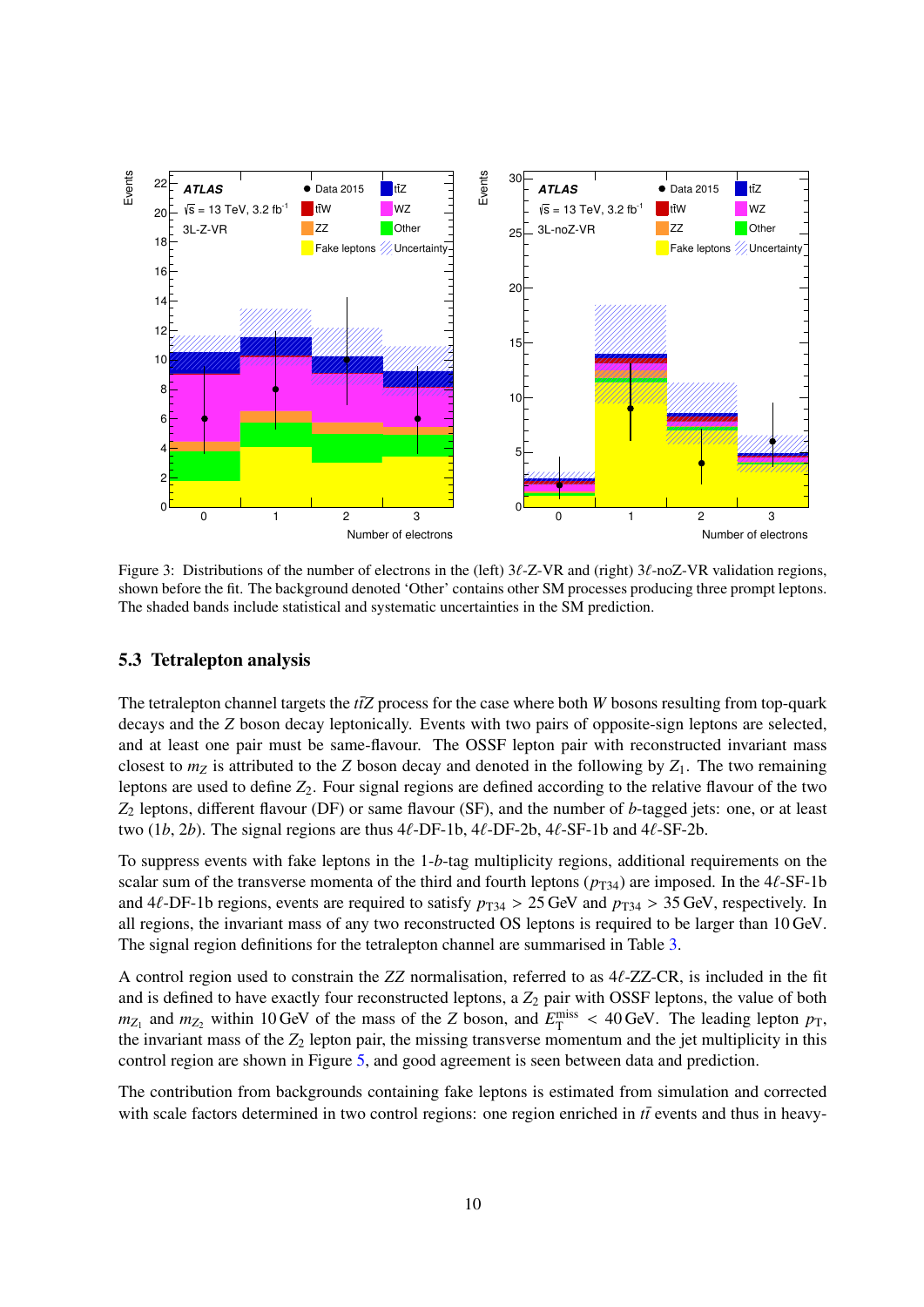<span id="page-11-0"></span>

Figure 4: Distributions of (top left) the number of jets, (top right) the number of *b*-tagged jets, (bottom left) the missing transverse momentum and (bottom right) the third-lepton  $p<sub>T</sub>$ , for events contained in any of the three signal regions 3ℓ-Z-1b4j, 3ℓ-Z-2b3j or 3ℓ-Z-2b4j. The distributions are shown before the fit. The background denoted 'Other' contains other SM processes producing three prompt leptons. The shaded bands include statistical and systematic uncertainties in the SM prediction. The last bin in each of the distributions shown in the bottom panels includes the overflow.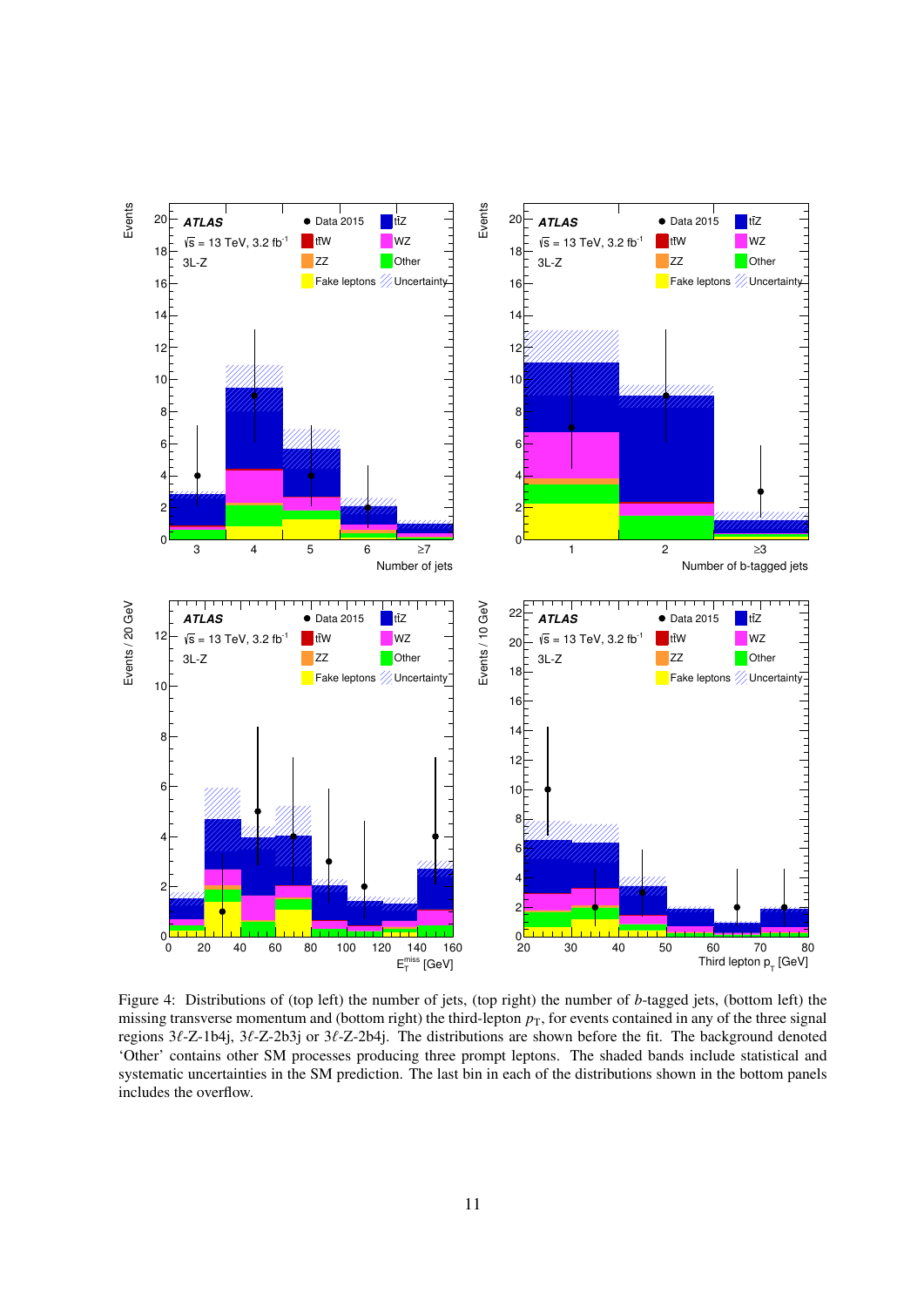<span id="page-12-1"></span>

<span id="page-12-0"></span>Figure 5: (Top left) Leading lepton  $p_T$ , (top right)  $m_{Z_2}$ , (bottom left) missing transverse momentum and (bottom right) jet multiplicity distributions in the 4ℓ-ZZ-CR region. The distributions are shown before the fit. The background denoted 'Other' contains other SM processes producing four prompt leptons. The shaded bands include statistical and systematic uncertainties. The last bin of the distribution shown in the top left panel includes the overflow.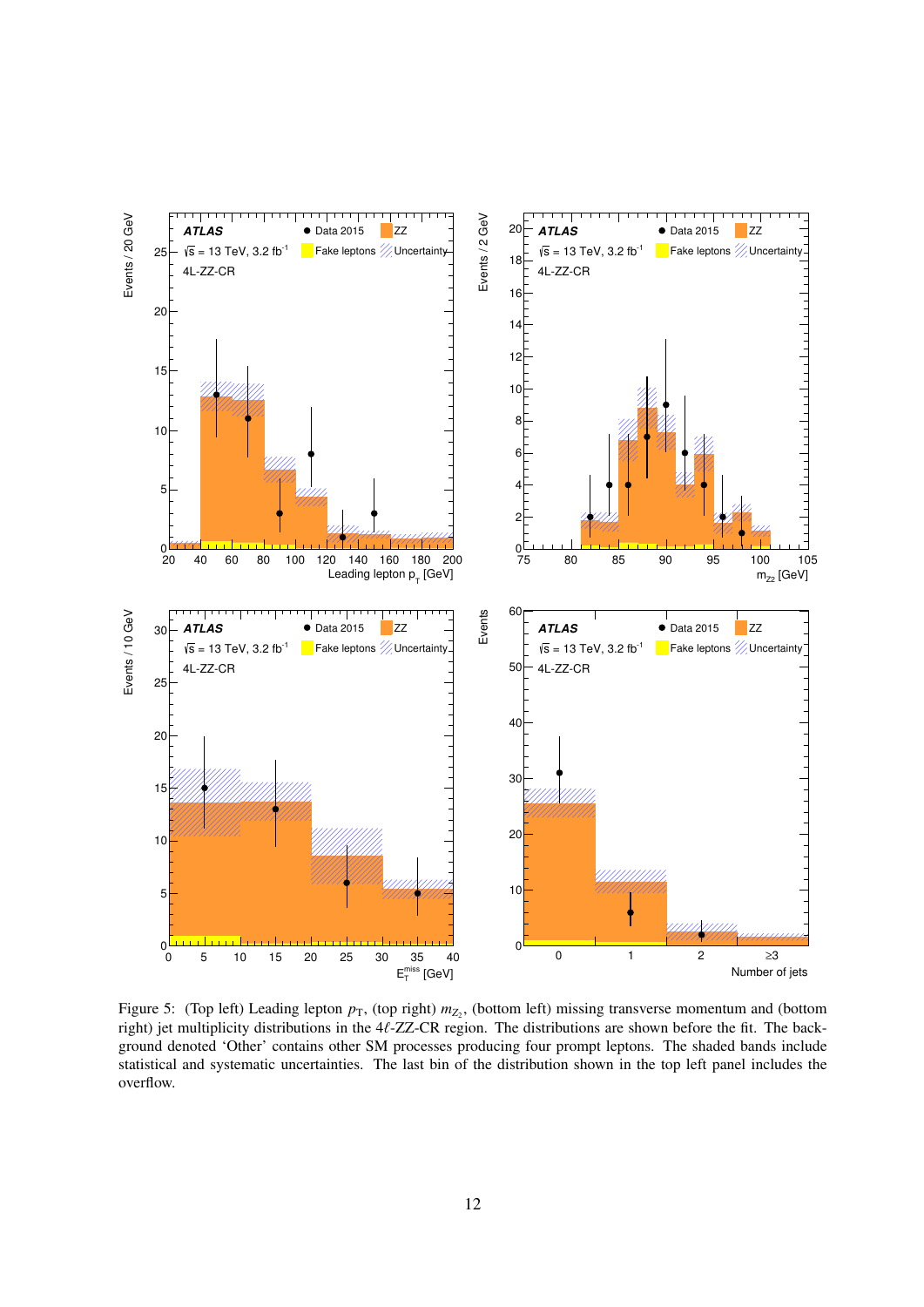| Region         | $Z_2$ leptons                                             | $p_{T34}$       | $ m_{Z_2} - m_Z $                                                 | $E_{\rm T}^{\rm miss}$ | $n_{b-\text{tags}}$ |
|----------------|-----------------------------------------------------------|-----------------|-------------------------------------------------------------------|------------------------|---------------------|
| $4\ell$ -DF-1b | $e^{\pm} \mu^{\mp}$                                       | $>$ 35 GeV      |                                                                   |                        |                     |
| $4\ell$ -DF-2b | $e^{\pm} \mu^{\mp}$                                       |                 |                                                                   |                        | > 2                 |
| $4\ell$ -SF-1b | $e^{\pm}e^{\mp}$ , $\mu^{\pm}\mu^{\mp} > 25 \,\text{GeV}$ |                 | $\begin{cases}\n>10 \text{ GeV} \\ < 10 \text{ GeV}\n\end{cases}$ | $>$ 40 GeV             |                     |
|                |                                                           |                 |                                                                   | $> 80$ GeV             |                     |
| $4\ell$ -SF-2b | $e^{\pm}e^{\mp}$ , $\mu^{\pm}\mu^{\mp}$                   | $\sim 10^{-10}$ | $>10\,\mbox{GeV}$ < $10\,\mbox{GeV}$                              |                        | $\geq 2$            |
|                |                                                           |                 |                                                                   | $>40\,\mathrm{GeV}$    |                     |

<span id="page-13-0"></span>Table 3: Definitions of the four signal regions in the tetralepton channel. All leptons are required to satisfy  $p_T$  > 7 GeV and at least one lepton with  $p_T$  > 25 GeV is required to be trigger matched. The invariant mass of any two reconstructed OS leptons is required to be larger than 10 GeV.

flavour jets, and one region enriched in *Z*+jets events, and thus in light-flavour jets. The scale factors are calibrated separately for electron and muon fake-lepton candidates. The scale factors are applied to all MC simulation events with fewer than four prompt leptons according to the number and the flavour of the fake leptons. The  $t\bar{t}$  scale factors are applied to MC processes with real top quarks, while for all other processes the *Z*+jets scale factors are applied. Different generators are used when determining the scale factors and when applying them. It is verified that the uncertainties in the scale factors include the differences between these generators.

The expected yields in the signal and control regions in the tetralepton channel are shown in Table [4.](#page-12-0) Five events are observed in the four signal regions. Figure [6](#page-13-0) shows the data superimposed to the expected distributions for all four signal regions combined. Overall the acceptance times efficiency for the  $t\bar{t}Z$  and  $t\bar{t}W$  processes is 6% and 2%, respectively.

Table 4: Expected event yields for signal and backgrounds, and the observed data in all control and signal regions used in the fit to extract the  $t\bar{t}Z$  and  $t\bar{t}W$  cross sections. The quoted uncertainties in expected event yields represent systematic uncertainties including MC statistical uncertainties. The  $tZ$ ,  $tWZ$ ,  $t\bar{t}H$ , three- and four-top-quark processes are denoted  $t + X$ . The *WZ*, *ZZ*,  $H \rightarrow ZZ$  (ggF and VBF), *HW* and *HZ* and VBS processes are denoted 'Bosons'.

| Region          | $t+X$             | <b>Bosons</b>       | Fake leptons      | Total bkg.      | $t\bar{t}W$       | $t\overline{t}Z$  | Data           |
|-----------------|-------------------|---------------------|-------------------|-----------------|-------------------|-------------------|----------------|
| $3\ell$ -WZ-CR  | $0.52 \pm 0.13$   | $26.9 \pm 2.2$      | $2.2 \pm 1.8$     | $29.5 \pm 2.8$  | $0.015 \pm 0.004$ | $0.80 \pm 0.13$   | 33             |
| $4\ell$ -ZZ-CR  | ${}< 0.001$       | $39.5 \pm 2.6$      | $1.8 \pm 0.6$     | $41.2 \pm 2.7$  | ${}< 0.001$       | $0.026 \pm 0.007$ | 39             |
| $2\mu$ -SS      | $0.94 \pm 0.08$   | $0.12 \pm 0.05$     | $1.5 \pm 1.3$     | $2.5 \pm 1.3$   | $2.32 \pm 0.33$   | $0.70 \pm 0.10$   | 9              |
| $3\ell$ -Z-2b4j | $1.08 \pm 0.25$   | $0.5 \pm 0.4$       | ${}< 0.001$       | $1.6 \pm 0.5$   | $0.065 \pm 0.013$ | $5.5 \pm 0.7$     | 8              |
| $3\ell$ -Z-1b4j | $1.14 \pm 0.24$   | $3.3 \pm 2.2$       | $2.2 \pm 1.7$     | $6.7 \pm 2.8$   | $0.036 \pm 0.011$ | $4.3 \pm 0.6$     | 7              |
| $3\ell$ -Z-2b3i | $0.58 \pm 0.19$   | $0.22 \pm 0.18$     | < 0.001           | $0.80 \pm 0.26$ | $0.083 \pm 0.014$ | $1.93 \pm 0.28$   | $\overline{4}$ |
| $3\ell$ -noZ-2b | $0.95 \pm 0.11$   | $0.14 \pm 0.12$     | $3.6 \pm 2.2$     | $4.7 \pm 2.2$   | $1.59 \pm 0.28$   | $1.45 \pm 0.20$   | 10             |
| $4\ell$ -SF-1b  | $0.212 \pm 0.032$ | $0.09 \pm 0.07$     | $0.113 \pm 0.022$ | $0.42 \pm 0.08$ | < 0.001           | $0.66 \pm 0.09$   | 1              |
| $4\ell$ -SF-2b  | $0.121 \pm 0.021$ | $0.07 \pm 0.06$     | $0.062 \pm 0.012$ | $0.25 \pm 0.07$ | < 0.001           | $0.63 \pm 0.09$   | 1              |
| $4\ell$ -DF-2b  | $0.25 \pm 0.04$   | $0.0131 \pm 0.0032$ | $0.114 \pm 0.019$ | $0.37 \pm 0.04$ | < 0.001           | $0.75 \pm 0.10$   | 2              |
| $4\ell$ -DF-1b  | $0.16 \pm 0.05$   | < 0.001             | $0.063 \pm 0.013$ | $0.23 \pm 0.05$ | ${}< 0.001$       | $0.64 \pm 0.09$   |                |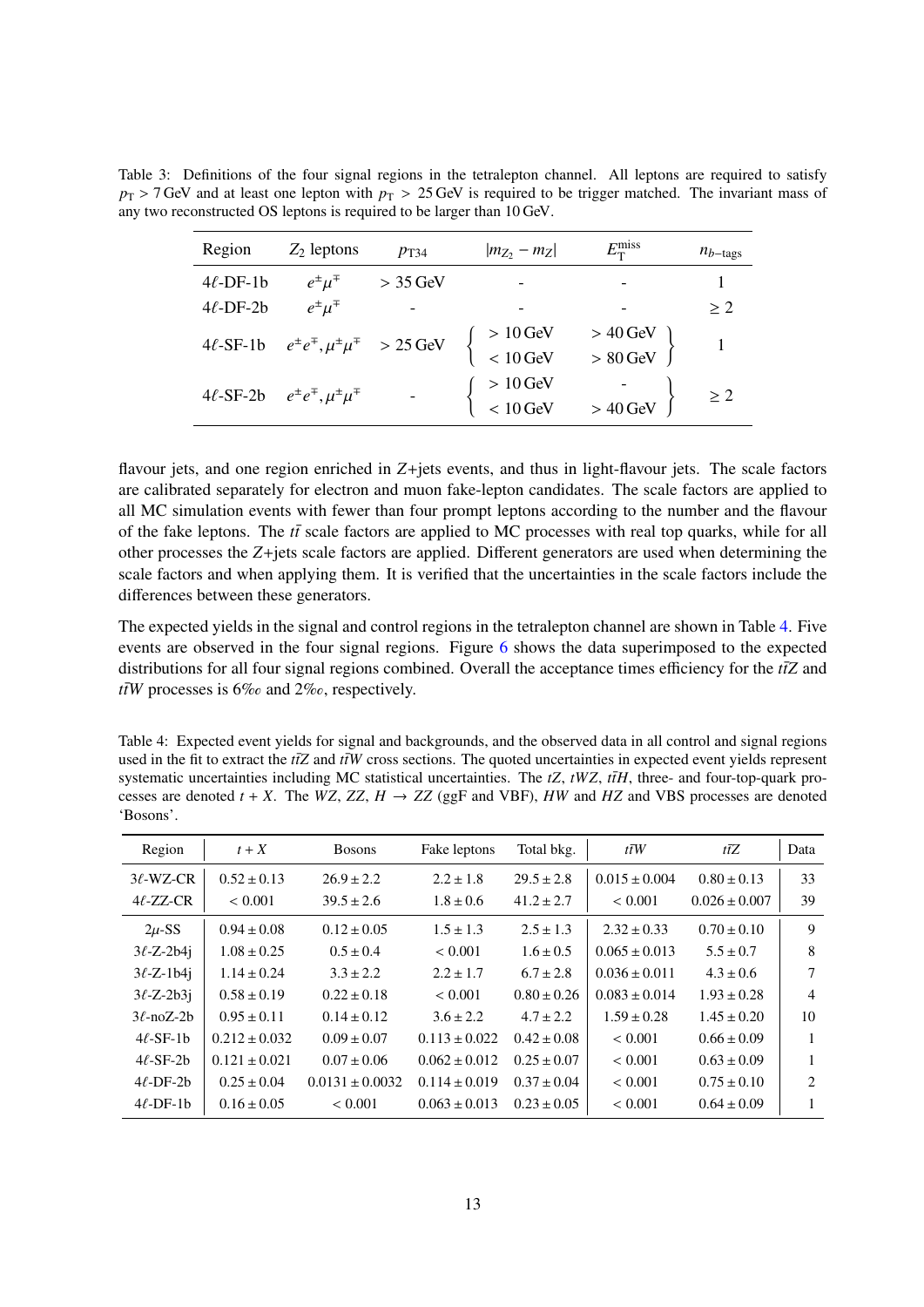

Figure 6: Distributions (left) of the invariant mass of the OSSF lepton pair closest to the *Z* boson mass,  $m_{Z_1}$ , and (right) of the number of *b*-tagged jets, for events in the tetralepton signal regions. The distributions are shown before the fit. The background denoted 'Other' contains other SM processes producing four prompt leptons. The first and last bin of the distribution shown in the left panel include the underflow and overflow, respectively.

## 6 Systematic uncertainties

The normalisation of signal and background in each channel can be affected by several sources of systematic uncertainty. These are described in the following subsections.

#### 6.1 Luminosity

The uncertainty in the integrated luminosity in the 2015 dataset is 2.1%. It is derived, following a methodology similar to that detailed in Ref. [\[56\]](#page-22-8), from a calibration of the luminosity scale using *x*–y beam-separation scans performed in August 2015. This systematic uncertainty is applied to all processes modelled using Monte Carlo simulations.

#### 6.2 Uncertainties associated with reconstructed objects

Uncertainties associated with the lepton selection arise from imperfect knowledge of the trigger, reconstruction, identification and isolation efficiencies, and lepton momentum scale and resolution [\[35](#page-21-3)[–38,](#page-21-6) [57\]](#page-22-9). The uncertainty in the electron identification efficiency is the largest systematic uncertainty in the trilepton channel and among the most important ones in the tetralepton channel.

Uncertainties associated with the jet selection arise from the jet energy scale (JES), JVT requirement and jet energy resolution (JER). Their estimations are based on Run-1 data and checked with early Run-2 data.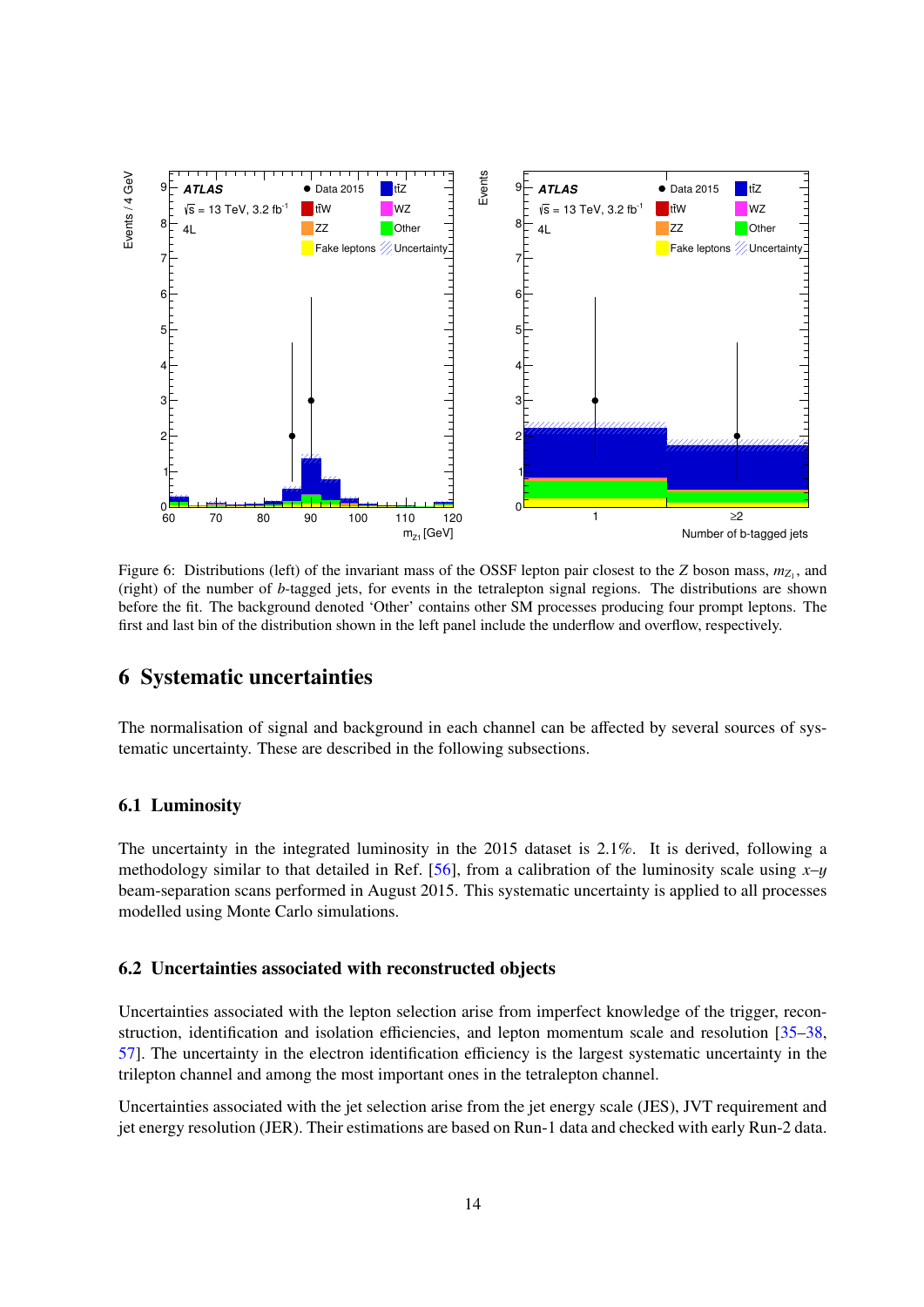The JES and its uncertainty are derived by combining information from test-beam data, collision data and simulation [\[58\]](#page-22-10). JES uncertainty components arising from the in-situ calibration and the jet flavour composition are among the dominant uncertainties in the  $2\mu$ -SS and trilepton channels. The uncertainties in the JER and JVT have a significant effect at low jet  $p<sub>T</sub>$ . The JER uncertainty results in the second largest uncertainty in the trilepton channel.

The efficiency of the flavour-tagging algorithm is measured for each jet flavour using control samples in data and in simulation. From these measurements, correction factors are defined to correct the tagging rates in the simulation. In the case of *b*-jets, correction factors and their uncertainties are estimated based on observed and simulated *b*-tagging rates in  $t\bar{t}$  dilepton events [\[50\]](#page-22-2). In the case of *c*-jets, they are derived based on jets with identified *D*<sup>∗</sup> mesons [\[59\]](#page-22-11). In the case of light-flavour jets, correction factors are derived using dijet events [\[59\]](#page-22-11). Sources of uncertainty affecting the *b*- and *c*-tagging efficiencies are considered as a function of jet  $p<sub>T</sub>$ , including bin-to-bin correlations [\[50\]](#page-22-2). An additional uncertainty is assigned to account for the extrapolation of the *b*-tagging efficiency measurement from the  $p<sub>T</sub>$  region used to determine the scale factors to regions with higher  $p<sub>T</sub>$ . For the efficiency to tag light-flavour jets, the dependence of the uncertainty on the jet  $p<sub>T</sub>$  and  $\eta$  is considered. These systematic uncertainties are taken as uncorrelated between *b*-jets, *c*-jets, and light-flavour jets.

The treatment of the uncertainties associated with reconstructed objects is common to all three channels, and thus these are considered as correlated among different regions.

#### 6.3 Uncertainties in signal modelling

From the nominal MG5\_aMC+Pythia 8 (A14 tune) configuration, two parameters are varied to investigate uncertainties from the modelling of the *t*tV process: the renormalisation ( $\mu_R$ ) and factorisation ( $\mu_F$ ) scales. A simultaneous variation of  $\mu_R = \mu_F$  by factors 2.0 and 0.5 is performed. In addition, the effects of a set of variations in the tune parameters (A14 eigentune variations) sensitive to initial- and final-state radiation, multiple parton interactions and colour reconnection are evaluated. Studies performed at particle level show that the largest impact comes from variations in initial-state radiation [\[16\]](#page-20-2). The systematic uncertainty due to the choice of generator for the  $t\bar{t}V$  signals is estimated by comparing the nominal sample with one generated with SHERPA v2.2. The SHERPA sample uses the LO matrix element with up to one (two) additional parton(s) included in the matrix element calculation for  $t\bar{t}Z(t\bar{t}W)$  and merged with the SHERPA parton shower  $[60]$  using the ME+PS@LO prescription. The NNPDF3.0NLO PDF  $[61]$  set is used in conjunction with a dedicated parton shower tune developed by the SHERPA authors. Signal modelling uncertainties are treated as correlated among channels.

#### 6.4 Uncertainties in background modelling

In the trilepton and 2µ-SS channels, the diboson background is dominated by *WZ* production, while *ZZ* production is dominant in the tetralepton channel. While the inclusive cross sections for these processes are known to better than 10%, they contribute to the background in these channels if additional *b*-jets and other jets are produced and thus have a significantly larger uncertainty.

In the trilepton and 2µ-SS channels, the normalisation of the *WZ* background is treated as a free parameter in the fit used to extract the  $t\bar{t}V$  signals. The uncertainty in the extrapolation of the *WZ* background estimate from the control region to signal regions with specific jet and *b*-tag multiplicities is evaluated by comparing predictions obtained by varying the renormalisation, factorisation and resummation scales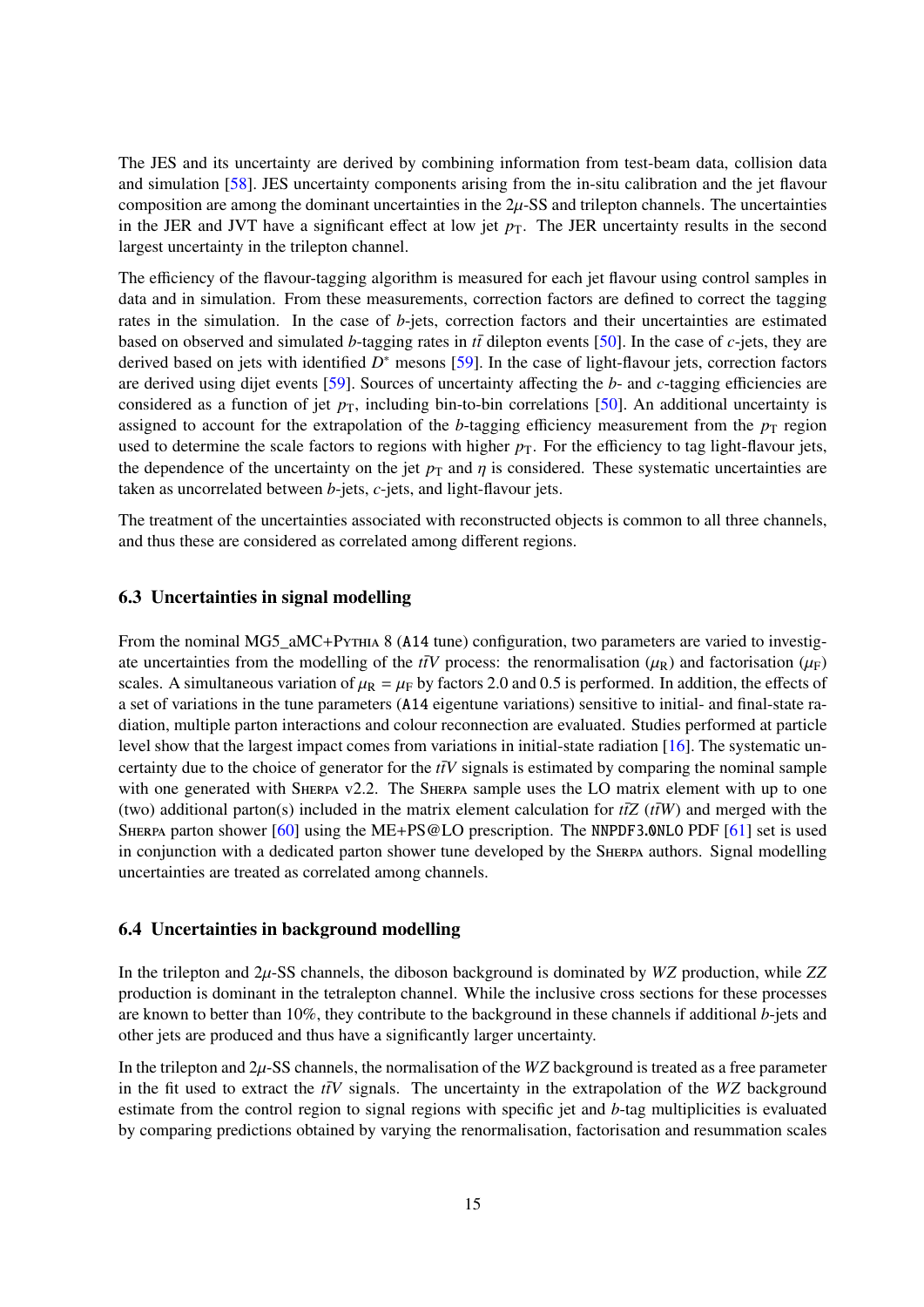used in MC generation. The uncertainties vary across the different regions and an overall uncertainty of −50% and +100% is used.

The normalisation of the *ZZ* background is treated as a free parameter in the fit used to extract the  $t\bar{t}V$  signals. In the tetralepton channel, several uncertainties in the *ZZ* background estimate are considered. They arise from the extrapolation from the 4ℓ-ZZ-CR control region (corresponding to on-shell *ZZ* production) to the signal region (with off-shell *ZZ* background) and from the extrapolation from the control region without jets to the signal region with at least one jet. They are found to be 30% and 20%, respectively. An additional uncertainty of 10–30% is assigned to the normalisation of the heavy-flavour content of the *ZZ* background, based on a data-to-simulation comparison of events with one *Z* boson and additional jets and cross-checked with a comparison between different *ZZ* simulations [\[2\]](#page-19-1).

The uncertainty in the  $t\bar{t}H$  background is evaluated by varying the factorisation and renormalisation scales up and down by a factor of two with respect to the nominal value,  $H_T/2$ , where  $H_T$  is defined as the scalar sum of the transverse masses  $\sqrt{p_{\rm T}^2 + m^2}$  of all final state particles.

<span id="page-16-0"></span>For the *tZ* background, an overall normalisation uncertainty of 50% is assumed. An additional uncertainty affecting the distribution of this background as a function of jet and *b*-jet multiplicity is evaluated by varying the factorisation and renormalisation scales, as well as the amount of radiation in the Perugia2012 parton shower tune.

An uncertainty of +10% and −22% is assigned to the *tWZ* background cross section. The uncertainty is asymmetric due to an alternative estimate of the interference effect between this process and the *tt*Z production. The shape uncertainty is evaluated by varying the factorisation and renormalisation scales up and down by a factor of two with respect to the nominal value  $H_T/2$ .

For other prompt-lepton backgrounds, uncertainties of 20% are assigned to the normalisations of the *WH* and *ZH* processes, based on calculations from Ref. [\[62\]](#page-22-14). An uncertainty of 50% is considered for triboson and same-sign *WW* processes.

The fake-lepton background uncertainty is evaluated as follows. The uncertainty due to the matrix method is estimated by propagating the statistical uncertainty on the measurement of the fake-lepton efficiencies. Additionally, a 20% uncertainty is added to the subtracted charge-flip yields estimated as the difference between data-driven charge-flips and simulation, and the  $E_{\text{T}}^{\text{miss}}$  requirement used to enhance the singlefake-lepton fraction is varied by 20 GeV. The main sources of fake muons are decays of light-flavour or heavy-flavour hadrons inside jets. For the  $2\mu$ -SS region, the flavour composition of the jets faking leptons is assumed to be unknown. To cover this uncertainty, the central values of the fake-lepton efficiencies extracted from the *b*-veto and the *b*-tag control regions are used, with the efficiency difference assigned as an extra uncertainty. For the tetralepton channel, fake-lepton systematic uncertainties are covered by the scale-factor uncertainties used to calibrate the simulated fake-lepton yield in the control regions. Within a fake-lepton estimation method, all systematic uncertainties are considered to be correlated among analysis channels and regions. Thus  $2\mu$ -SS and trilepton fake-lepton systematic uncertainties that use the matrix method are not correlated with the tetralepton systematic uncertainties. The expected uncertainties in the fake-lepton backgrounds relative to the total backgrounds vary in each channel and signal region: 50% for the  $2\mu$ -SS region, 25–50% for the trilepton channel and 5–10% for the tetralepton channel.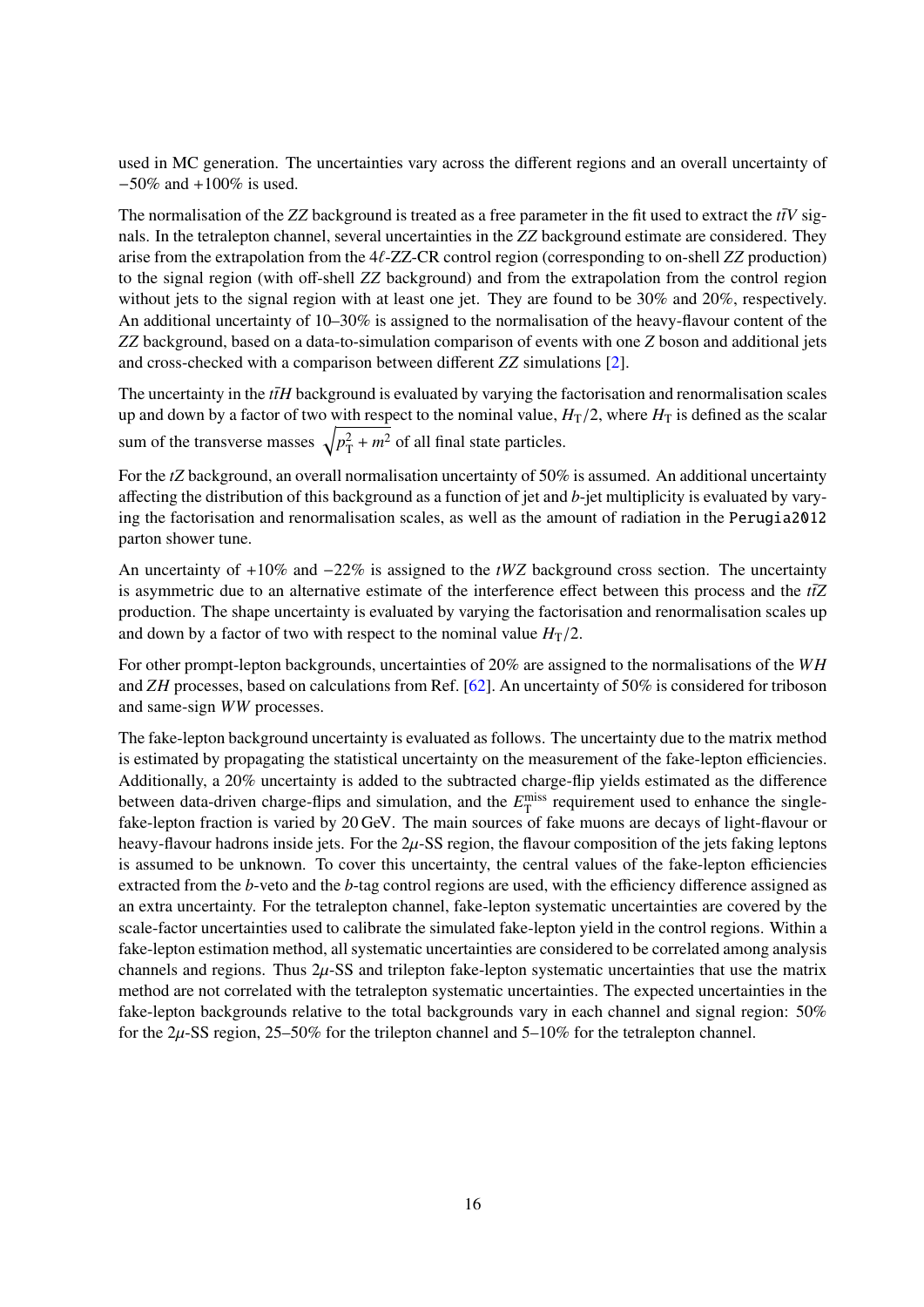## <span id="page-17-0"></span>7 Results

In order to extract the  $t\bar{t}Z$  and  $t\bar{t}W$  cross sections, nine signal regions (2µ-SS, 3 $\ell$ -Z-1b4j, 3 $\ell$ -Z-2b3j, 3ℓ-Z-2b4j, 3ℓ-noZ-2b, 4ℓ-DF-1b, 4ℓ-DF-2b, 4ℓ-SF-1b, 4ℓ-SF-2b) and two control regions (3ℓ-WZ-CR,  $4\ell$ -ZZ-CR) are simultaneously fitted. The 2 $\mu$ -SS signal region is particularly sensitive to  $\ell \bar{t}W$ , the  $3\ell$ -noZ-2b signal region is sensitive to both,  $t\bar{t}W$  and  $t\bar{t}Z$ , while all other signal regions aim at the determination of the *t* $\overline{tZ}$  cross section. The cross sections  $\sigma_{t\overline{tZ}}$  and  $\sigma_{t\overline{tW}}$  are determined using a binned maximum-likelihood fit to the numbers of events in these regions. The fit is based on the profile-likelihood technique, where systematic uncertainties are allowed to vary as nuisance parameters and take on their best-fit values. None of the uncertainties are found to be significantly constrained or pulled from their initial values.

A summary of the fit to all regions used to measure the  $t\bar{t}Z$  and  $t\bar{t}W$  production cross sections are shown in Figure [7.](#page-16-0) The normalisation corrections for the *WZ* and *ZZ* backgrounds with respect to the Standard Model predictions are obtained from the fits as described in Section [5](#page-5-0) and found to be compatible with unity:  $1.11 \pm 0.30$  for the *WZ* background and  $0.94 \pm 0.17$  for the *ZZ* background.



Figure 7: Expected yields after the fits compared to data for the fit to extract  $\sigma_{t\bar{t}Z}$  and  $\sigma_{t\bar{t}W}$  in the signal regions and in the control regions used to constrain the *WZ* and *ZZ* backgrounds. The "Other" background summarises all other backgrounds described in Section [3.](#page-2-2) The hatched area corresponds to the total uncertainty in the predicted yields.

The results of the fit are  $\sigma_{t\bar{t}Z} = 0.92 \pm 0.29$  (stat.)  $\pm$  0.10 (syst.) pb and  $\sigma_{t\bar{t}W} = 1.50 \pm 0.72$  (stat.)  $\pm$ 0.33 (syst.) pb with a correlation of  $-0.13$  and are shown in Figure [8.](#page-17-0) The fit yields significances of 3.9 $\sigma$ and 2.2 $\sigma$  over the background-only hypothesis for the  $t\bar{t}Z$  and  $\bar{t}W$  processes, respectively. The expected significances are  $3.4\sigma$  for  $t\bar{t}Z$  and  $1.0\sigma$  for  $t\bar{t}W$  production.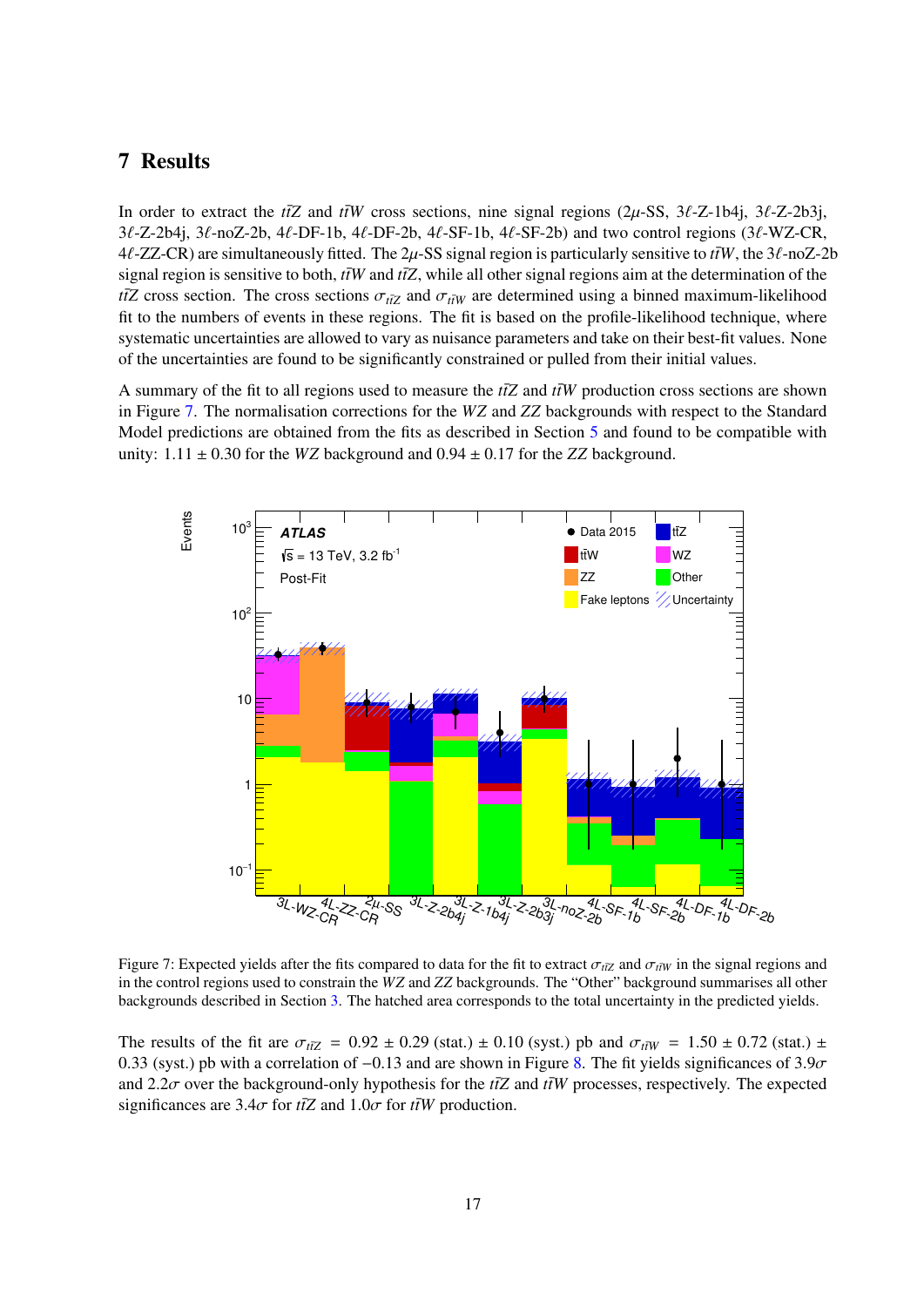<span id="page-18-0"></span>

Figure 8: The result of the simultaneous fit to the  $t\bar{t}Z$  and  $t\bar{t}W$  cross sections along with the 68% and 95% confidence level (CL) contours. The shaded areas correspond to the theoretical uncertainties in the Standard Model predictions, and include renormalisation and factorisation scale uncertainties as well as PDF uncertainties including  $\alpha$ <sub>S</sub> variations.

Table [5](#page-18-0) shows the leading and total uncertainties in the measured  $t\bar{t}Z$  and  $t\bar{t}W$  cross sections. For both processes, the precision of the measurement is dominated by statistical uncertainties. For the  $t\bar{t}Z$  determination, the different sources contribute with similar size to the total systematic uncertainty. For the  $t\bar{t}W$ determination, the dominant systematic uncertainty source is the limited amount of data available for the estimation of the fake leptons.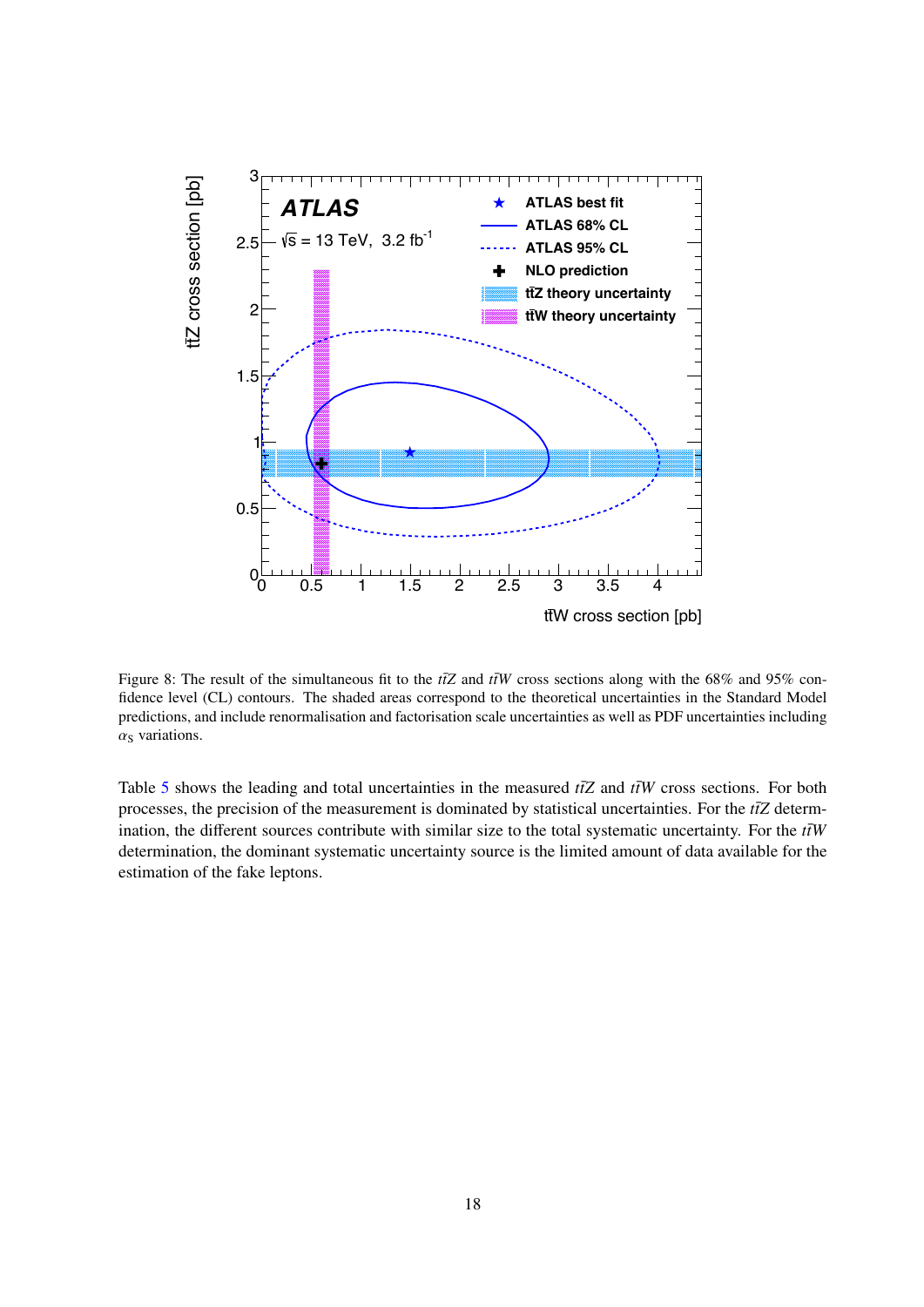| Uncertainty                   | $\sigma_{\rm {\scriptscriptstyle f}\bar{\rm {\scriptscriptstyle f}}7}$ | $\sigma_{t\bar{t}W}$ |
|-------------------------------|------------------------------------------------------------------------|----------------------|
| Luminosity                    | 2.6%                                                                   | $3.1\%$              |
| Reconstructed objects         | 8.3%                                                                   | 9.3%                 |
| Backgrounds from simulation   | 5.3%                                                                   | $3.1\%$              |
| Fake leptons and charge misID | 3.0%                                                                   | 21%                  |
| Total systematic              | 11%                                                                    | 22%                  |
| Statistical                   | 31%                                                                    | 48%                  |
| Total                         | 32%                                                                    | 53%                  |

Table 5: List of dominant and total uncertainties in the measured cross sections of the  $t\bar{t}Z$  and  $\bar{t}W$  processes from the fit. All uncertainties are symmetrised.

## <span id="page-19-1"></span><span id="page-19-0"></span>8 Conclusion

<span id="page-19-3"></span><span id="page-19-2"></span>Measurements of the production cross sections of a top-quark pair in association with a *Z* or *W* boson using 3.2 fb<sup>-1</sup> of data collected by the ATLAS detector in  $\sqrt{s}$  = 13 TeV *pp* collisions at the LHC are presented. Final states with either two same-charge muons, or three or four leptons are analysed. From a fit to nine signal regions and two control regions, the  $t\bar{t}Z$  and  $t\bar{t}W$  production cross section are determined to be  $\sigma_{t\bar{t}Z} = 0.9 \pm 0.3$  pb and  $\sigma_{t\bar{t}W} = 1.5 \pm 0.8$  pb. Both measurements are consistent with the NLO QCD theoretical calculations,  $\sigma_{t\bar{t}Z} = 0.84 \pm 0.09$  pb and  $\sigma_{t\bar{t}W} = 0.60 \pm 0.08$  pb.

## <span id="page-19-5"></span><span id="page-19-4"></span>Acknowledgements

<span id="page-19-6"></span>We thank CERN for the very successful operation of the LHC, as well as the support staff from our institutions without whom ATLAS could not be operated efficiently.

<span id="page-19-12"></span><span id="page-19-11"></span><span id="page-19-10"></span><span id="page-19-9"></span><span id="page-19-8"></span><span id="page-19-7"></span>We acknowledge the support of ANPCyT, Argentina; YerPhI, Armenia; ARC, Australia; BMWFW and FWF, Austria; ANAS, Azerbaijan; SSTC, Belarus; CNPq and FAPESP, Brazil; NSERC, NRC and CFI, Canada; CERN; CONICYT, Chile; CAS, MOST and NSFC, China; COLCIENCIAS, Colombia; MSMT CR, MPO CR and VSC CR, Czech Republic; DNRF and DNSRC, Denmark; IN2P3-CNRS, CEA-DSM/IRFU, France; GNSF, Georgia; BMBF, HGF, and MPG, Germany; GSRT, Greece; RGC, Hong Kong SAR, China; ISF, I-CORE and Benoziyo Center, Israel; INFN, Italy; MEXT and JSPS, Japan; CNRST, Morocco; FOM and NWO, Netherlands; RCN, Norway; MNiSW and NCN, Poland; FCT, Portugal; MNE/IFA, Romania; MES of Russia and NRC KI, Russian Federation; JINR; MESTD, Serbia; MSSR, Slovakia; ARRS and MIZŠ, Slovenia; DST/NRF, South Africa; MINECO, Spain; SRC and Wallenberg Foundation, Sweden; SERI, SNSF and Cantons of Bern and Geneva, Switzerland; MOST, Taiwan; TAEK, Turkey; STFC, United Kingdom; DOE and NSF, United States of America. In addition, individual groups and members have received support from BCKDF, the Canada Council, CANARIE, CRC, Compute Canada, FQRNT, and the Ontario Innovation Trust, Canada; EPLANET, ERC, FP7, Horizon 2020 and Marie Skłodowska-Curie Actions, European Union; Investissements d'Avenir Labex and Idex, ANR, Région Auvergne and Fondation Partager le Savoir, France; DFG and AvH Foundation, Germany; Herakleitos, Thales and Aristeia programmes co-financed by EU-ESF and the Greek NSRF; BSF,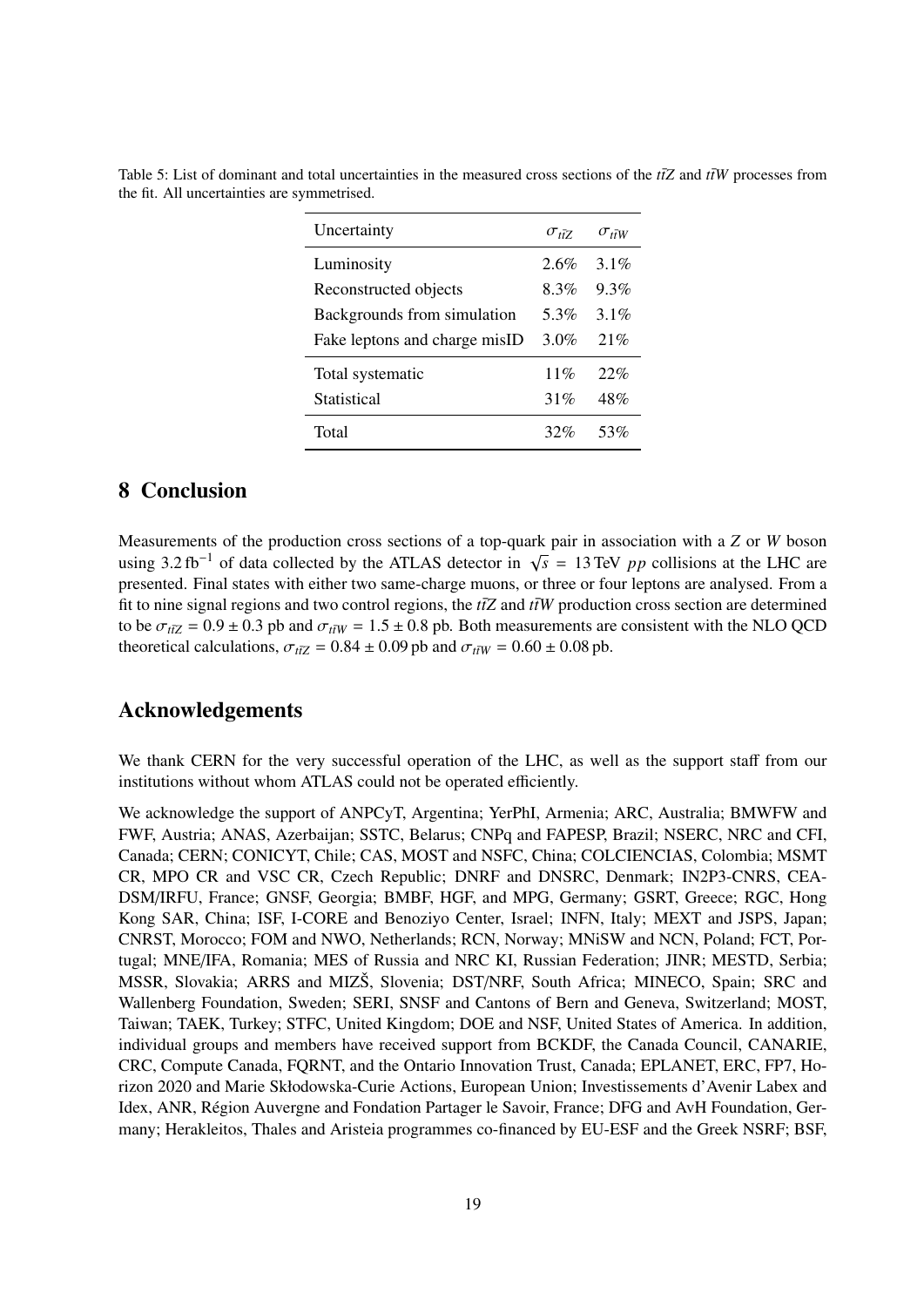<span id="page-20-0"></span>GIF and Minerva, Israel; BRF, Norway; Generalitat de Catalunya, Generalitat Valenciana, Spain; the Royal Society and Leverhulme Trust, United Kingdom.

<span id="page-20-2"></span><span id="page-20-1"></span>The crucial computing support from all WLCG partners is acknowledged gratefully, in particular from CERN, the ATLAS Tier-1 facilities at TRIUMF (Canada), NDGF (Denmark, Norway, Sweden), CC-IN2P3 (France), KIT/GridKA (Germany), INFN-CNAF (Italy), NL-T1 (Netherlands), PIC (Spain), ASGC (Taiwan), RAL (UK) and BNL (USA), the Tier-2 facilities worldwide and large non-WLCG resource providers. Major contributors of computing resources are listed in Ref. [\[63\]](#page-22-15).

## <span id="page-20-4"></span><span id="page-20-3"></span>References

- <span id="page-20-5"></span> $[1]$  ATLAS Collaboration, *Measurement of the tt* production cross-section using  $e\mu$  *events with b*-tagged jets in pp collisions at  $\sqrt{s} = 13$  *TeV with the ATLAS detector*, ATLAS-CONF-2016-005, 2016, url: <http://cdsweb.cern.ch/record/2138951>.
- <span id="page-20-6"></span>[2] ATLAS Collaboration, *Measurement of the tiW and tiZ production cross sections in pp collisions at*  $\sqrt{s}$  = 8 *TeV with the ATLAS detector*, JHEP 11 [\(2015\) 172,](http://dx.doi.org/10.1007/JHEP11(2015)172) arXiv:[1509.05276 \[hep-ex\]](http://arxiv.org/abs/1509.05276).
- <span id="page-20-7"></span>[3] CMS Collaboration, *Observation of top quark pairs produced in association with a vector boson in pp collisions at*  $\sqrt{s} = 8$  *TeV*, JHEP 01 [\(2016\) 096,](http://dx.doi.org/10.1007/JHEP01(2016)096) arXiv:[1510.01131 \[hep-ex\]](http://arxiv.org/abs/1510.01131).
- <span id="page-20-8"></span>[4] S. Frixione et al., *Electroweak and QCD corrections to top-pair hadroproduction in association with heavy bosons*, JHEP 06 [\(2015\) 184,](http://dx.doi.org/10.1007/JHEP06(2015)184) arXiv:[1504.03446 \[hep-ph\]](http://arxiv.org/abs/1504.03446).
- <span id="page-20-9"></span>[5] J. Alwall et al., *The automated computation of tree-level and next-to-leading order di*ff*erential cross sections, and their matching to parton shower simulations*, JHEP 07 [\(2014\) 079,](http://dx.doi.org/10.1007/JHEP07(2014)079) arXiv:[1405.0301 \[hep-ph\]](http://arxiv.org/abs/1405.0301).
- <span id="page-20-11"></span><span id="page-20-10"></span>[6] ATLAS Collaboration, *The ATLAS Experiment at the CERN Large Hadron Collider*, JINST 3 [\(2008\) S08003.](http://dx.doi.org/10.1088/1748-0221/3/08/S08003)
- <span id="page-20-12"></span>[7] ATLAS Collaboration, *ATLAS Insertable B-Layer Technical Design Report*, ATLAS-TDR-19, 2010, url: <http://cds.cern.ch/record/1291633>, *ATLAS Insertable B-Layer Technical Design Report Addendum*, ATLAS-TDR-19-ADD-1, 2012, URL: <http://cds.cern.ch/record/1451888>.
- <span id="page-20-13"></span>[8] D. J. Lange, *The EvtGen particle decay simulation package*, [Nucl. Instrum. Meth. A](http://dx.doi.org/10.1016/S0168-9002(01)00089-4) 462 (2001) 152.
- [9] ATLAS Collaboration, *The ATLAS Simulation Infrastructure*, [Eur. Phys. J. C](http://dx.doi.org/10.1140/epjc/s10052-010-1429-9) 70 (2010) 823, arXiv:[1005.4568 \[hep-ex\]](http://arxiv.org/abs/1005.4568).
- <span id="page-20-14"></span>[10] S. Agostinelli et al., *GEANT4 — a simulation toolkit*, [Nucl. Instrum. Meth. A](http://dx.doi.org/10.1016/S0168-9002(03)01368-8) 506 (2003) 250.
- <span id="page-20-15"></span>[11] ATLAS Collaboration, *The simulation principle and performance of the ATLAS fast calorimeter simulation FastCaloSim*, ATL-PHYS-PUB-2010-013, 2010, url: <http://cds.cern.ch/record/1300517>.
- [12] T. Sjöstrand et al., *An Introduction to PYTHIA 8.2*, [Comp. Phys. Comm.](http://dx.doi.org/10.1016/j.cpc.2015.01.024) 191 (2015) 159, arXiv:[1410.3012 \[hep-ph\]](http://arxiv.org/abs/1410.3012).
- [13] ATLAS Collaboration, *Further ATLAS tunes of* Pythia *6 and Pythia 8*, ATL-PHYS-PUB-2011-014, 2011, url: <http://cds.cern.ch/record/1400677>.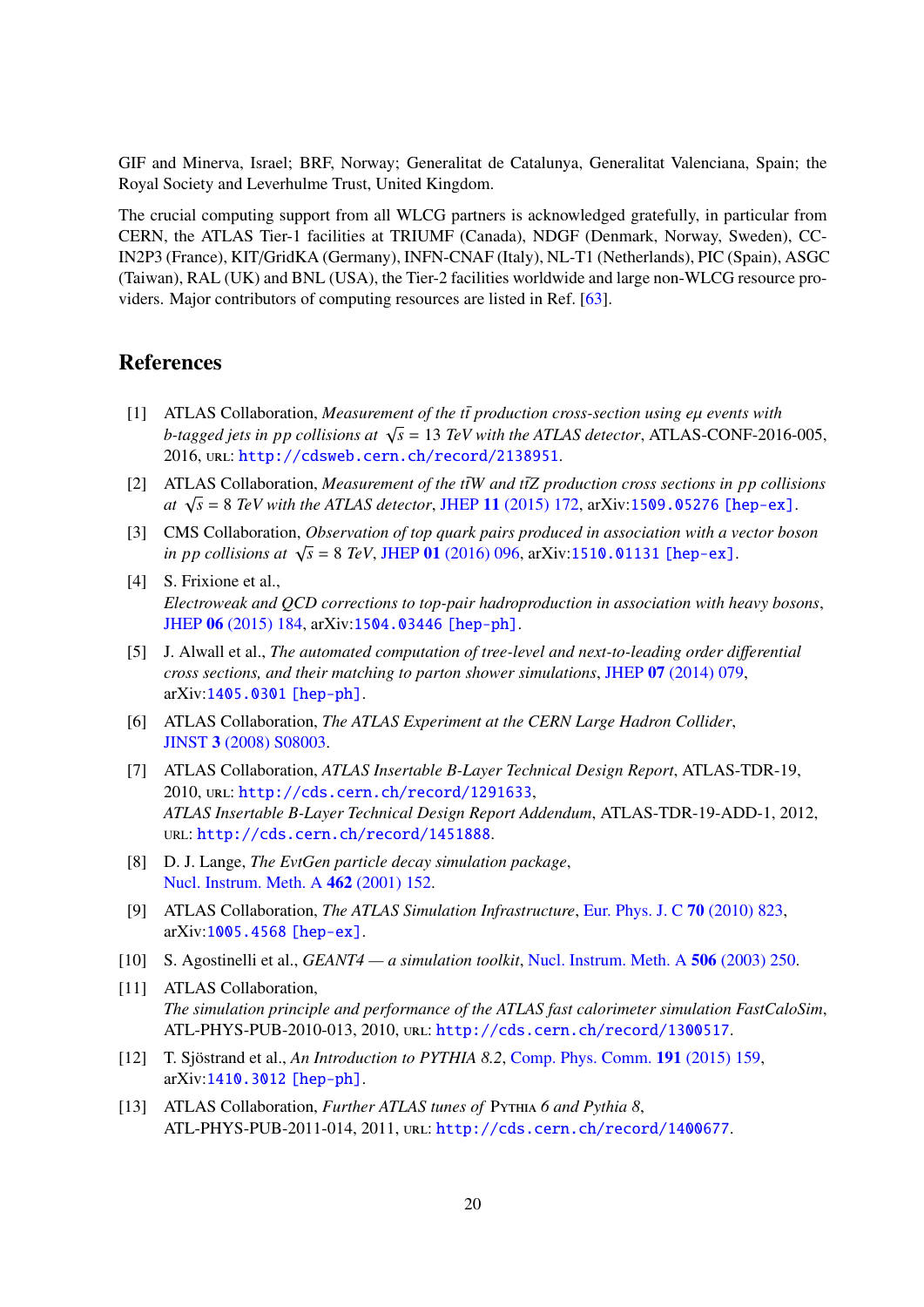- <span id="page-21-0"></span>[14] ATLAS Collaboration, *ATLAS Pythia 8 tunes to* 7 *TeV data*, ATL-PHYS-PUB-2014-021, 2014, url: <http://cdsweb.cern.ch/record/1966419>.
- <span id="page-21-1"></span>[15] R. D. Ball et al., *Parton distributions with LHC data*, [Nucl. Phys. B](http://dx.doi.org/10.1016/j.nuclphysb.2012.10.003) 867 (2013) 244, arXiv:[1207.1303 \[hep-ph\]](http://arxiv.org/abs/1207.1303).
- <span id="page-21-2"></span>[16] ATLAS Collaboration, *Modelling of the ttH and ttV* ( $V = W$ , *Z*) *processes for*  $\sqrt{s} = 13$  *TeV ATLAS analyses*, ATL-PHYS-PUB-2016-005, 2016, url: <http://cds.cern.ch/record/2120826>.
- <span id="page-21-3"></span>[17] T. Sjöstrand, S. Mrenna and P. Z. Skands, *PYTHIA 6.4 Physics and Manual*, JHEP 05 [\(2006\) 026,](http://dx.doi.org/10.1088/1126-6708/2006/05/026) arXiv:[hep-ph/0603175](http://arxiv.org/abs/hep-ph/0603175).
- <span id="page-21-4"></span>[18] J. Pumplin et al., *New generation of parton distributions with uncertainties from global QCD analysis*, JHEP 07 [\(2002\) 012,](http://dx.doi.org/10.1088/1126-6708/2002/07/012) arXiv:[hep-ph/0201195](http://arxiv.org/abs/hep-ph/0201195).
- <span id="page-21-5"></span>[19] P. Z. Skands, *Tuning Monte Carlo Generators: The Perugia Tunes*, Phys. Rev. D 82 [\(2010\) 074018,](http://dx.doi.org/10.1103/PhysRevD.82.074018) arXiv:[1005.3457 \[hep-ph\]](http://arxiv.org/abs/1005.3457).
- [20] T. Gleisberg et al., *Event generation with SHERPA 1.1*, JHEP 02 [\(2009\) 007,](http://dx.doi.org/10.1088/1126-6708/2009/02/007) arXiv:[0811.4622 \[hep-ph\]](http://arxiv.org/abs/0811.4622).
- <span id="page-21-6"></span>[21] T. Gleisberg and S. Höche, *Comix, a new matrix element generator*, JHEP 12 [\(2008\) 039,](http://dx.doi.org/10.1088/1126-6708/2008/12/039) arXiv:[0808.3674 \[hep-ph\]](http://arxiv.org/abs/0808.3674).
- <span id="page-21-7"></span>[22] F. Cascioli, P. Maierhofer and S. Pozzorini, *Scattering Amplitudes with Open Loops*, [Phys. Rev. Lett.](http://dx.doi.org/10.1103/PhysRevLett.108.111601) 108 (2012) 111601, arXiv:[1111.5206 \[hep-ph\]](http://arxiv.org/abs/1111.5206).
- <span id="page-21-8"></span>[23] S. Höche et al., *QCD matrix elements* + *parton showers: The NLO case*, JHEP 04 [\(2013\) 027,](http://dx.doi.org/10.1007/JHEP04(2013)027) arXiv:[1207.5030 \[hep-ph\]](http://arxiv.org/abs/1207.5030).
- <span id="page-21-9"></span>[24] S. Alioli et al., *A general framework for implementing NLO calculations in shower Monte Carlo programs: the POWHEG BOX*, JHEP 06 [\(2010\) 043,](http://dx.doi.org/10.1007/JHEP06(2010)043) arXiv:[1002.2581 \[hep-ph\]](http://arxiv.org/abs/1002.2581).
- <span id="page-21-10"></span>[25] ATLAS Collaboration, *Measurement of the Z*/γ∗ *boson transverse momentum distribution in pp collisions at*  $\sqrt{s}$  = 7 TeV with the ATLAS detector, JHEP 09 [\(2014\) 145,](http://dx.doi.org/10.1007/JHEP09(2014)145) arXiv:[1406.3660 \[hep-ex\]](http://arxiv.org/abs/1406.3660).
- <span id="page-21-11"></span>[26] M. Czakon and A. Mitov, *Top*++*: a program for the calculation of the top-pair cross-section at hadron colliders*, [Comp. Phys. Comm.](http://dx.doi.org/10.1016/j.cpc.2014.06.021) 185 (2014) 2930, arXiv:[1112.5675 \[hep-ph\]](http://arxiv.org/abs/1112.5675).
- <span id="page-21-12"></span>[27] E. Re, *Single-top Wt-channel production matched with parton showers using the POWHEG method*, [Eur. Phys. J. C](http://dx.doi.org/10.1140/epjc/s10052-011-1547-z) 71 (2011) 1547, arXiv:[1009.2450 \[hep-ph\]](http://arxiv.org/abs/1009.2450).
- <span id="page-21-13"></span>[28] LHC Higgs Cross Section Working Group, url: <http://twiki.cern.ch/twiki/bin/view/LHCPhysics/LHCHXSWG>.
- <span id="page-21-14"></span>[29] C. Anastasiou et al., *High precision QCD at hadron colliders: Electroweak gauge boson rapidity distributions at NNLO*, Phys. Rev. D 69 [\(2004\) 094008,](http://dx.doi.org/10.1103/PhysRevD.69.094008) arXiv:[hep-ph/0312266](http://arxiv.org/abs/hep-ph/0312266).
- [30] R. Gavin et al., *FEWZ 2.0: A code for hadronic Z production at next-to-next-to-leading order*, [Comput. Phys. Commun.](http://dx.doi.org/10.1016/j.cpc.2011.06.008) 182 (2011) 2388, arXiv:[1011.3540 \[hep-ph\]](http://arxiv.org/abs/1011.3540).
- <span id="page-21-15"></span>[31] R. Gavin et al., *W Physics at the LHC with FEWZ 2.1*, [Comput. Phys. Commun.](http://dx.doi.org/10.1016/j.cpc.2012.09.005) 184 (2013) 208, arXiv:[1201.5896 \[hep-ph\]](http://arxiv.org/abs/1201.5896).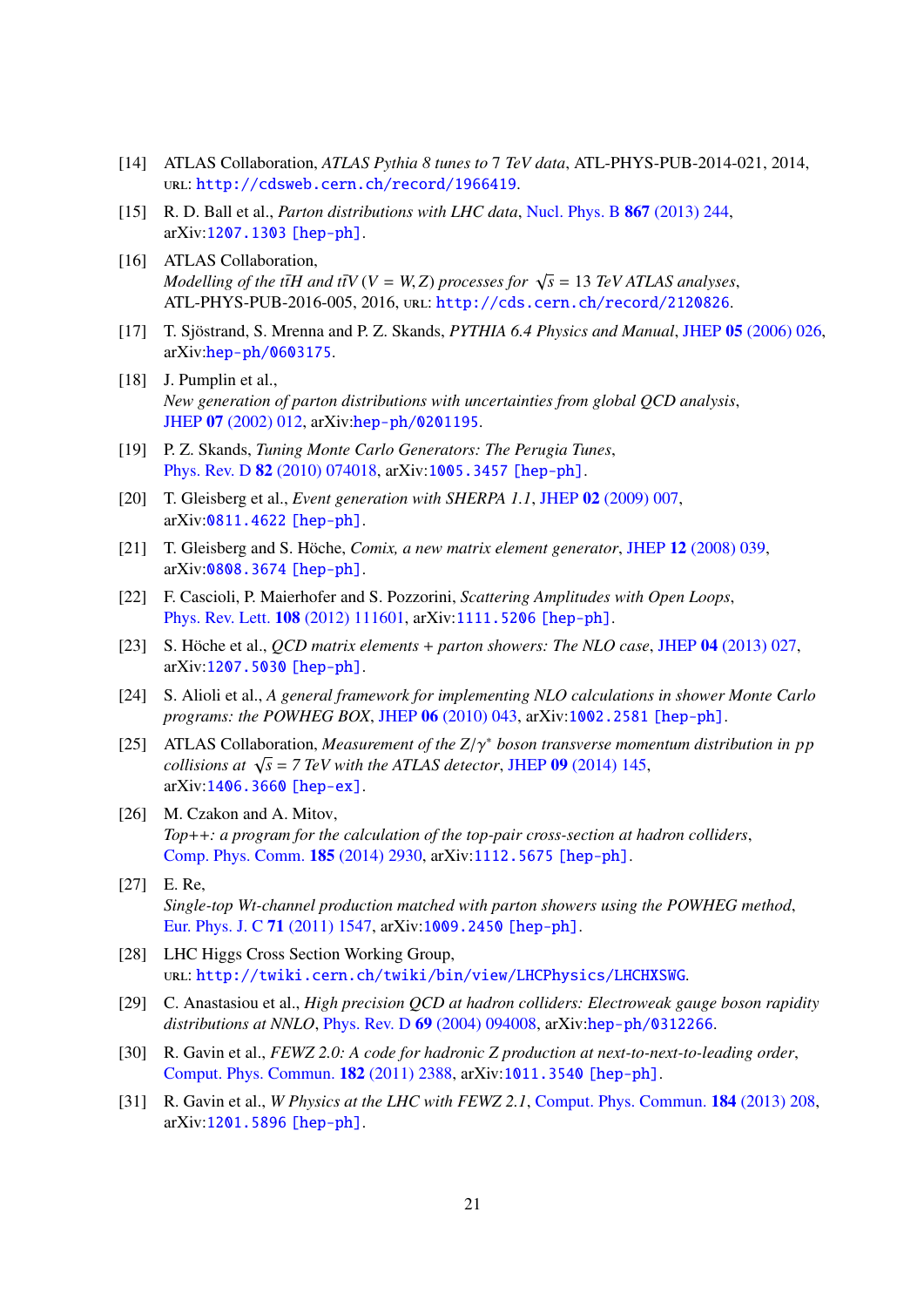- <span id="page-22-0"></span>[32] Y. Li and F. Petriello, *Combining QCD and electroweak corrections to dilepton production in FEWZ*, Phys. Rev. D 86 [\(2012\) 094034,](http://dx.doi.org/10.1103/PhysRevD.86.094034) arXiv:[1208.5967 \[hep-ph\]](http://arxiv.org/abs/1208.5967).
- <span id="page-22-2"></span><span id="page-22-1"></span>[33] V. Barger, W.-Y. Keung and B. Yencho, *Triple-Top Signal of New Physics at the LHC*, [Phys. Lett. B](http://dx.doi.org/10.1016/j.physletb.2010.03.001) 687 (2010) 70, arXiv:[1001.0221 \[hep-ph\]](http://arxiv.org/abs/1001.0221).
- [34] G. Bevilacqua and M. Worek, *Constraining BSM Physics at the LHC: Four top final states with NLO accuracy in perturbative QCD*, JHEP 07 [\(2012\) 111,](http://dx.doi.org/10.1007/JHEP07(2012)111) arXiv:[1206.3064 \[hep-ph\]](http://arxiv.org/abs/1206.3064).
- <span id="page-22-3"></span>[35] ATLAS Collaboration, *Electron reconstruction and identification e*ffi*ciency measurements with the ATLAS detector using the 2011 LHC proton–proton collision data*, [Eur. Phys. J. C](http://dx.doi.org/10.1140/epjc/s10052-014-2941-0) 74 (2014) 2941, arXiv:[1404.2240 \[hep-ex\]](http://arxiv.org/abs/1404.2240).
- <span id="page-22-4"></span>[36] ATLAS Collaboration, *Electron e*ffi*ciency measurements with the ATLAS detector using the 2012 LHC proton–proton collision data*, ATLAS-CONF-2014-032, 2014, url: <http://cdsweb.cern.ch/record/1706245>.
- <span id="page-22-5"></span>[37] ATLAS Collaboration, *Electron identification measurements in ATLAS using*  $\sqrt{s} = 13 \text{ TeV}$  data *with* 50 *ns bunch spacing*, ATL-PHYS-PUB-2015-041, 2015, url: <http://cdsweb.cern.ch/record/2048202>.
- <span id="page-22-6"></span>[38] ATLAS Collaboration, *Muon reconstruction performance of the ATLAS detector in proton–proton collision data at*  $\sqrt{s}$  = 13 *TeV*, [Eur. Phys. J. C](http://dx.doi.org/10.1140/epjc/s10052-016-4120-y) **76** (2016) 292, arXiv:[1603.05598 \[hep-ex\]](http://arxiv.org/abs/1603.05598).
- <span id="page-22-7"></span>[39] M. Cacciari, G. P. Salam and G. Soyez, *The anti-k<sup>t</sup> jet clustering algorithm*, JHEP 04 [\(2008\) 063,](http://dx.doi.org/10.1088/1126-6708/2008/04/063) arXiv:[0802.1189 \[hep-ph\]](http://arxiv.org/abs/0802.1189).
- <span id="page-22-8"></span>[40] M. Cacciari and G. P. Salam, *Dispelling the*  $N^3$  *myth for the*  $k_t$  *jet-finder*, [Phys. Lett. B](http://dx.doi.org/10.1016/j.physletb.2006.08.037) 641 (2006) 57, arXiv:[hep-ph/0512210](http://arxiv.org/abs/hep-ph/0512210).
- <span id="page-22-9"></span>[41] ATLAS Collaboration, *Topological cell clustering in the ATLAS calorimeters and its performance in LHC Run 1*, (2016), arXiv:[1603.02934 \[hep-ex\]](http://arxiv.org/abs/1603.02934).
- <span id="page-22-10"></span>[42] M. Cacciari, G. P. Salam and G. Soyez, *The Catchment Area of Jets*, JHEP 04 [\(2008\) 005,](http://dx.doi.org/10.1088/1126-6708/2008/04/005) arXiv:[0802.1188 \[hep-ph\]](http://arxiv.org/abs/0802.1188).
- <span id="page-22-11"></span>[43] ATLAS Collaboration, *Jet global sequential corrections with the ATLAS detector in proton–proton collisions at*  $\sqrt{s} = 8 \text{ TeV}$ , ATLAS-CONF-2015-002, 2015, url: <http://cdsweb.cern.ch/record/2001682>.
- <span id="page-22-12"></span>[44] ATLAS Collaboration, *Jet energy measurement with the ATLAS detector in proton–proton collisions at*  $\sqrt{s}$  = 7 *TeV*, [Eur. Phys. J. C](http://dx.doi.org/10.1140/epjc/s10052-013-2304-2) 73 (2013) 2304, arXiv:[1112.6426 \[hep-ex\]](http://arxiv.org/abs/1112.6426).
- <span id="page-22-13"></span>[45] ATLAS Collaboration, *Monte Carlo Calibration and Combination of In-situ Measurements of Jet Energy Scale, Jet Energy Resolution and Jet Mass in ATLAS*, ATLAS-CONF-2015-037, 2015, url: <http://cdsweb.cern.ch/record/2044941>.
- <span id="page-22-14"></span>[46] ATLAS Collaboration, *Jet Calibration and Systematic Uncertainties for Jets Reconstructed in the ATLAS Detector at*  $\sqrt{s}$  = 13 *TeV*, *ATL*-PHYS-PUB-2015-015, 2015, url: <http://cds.cern.ch/record/2037613>.
- <span id="page-22-15"></span>[47] ATLAS Collaboration, *Performance of pile-up mitigation techniques for jets in pp collisions with the ATLAS detector*, [Nucl. Instrum. Meth. A](http://dx.doi.org/10.1016/j.nima.2015.10.039) 824 (2016) 367, arXiv:[1510.03823 \[hep-ex\]](http://arxiv.org/abs/1510.03823).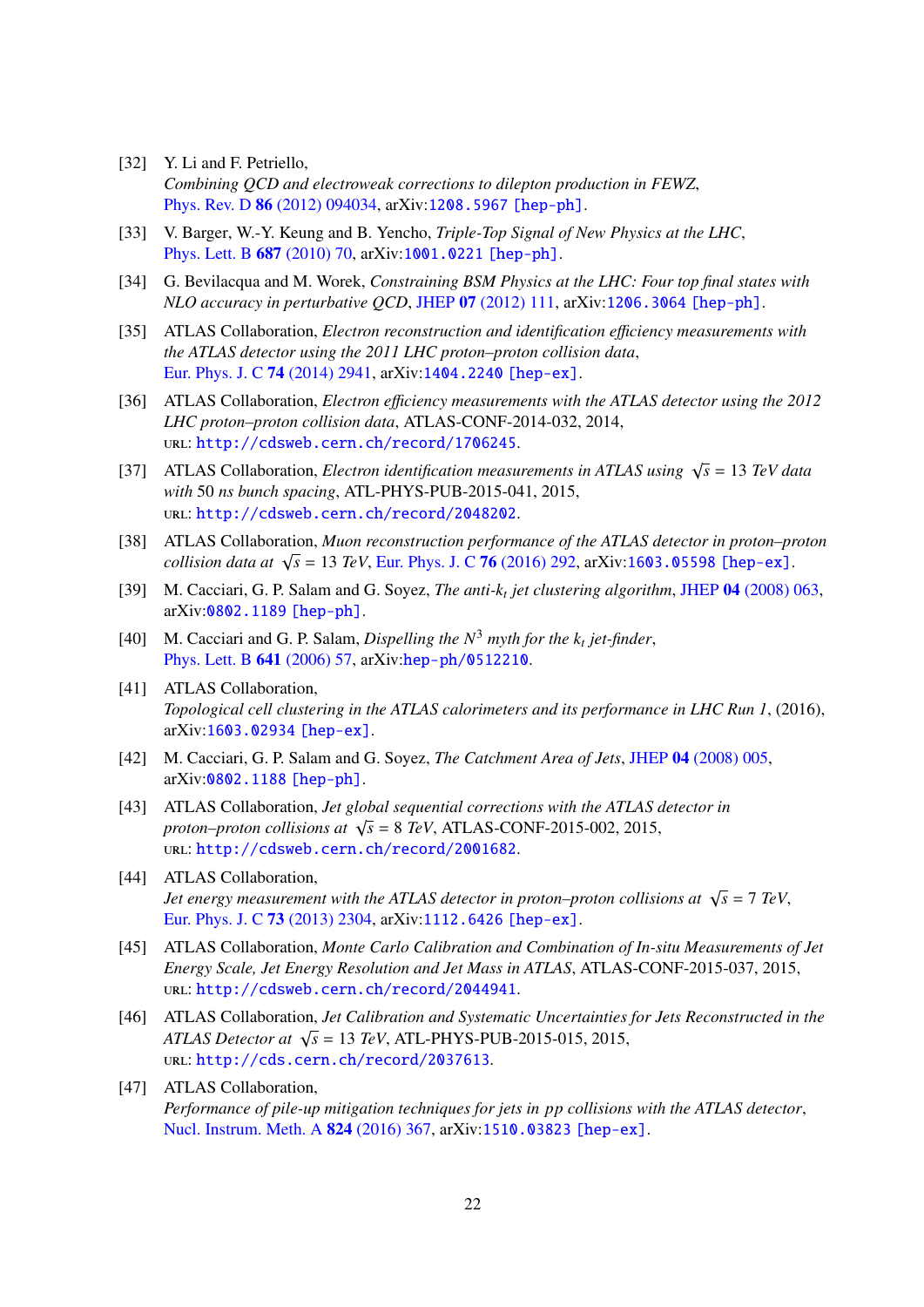- [48] ATLAS Collaboration, *Performance of b-Jet Identification in the ATLAS Experiment*, JINST 11 [\(2016\) P04008,](http://dx.doi.org/10.1088/1748-0221/11/04/P04008) arXiv:[1512.01094 \[hep-ex\]](http://arxiv.org/abs/1512.01094).
- [49] ATLAS Collaboration, *Expected performance of the ATLAS b-tagging algorithms in Run-2*, ATL-PHYS-PUB-2015-022, 2015, url: <http://cdsweb.cern.ch/record/2037697>.
- [50] ATLAS Collaboration, *Calibration of b-tagging using dileptonic top pair events in a combinatorial likelihood approach with the ATLAS experiment*, ATLAS-CONF-2014-004, 2014, url: <http://cdsweb.cern.ch/record/1664335>.
- [51] ATLAS Collaboration, *Commissioning of the ATLAS b-tagging algorithms using tt events in early Run-2 data,* ATL-PHYS-PUB-2015-039, 2015, url: <http://cdsweb.cern.ch/record/2047871>.
- [52] ATLAS Collaboration, *Performance of missing transverse momentum reconstruction in proton–proton collisions at*  $\sqrt{s}$  = 7 *TeV with ATLAS*, [Eur. Phys. J. C](http://dx.doi.org/10.1140/epjc/s10052-011-1844-6) 72 (2012) 1844, arXiv:[1108.5602 \[hep-ex\]](http://arxiv.org/abs/1108.5602).
- [53] ATLAS Collaboration, *Performance of missing transverse momentum reconstruction with the ATLAS detector in the first proton–proton collisions at*  $\sqrt{s}$  = 13 *TeV*, ATL-PHYS-PUB-2015-027, 2015, url: <http://cdsweb.cern.ch/record/2037904>.
- [54] ATLAS Collaboration, *Expected performance of missing transverse momentum reconstruction for the ATLAS detector at*  $\sqrt{s}$  = 13 *TeV*, ATL-PHYS-PUB-2015-023, 2015, url: <http://cdsweb.cern.ch/record/2037700>.
- [55] ATLAS Collaboration, *Measurement of the top quark-pair production cross section with ATLAS in pp collisions at*  $\sqrt{s}$  = 7 *TeV*, [Eur. Phys. J. C](http://dx.doi.org/10.1140/epjc/s10052-011-1577-6) 71 (2011) 1577, arXiv:[1012.1792 \[hep-ex\]](http://arxiv.org/abs/1012.1792).
- [56] ATLAS Collaboration, *Improved luminosity determination in pp collisions at*  $\sqrt{s} = 7$  *TeV using the ATLAS detector at the LHC*, [Eur. Phys. J. C](http://dx.doi.org/10.1140/epjc/s10052-013-2518-3) 73 (2013) 2518, arXiv:[1302.4393 \[hep-ex\]](http://arxiv.org/abs/1302.4393).
- [57] ATLAS Collaboration, *Expected electron performance in the ATLAS experiment*, ATL-PHYS-PUB-2011-006, 2011, url: <http://cdsweb.cern.ch/record/1345327>.
- [58] ATLAS Collaboration, *Jet energy measurement and its systematic uncertainty in proton–proton collisions at*  $\sqrt{s}$  = 7 *TeV with the ATLAS detector*, [Eur. Phys. J. C](http://dx.doi.org/10.1140/epjc/s10052-014-3190-y) 75 (2015) 17, arXiv:[1406.0076 \[hep-ex\]](http://arxiv.org/abs/1406.0076).
- [59] ATLAS Collaboration, *Calibration of the performance of b-tagging for c and light-flavour jets in the 2012 ATLAS data*, ATLAS-CONF-2014-046, 2014, url: <http://cdsweb.cern.ch/record/1741020>.
- [60] S. Schumann and F. Krauss, *A Parton shower algorithm based on Catani-Seymour dipole factorisation*, JHEP 03 [\(2008\) 038,](http://dx.doi.org/10.1088/1126-6708/2008/03/038) arXiv:[0709.1027 \[hep-ph\]](http://arxiv.org/abs/0709.1027).
- [61] R. D. Ball et al., *Parton distributions for the LHC Run II*, JHEP 04 [\(2015\) 040,](http://dx.doi.org/10.1007/JHEP04(2015)040) arXiv:[1410.8849 \[hep-ph\]](http://arxiv.org/abs/1410.8849).
- [62] S Heinemeyer et al., *Handbook of LHC Higgs Cross Sections: 3. Higgs Properties*, arXiv:[1307.1347 \[hep-ph\]](http://arxiv.org/abs/1307.1347).
- [63] ATLAS Collaboration, *ATLAS Computing Acknowledgements 2016-2017*, ATL-GEN-PUB-2016-002, 2016, url: <http://cds.cern.ch/record/2202407>.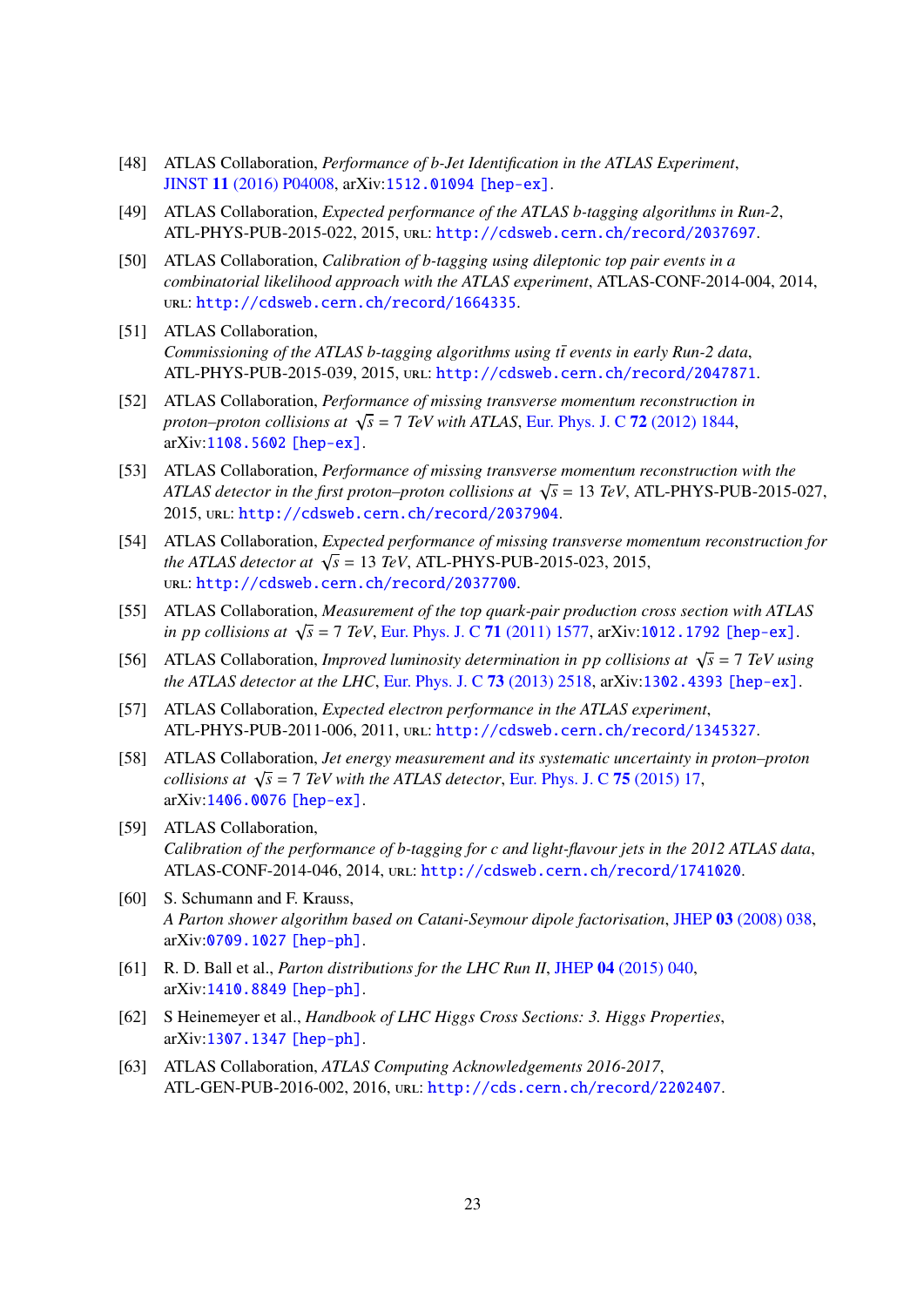## The ATLAS Collaboration

M. Aaboud<sup>137d</sup>, G. Aad<sup>88</sup>, B. Abbott<sup>115</sup>, J. Abdallah<sup>66</sup>, O. Abdinov<sup>12</sup>, B. Abeloos<sup>119</sup>, R. Aben<sup>109</sup>, O.S. AbouZeid<sup>139</sup>, N.L. Abraham<sup>153</sup>, H. Abramowicz<sup>157</sup>, H. Abreu<sup>156</sup>, R. Abreu<sup>118</sup>, Y. Abulaiti<sup>150a,150b</sup>, B.S. Acharya<sup>167a,167b,a</sup>, L. Adamczyk<sup>40a</sup>, D.L. Adams<sup>27</sup>, J. Adelman<sup>110</sup>, S. Adomeit<sup>102</sup>, T. Adye<sup>133</sup>, A.A. Affolder<sup>77</sup>, T. Agatonovic-Jovin<sup>14</sup>, J. Agricola<sup>56</sup>, J.A. Aguilar-Saavedra<sup>128a,128f</sup>, S.P. Ahlen<sup>24</sup>, F. Ahmadov<sup>68,b</sup>, G. Aielli<sup>135a,135b</sup>, H. Akerstedt<sup>150a,150b</sup>, T.P.A. Åkesson<sup>84</sup>, A.V. Akimov<sup>98</sup>, G.L. Alberghi<sup>22a,22b</sup>, J. Albert<sup>172</sup>, S. Albrand<sup>57</sup>, M.J. Alconada Verzini<sup>74</sup>, M. Aleksa<sup>32</sup>, I.N. Aleksandrov<sup>68</sup>, C. Alexa<sup>28b</sup>, G. Alexander<sup>157</sup>, T. Alexopoulos<sup>10</sup>, M. Alhroob<sup>115</sup>, B. Ali<sup>130</sup>, M. Aliev<sup>76a,76b</sup>, G. Alimonti<sup>94a</sup>, J. Alison<sup>33</sup>, S.P. Alkire<sup>37</sup>, B.M.M. Allbrooke<sup>153</sup>, B.W. Allen<sup>118</sup>, P.P. Allport<sup>19</sup>, A. Aloisio<sup>106a,106b</sup>, A. Alonso<sup>38</sup>, F. Alonso<sup>74</sup>, C. Alpigiani<sup>140</sup>, M. Alstaty<sup>88</sup>, B. Alvarez Gonzalez<sup>32</sup>, D. Álvarez Piqueras<sup>170</sup>, M.G. Alviggi<sup>106a,106b</sup>, B.T. Amadio<sup>16</sup>, K. Amako<sup>69</sup>, Y. Amaral Coutinho<sup>26a</sup>, C. Amelung<sup>25</sup>, D. Amidei<sup>92</sup>, S.P. Amor Dos Santos<sup>128a,128c</sup>, A. Amorim<sup>128a,128b</sup>, S. Amoroso<sup>32</sup>, G. Amundsen<sup>25</sup>, C. Anastopoulos<sup>143</sup>, L.S. Ancu<sup>51</sup>, N. Andari<sup>110</sup>, T. Andeen<sup>11</sup>, C.F. Anders<sup>61b</sup>, G. Anders<sup>32</sup>, J.K. Anders<sup>77</sup>, K.J. Anderson<sup>33</sup>, A. Andreazza<sup>94a,94b</sup>, V. Andrei<sup>61a</sup>, S. Angelidakis<sup>9</sup>, I. Angelozzi<sup>109</sup>, P. Anger<sup>46</sup>, A. Angerami<sup>37</sup>, F. Anghinolfi<sup>32</sup>, A.V. Anisenkov<sup>111,*c*</sup>, N. Anjos<sup>13</sup>, A. Annovi<sup>126a,126b</sup>, C. Antel<sup>61a</sup>, M. Antonelli<sup>49</sup>, A. Antonov<sup>100,∗</sup>, F. Anulli<sup>134a</sup>, M. Aoki<sup>69</sup>, L. Aperio Bella<sup>19</sup>, G. Arabidze<sup>93</sup>, Y. Arai<sup>69</sup>, J.P. Araque<sup>128a</sup>, A.T.H. Arce<sup>47</sup>, F.A. Arduh<sup>74</sup>, J-F. Arguin<sup>97</sup>, S. Argyropoulos<sup>66</sup>, M. Arik<sup>20a</sup>, A.J. Armbruster<sup>147</sup>, L.J. Armitage<sup>79</sup>, O. Arnaez<sup>32</sup>, H. Arnold<sup>50</sup>, M. Arratia<sup>30</sup>, O. Arslan<sup>23</sup>, A. Artamonov<sup>99</sup>, G. Artoni<sup>122</sup>, S. Artz<sup>86</sup>, S. Asai<sup>159</sup>, N. Asbah<sup>44</sup>, A. Ashkenazi<sup>157</sup>, B. Åsman<sup>150a,150b</sup>, L. Asquith<sup>153</sup>, K. Assamagan<sup>27</sup>, R. Astalos<sup>148a</sup>, M. Atkinson<sup>169</sup>, N.B. Atlay<sup>145</sup>, K. Augsten<sup>130</sup>, G. Avolio<sup>32</sup>, B. Axen<sup>16</sup>, M.K. Ayoub<sup>119</sup>, G. Azuelos<sup>97,*d*</sup>, M.A. Baak<sup>32</sup>, A.E. Baas<sup>61a</sup>, M.J. Baca<sup>19</sup>, H. Bachacou<sup>138</sup>, K. Bachas<sup>76a,76b</sup>, M. Backes<sup>32</sup>, M. Backhaus<sup>32</sup>, P. Bagiacchi<sup>134a,134b</sup>, P. Bagnaia<sup>134a,134b</sup>, Y. Bai<sup>35a</sup>, J.T. Baines<sup>133</sup>, O.K. Baker<sup>179</sup>, E.M. Baldin<sup>111,*c*</sup>, P. Balek<sup>131</sup>, T. Balestri<sup>152</sup>, F. Balli<sup>138</sup>, W.K. Balunas<sup>124</sup>, E. Banas<sup>41</sup>, Sw. Banerjee<sup>176,e</sup>, A.A.E. Bannoura<sup>178</sup>, L. Barak<sup>32</sup>, E.L. Barberio<sup>91</sup>, D. Barberis<sup>52a,52b</sup>, M. Barbero<sup>88</sup>, T. Barillari<sup>103</sup>, T. Barklow<sup>147</sup>, N. Barlow<sup>30</sup>, S.L. Barnes<sup>87</sup>, B.M. Barnett<sup>133</sup>, R.M. Barnett<sup>16</sup>, Z. Barnovska-Blenessy<sup>5</sup>, A. Baroncelli<sup>136a</sup>, G. Barone<sup>25</sup>, A.J. Barr<sup>122</sup>, L. Barranco Navarro<sup>170</sup>, F. Barreiro<sup>85</sup>, J. Barreiro Guimarães da Costa<sup>35a</sup>, R. Bartoldus<sup>147</sup>, A.E. Barton<sup>75</sup>, P. Bartos<sup>148a</sup>, A. Basalaev<sup>125</sup>, A. Bassalat<sup>119,f</sup>, R.L. Bates<sup>55</sup>, S.J. Batista<sup>162</sup>, J.R. Batley<sup>30</sup>, M. Battaglia<sup>139</sup>, M. Bauce<sup>134a,134b</sup>, F. Bauer<sup>138</sup>, H.S. Bawa<sup>147,g</sup>, J.B. Beacham<sup>113</sup>, M.D. Beattie<sup>75</sup>, T. Beau<sup>83</sup>, P.H. Beauchemin<sup>165</sup>, P. Bechtle<sup>23</sup>, H.P. Beck<sup>18,h</sup>, K. Becker<sup>122</sup>, M. Becker<sup>86</sup>, M. Beckingham<sup>173</sup>, C. Becot<sup>112</sup>, A.J. Beddall<sup>20e</sup>, A. Beddall<sup>20b</sup>, V.A. Bednyakov<sup>68</sup>, M. Bedognetti<sup>109</sup>, C.P. Bee<sup>152</sup>, L.J. Beemster<sup>109</sup>, T.A. Beermann<sup>32</sup>, M. Begel<sup>27</sup>, J.K. Behr<sup>44</sup>, C. Belanger-Champagne<sup>90</sup>, A.S. Bell<sup>81</sup>, G. Bella<sup>157</sup>, L. Bellagamba<sup>22a</sup>, A. Bellerive<sup>31</sup>, M. Bellomo<sup>89</sup>, K. Belotskiy<sup>100</sup>, O. Beltramello<sup>32</sup>, N.L. Belyaev<sup>100</sup>, O. Benary<sup>157,\*</sup>, D. Benchekroun<sup>137a</sup>, M. Bender<sup>102</sup>, K. Bendtz<sup>150a,150b</sup>, N. Benekos<sup>10</sup>, Y. Benhammou<sup>157</sup>, E. Benhar Noccioli<sup>179</sup>, J. Benitez<sup>66</sup>, D.P. Benjamin<sup>47</sup>, J.R. Bensinger<sup>25</sup>, S. Bentvelsen<sup>109</sup>, L. Beresford<sup>122</sup>, M. Beretta<sup>49</sup>, D. Berge<sup>109</sup>, E. Bergeaas Kuutmann<sup>168</sup>, N. Berger<sup>5</sup>, J. Beringer<sup>16</sup>, S. Berlendis<sup>57</sup>, N.R. Bernard<sup>89</sup>, C. Bernius<sup>112</sup>, F.U. Bernlochner<sup>23</sup>, T. Berry<sup>80</sup>, P. Berta<sup>131</sup>, C. Bertella<sup>86</sup>, G. Bertoli<sup>150a,150b</sup>, F. Bertolucci<sup>126a,126b</sup>, I.A. Bertram<sup>75</sup>, C. Bertsche<sup>44</sup>, D. Bertsche<sup>115</sup>, G.J. Besjes<sup>38</sup>, O. Bessidskaia Bylund<sup>150a,150b</sup>, M. Bessner<sup>44</sup>, N. Besson<sup>138</sup>, C. Betancourt<sup>50</sup>, S. Bethke<sup>103</sup>, A.J. Bevan<sup>79</sup>, W. Bhimji<sup>16</sup>, R.M. Bianchi<sup>127</sup>, L. Bianchini<sup>25</sup>, M. Bianco<sup>32</sup>, O. Biebel<sup>102</sup>, D. Biedermann<sup>17</sup>, R. Bielski<sup>87</sup>, N.V. Biesuz<sup>126a,126b</sup>, M. Biglietti<sup>136a</sup>, J. Bilbao De Mendizabal<sup>51</sup>, H. Bilokon<sup>49</sup>, M. Bindi<sup>56</sup>, S. Binet<sup>119</sup>, A. Bingul<sup>20b</sup>, C. Bini<sup>134a,134b</sup>, S. Biondi<sup>22a,22b</sup>, D.M. Bjergaard<sup>47</sup>, C.W. Black<sup>154</sup>, J.E. Black<sup>147</sup>, K.M. Black<sup>24</sup>, D. Blackburn<sup>140</sup>, R.E. Blair<sup>6</sup>, J.-B. Blanchard<sup>138</sup>, J.E. Blanco<sup>80</sup>, T. Blazek<sup>148a</sup>, I. Bloch<sup>44</sup>, C. Blocker<sup>25</sup>, W. Blum<sup>86,\*</sup>, U. Blumenschein<sup>56</sup>, S. Blunier<sup>34a</sup>,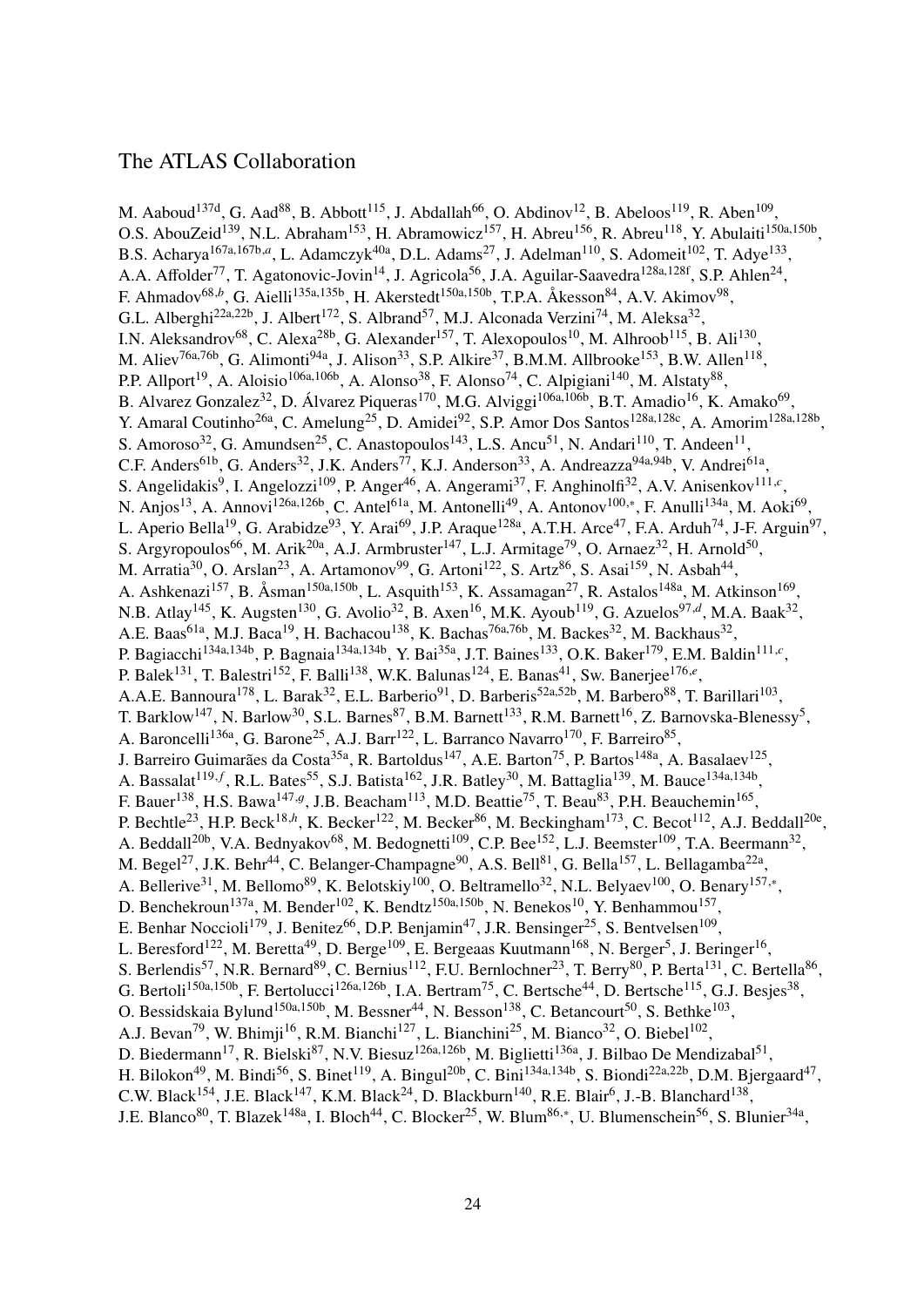G.J. Bobbink<sup>109</sup>, V.S. Bobrovnikov<sup>111,c</sup>, S.S. Bocchetta<sup>84</sup>, A. Bocci<sup>47</sup>, C. Bock<sup>102</sup>, M. Boehler<sup>50</sup>, D. Boerner<sup>178</sup>, J.A. Bogaerts<sup>32</sup>, D. Bogavac<sup>14</sup>, A.G. Bogdanchikov<sup>111</sup>, C. Bohm<sup>150a</sup>, V. Boisvert<sup>80</sup>, P. Bokan<sup>14</sup>, T. Bold<sup>40a</sup>, A.S. Boldyrev<sup>167a,167c</sup>, M. Bomben<sup>83</sup>, M. Bona<sup>79</sup>, M. Boonekamp<sup>138</sup>, A. Borisov<sup>132</sup>, G. Borissov<sup>75</sup>, J. Bortfeldt<sup>32</sup>, D. Bortoletto<sup>122</sup>, V. Bortolotto<sup>63a,63b,63c</sup>, K. Bos<sup>109</sup>, D. Boscherini<sup>22a</sup>, M. Bosman<sup>13</sup>, J.D. Bossio Sola<sup>29</sup>, J. Boudreau<sup>127</sup>, J. Bouffard<sup>2</sup>, E.V. Bouhova-Thacker<sup>75</sup>, D. Boumediene<sup>36</sup>, C. Bourdarios<sup>119</sup>, S.K. Boutle<sup>55</sup>, A. Boveia<sup>32</sup>, J. Boyd<sup>32</sup>, I.R. Boyko<sup>68</sup>, J. Bracinik<sup>19</sup>, A. Brandt<sup>8</sup>, G. Brandt<sup>56</sup>, O. Brandt<sup>61a</sup>, U. Bratzler<sup>160</sup>, B. Brau<sup>89</sup>, J.E. Brau<sup>118</sup>, H.M. Braun<sup>178,∗</sup>, W.D. Breaden Madden<sup>55</sup>, K. Brendlinger<sup>124</sup>, A.J. Brennan<sup>91</sup>, L. Brenner<sup>109</sup>, R. Brenner<sup>168</sup>, S. Bressler<sup>175</sup>, T.M. Bristow<sup>48</sup>, D. Britton<sup>55</sup>, D. Britzger<sup>44</sup>, F.M. Brochu<sup>30</sup>, I. Brock<sup>23</sup>, R. Brock<sup>93</sup>, G. Brooijmans<sup>37</sup>, T. Brooks<sup>80</sup>, W.K. Brooks<sup>34b</sup>, J. Brosamer<sup>16</sup>, E. Brost<sup>118</sup>, J.H Broughton<sup>19</sup>, P.A. Bruckman de Renstrom<sup>41</sup>, D. Bruncko<sup>148b</sup>, R. Bruneliere<sup>50</sup>, A. Bruni<sup>22a</sup>, G. Bruni<sup>22a</sup>, L.S. Bruni<sup>109</sup>, BH Brunt<sup>30</sup>, M. Bruschi<sup>22a</sup>, N. Bruscino<sup>23</sup>, P. Bryant<sup>33</sup>, L. Bryngemark<sup>84</sup>, T. Buanes<sup>15</sup>, Q. Buat<sup>146</sup>, P. Buchholz<sup>145</sup>, A.G. Buckley<sup>55</sup>, I.A. Budagov<sup>68</sup>, F. Buehrer<sup>50</sup>, M.K. Bugge<sup>121</sup>, O. Bulekov<sup>100</sup>, D. Bullock<sup>8</sup>, H. Burckhart<sup>32</sup>, S. Burdin<sup>77</sup>, C.D. Burgard<sup>50</sup>, B. Burghgrave<sup>110</sup>, K. Burka<sup>41</sup>, S. Burke<sup>133</sup>, I. Burmeister<sup>45</sup>, J.T.P. Burr<sup>122</sup>, E. Busato<sup>36</sup>, D. Büscher<sup>50</sup>, V. Büscher<sup>86</sup>, P. Bussey<sup>55</sup>, J.M. Butler<sup>24</sup>, C.M. Buttar<sup>55</sup>, J.M. Butterworth<sup>81</sup>, P. Butti<sup>109</sup>, W. Buttinger<sup>27</sup>, A. Buzatu<sup>55</sup>, A.R. Buzykaev<sup>111,c</sup>, S. Cabrera Urbán<sup>170</sup>, D. Caforio<sup>130</sup>, V.M. Cairo<sup>39a,39b</sup>, O. Cakir<sup>4a</sup>, N. Calace<sup>51</sup>, P. Calafiura<sup>16</sup>, A. Calandri<sup>88</sup>, G. Calderini<sup>83</sup>, P. Calfayan<sup>102</sup>, L.P. Caloba<sup>26a</sup>, S. Calvente Lopez<sup>85</sup>, D. Calvet<sup>36</sup>, S. Calvet<sup>36</sup>, T.P. Calvet<sup>88</sup>, R. Camacho Toro<sup>33</sup>, S. Camarda<sup>32</sup>, P. Camarri<sup>135a,135b</sup>, D. Cameron<sup>121</sup>, R. Caminal Armadans<sup>169</sup>, C. Camincher<sup>57</sup>, S. Campana<sup>32</sup>, M. Campanelli<sup>81</sup>, A. Camplani<sup>94a,94b</sup>, A. Campoverde<sup>145</sup>, V. Canale<sup>106a,106b</sup>, A. Canepa<sup>163a</sup>, M. Cano Bret<sup>142</sup>, J. Cantero<sup>116</sup>, R. Cantrill<sup>128a</sup>, T. Cao<sup>42</sup>, M.D.M. Capeans Garrido<sup>32</sup>, I. Caprini<sup>28b</sup>, M. Caprini<sup>28b</sup>, M. Capua<sup>39a,39b</sup>, R. Caputo<sup>86</sup>, R.M. Carbone<sup>37</sup>, R. Cardarelli<sup>135a</sup>, F. Cardillo<sup>50</sup>, I. Carli<sup>131</sup>, T. Carli<sup>32</sup>, G. Carlino<sup>106a</sup>, L. Carminati<sup>94a,94b</sup>, S. Caron<sup>108</sup>, E. Carquin<sup>34b</sup>, G.D. Carrillo-Montoya<sup>32</sup>, J.R. Carter<sup>30</sup>, J. Carvalho<sup>128a,128c</sup>, D. Casadei<sup>19</sup>, M.P. Casado<sup>13,*i*</sup>, M. Casolino<sup>13</sup>, D.W. Casper<sup>166</sup>, E. Castaneda-Miranda<sup>149a</sup>, R. Castelijn<sup>109</sup>, A. Castelli<sup>109</sup>, V. Castillo Gimenez<sup>170</sup>, N.F. Castro<sup>128a, *j*</sup>, A. Catinaccio<sup>32</sup>, J.R. Catmore<sup>121</sup>, A. Cattai<sup>32</sup>, J. Caudron<sup>86</sup>, V. Cavaliere<sup>169</sup>, E. Cavallaro<sup>13</sup>, D. Cavalli<sup>94a</sup>, M. Cavalli-Sforza<sup>13</sup>, V. Cavasinni<sup>126a,126b</sup>, F. Ceradini<sup>136a,136b</sup>, L. Cerda Alberich<sup>170</sup>, B.C. Cerio<sup>47</sup>, A.S. Cerqueira<sup>26b</sup>, A. Cerri<sup>153</sup>, L. Cerrito<sup>79</sup>, F. Cerutti<sup>16</sup>, M. Cerv<sup>32</sup>, A. Cervelli<sup>18</sup>, S.A. Cetin<sup>20d</sup>, A. Chafaq<sup>137a</sup>, D. Chakraborty<sup>110</sup>, S.K. Chan<sup>59</sup>, Y.L. Chan<sup>63a</sup>, P. Chang<sup>169</sup>, J.D. Chapman<sup>30</sup>, D.G. Charlton<sup>19</sup>, A. Chatterjee<sup>51</sup>, C.C. Chau<sup>162</sup>, C.A. Chavez Barajas<sup>153</sup>, S. Che<sup>113</sup>, S. Cheatham<sup>75</sup>, A. Chegwidden<sup>93</sup>, S. Chekanov<sup>6</sup>, S.V. Chekulaev<sup>163a</sup>, G.A. Chelkov<sup>68,k</sup>, M.A. Chelstowska<sup>92</sup>, C. Chen<sup>67</sup>, H. Chen<sup>27</sup>, K. Chen<sup>152</sup>, S. Chen<sup>35b</sup>, S. Chen<sup>159</sup>, X. Chen<sup>35c</sup>, Y. Chen<sup>70</sup>, H.C. Cheng<sup>92</sup>, H.J Cheng<sup>35a</sup>, Y. Cheng<sup>33</sup>, A. Cheplakov<sup>68</sup>, E. Cheremushkina<sup>132</sup>, R. Cherkaoui El Moursli<sup>137e</sup>, V. Chernyatin<sup>27,\*</sup>, E. Cheu<sup>7</sup>, L. Chevalier<sup>138</sup>, V. Chiarella<sup>49</sup>, G. Chiarelli<sup>126a,126b</sup>, G. Chiodini<sup>76a</sup>, A.S. Chisholm<sup>19</sup>, A. Chitan<sup>28b</sup>, M.V. Chizhov<sup>68</sup>, K. Choi<sup>64</sup>, A.R. Chomont<sup>36</sup>, S. Chouridou<sup>9</sup>, B.K.B. Chow<sup>102</sup>, V. Christodoulou<sup>81</sup>, D. Chromek-Burckhart<sup>32</sup>, J. Chudoba<sup>129</sup>, A.J. Chuinard<sup>90</sup>, J.J. Chwastowski<sup>41</sup>, L. Chytka<sup>117</sup>, G. Ciapetti<sup>134a,134b</sup>, A.K. Ciftci<sup>4a</sup>, D. Cinca<sup>45</sup>, V. Cindro<sup>78</sup>, I.A. Cioara<sup>23</sup>, C. Ciocca<sup>22a,22b</sup>, A. Ciocio<sup>16</sup>, F. Cirotto<sup>106a,106b</sup>, Z.H. Citron<sup>175</sup>, M. Citterio<sup>94a</sup>, M. Ciubancan<sup>28b</sup>, A. Clark<sup>51</sup>, B.L. Clark<sup>59</sup>, M.R. Clark<sup>37</sup>, P.J. Clark<sup>48</sup>, R.N. Clarke<sup>16</sup>, C. Clement<sup>150a,150b</sup>, Y. Coadou<sup>88</sup>, M. Cobal<sup>167a,167c</sup>, A. Coccaro<sup>51</sup>, J. Cochran<sup>67</sup>, L. Coffey<sup>25</sup>, L. Colasurdo<sup>108</sup>, B. Cole<sup>37</sup>, A.P. Colijn<sup>109</sup>, J. Collot<sup>57</sup>, T. Colombo<sup>32</sup>, G. Compostella<sup>103</sup>, P. Conde Muiño<sup>128a,128b</sup>, E. Coniavitis<sup>50</sup>, S.H. Connell<sup>149b</sup>, I.A. Connelly<sup>80</sup>, V. Consorti<sup>50</sup>, S. Constantinescu<sup>28b</sup>, G. Conti<sup>32</sup>, F. Conventi<sup>106a,*l*</sup>, M. Cooke<sup>16</sup>, B.D. Cooper<sup>81</sup>, A.M. Cooper-Sarkar<sup>122</sup>, K.J.R. Cormier<sup>162</sup>, T. Cornelissen<sup>178</sup>, M. Corradi<sup>134a,134b</sup>, F. Corriveau<sup>90,*m*</sup>, A. Corso-Radu<sup>166</sup>, A. Cortes-Gonzalez<sup>13</sup>, G. Cortiana<sup>103</sup>, G. Costa<sup>94a</sup>, M.J. Costa<sup>170</sup>, D. Costanzo<sup>143</sup>, G. Cottin<sup>30</sup>, G. Cowan<sup>80</sup>, B.E. Cox<sup>87</sup>, K. Cranmer<sup>112</sup>, S.J. Crawley<sup>55</sup>, G. Cree<sup>31</sup>, S. Crépé-Renaudin<sup>57</sup>, F. Crescioli<sup>83</sup>,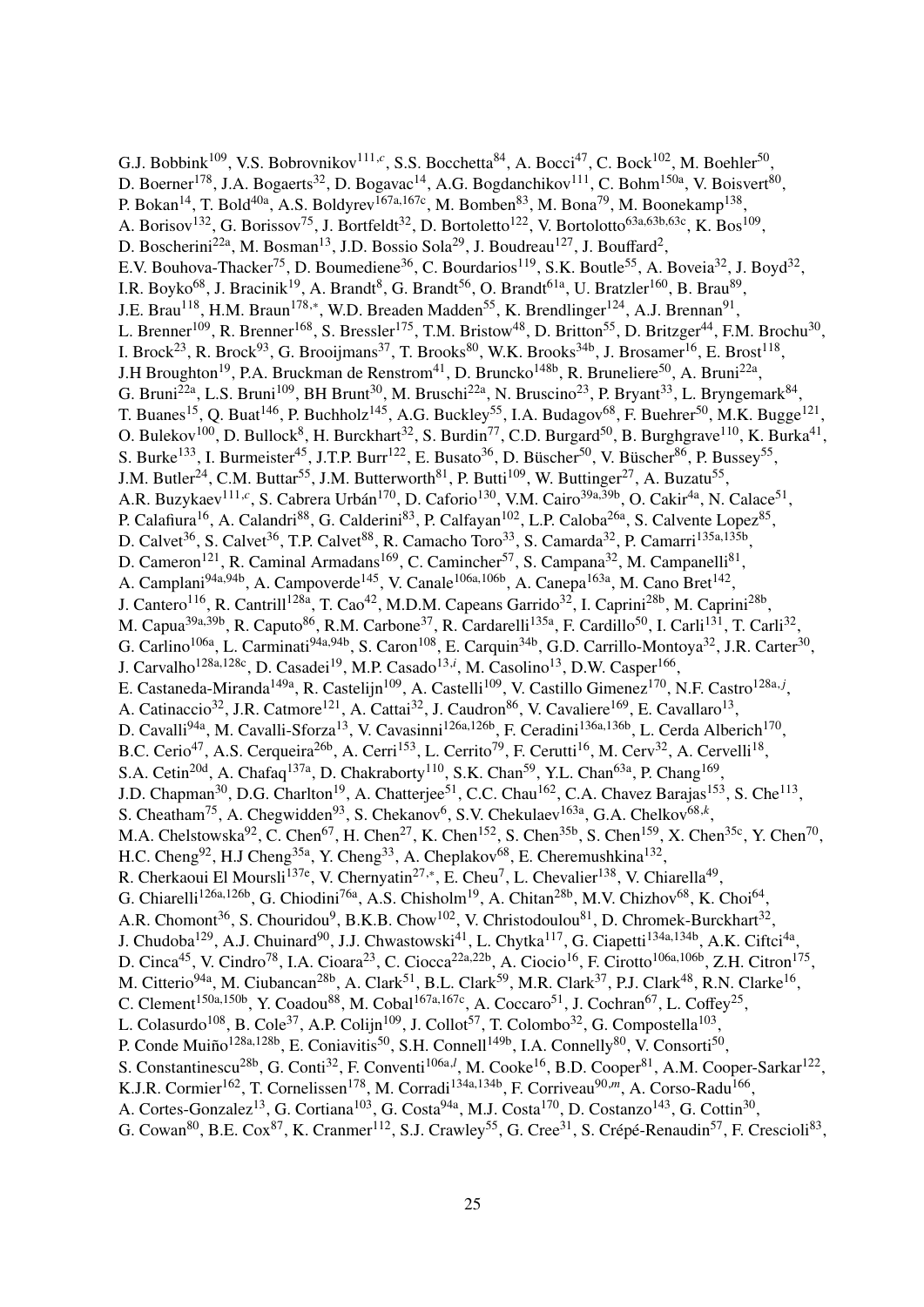W.A. Cribbs<sup>150a,150b</sup>, M. Crispin Ortuzar<sup>122</sup>, M. Cristinziani<sup>23</sup>, V. Croft<sup>108</sup>, G. Crosetti<sup>39a,39b</sup>, T. Cuhadar Donszelmann<sup>143</sup>, J. Cummings<sup>179</sup>, M. Curatolo<sup>49</sup>, J. Cúth<sup>86</sup>, C. Cuthbert<sup>154</sup>, H. Czirr<sup>145</sup>, P. Czodrowski<sup>3</sup>, G. D'amen<sup>22a,22b</sup>, S. D'Auria<sup>55</sup>, M. D'Onofrio<sup>77</sup>, M.J. Da Cunha Sargedas De Sousa<sup>128a,128b</sup>, C. Da Via<sup>87</sup>, W. Dabrowski<sup>40a</sup>, T. Dado<sup>148a</sup>, T. Dai<sup>92</sup>, O. Dale<sup>15</sup>, F. Dallaire<sup>97</sup>, C. Dallapiccola<sup>89</sup>, M. Dam<sup>38</sup>, J.R. Dandoy<sup>33</sup>, N.P. Dang<sup>50</sup>, A.C. Daniells<sup>19</sup>, N.S. Dann<sup>87</sup>, M. Danninger<sup>171</sup>, M. Dano Hoffmann<sup>138</sup>, V. Dao<sup>50</sup>, G. Darbo<sup>52a</sup>, S. Darmora<sup>8</sup>, J. Dassoulas<sup>3</sup>, A. Dattagupta<sup>64</sup>, W. Davey<sup>23</sup>, C. David<sup>172</sup>, T. Davidek<sup>131</sup>, M. Davies<sup>157</sup>, P. Davison<sup>81</sup>, E. Dawe<sup>91</sup>, I. Dawson<sup>143</sup>, R.K. Daya-Ishmukhametova<sup>89</sup>, K. De<sup>8</sup>, R. de Asmundis<sup>106a</sup>, A. De Benedetti<sup>115</sup>, S. De Castro<sup>22a,22b</sup>, S. De Cecco<sup>83</sup>, N. De Groot<sup>108</sup>, P. de Jong<sup>109</sup>, H. De la Torre<sup>85</sup>, F. De Lorenzi<sup>67</sup>, A. De Maria<sup>56</sup>, D. De Pedis<sup>134a</sup>, A. De Salvo<sup>134a</sup>, U. De Sanctis<sup>153</sup>, A. De Santo<sup>153</sup>, J.B. De Vivie De Regie<sup>119</sup>, W.J. Dearnaley<sup>75</sup>, R. Debbe<sup>27</sup>, C. Debenedetti<sup>139</sup>, D.V. Dedovich<sup>68</sup>, N. Dehghanian<sup>3</sup>, I. Deigaard<sup>109</sup>, M. Del Gaudio<sup>39a,39b</sup>, J. Del Peso<sup>85</sup>, T. Del Prete<sup>126a,126b</sup>, D. Delgove<sup>119</sup>, F. Deliot<sup>138</sup>, C.M. Delitzsch<sup>51</sup>, M. Deliyergiyev<sup>78</sup>, A. Dell'Acqua<sup>32</sup>, L. Dell'Asta<sup>24</sup>, M. Dell'Orso<sup>126a,126b</sup>, M. Della Pietra<sup>106a,*l*</sup>, D. della Volpe<sup>51</sup>, M. Delmastro<sup>5</sup>, P.A. Delsart<sup>57</sup>, D.A. DeMarco<sup>162</sup>, S. Demers<sup>179</sup>, M. Demichev<sup>68</sup>, A. Demilly<sup>83</sup>, S.P. Denisov<sup>132</sup>, D. Denysiuk<sup>138</sup>, D. Derendarz<sup>41</sup>, J.E. Derkaoui<sup>137d</sup>, F. Derue<sup>83</sup>, P. Dervan<sup>77</sup>, K. Desch<sup>23</sup>, C. Deterre<sup>44</sup>, K. Dette<sup>45</sup>, P.O. Deviveiros<sup>32</sup>, A. Dewhurst<sup>133</sup>, S. Dhaliwal<sup>25</sup>, A. Di Ciaccio<sup>135a,135b</sup>, L. Di Ciaccio<sup>5</sup>, W.K. Di Clemente<sup>124</sup>, C. Di Donato<sup>134a,134b</sup>, A. Di Girolamo<sup>32</sup>, B. Di Girolamo<sup>32</sup>, B. Di Micco<sup>136a,136b</sup>, R. Di Nardo<sup>32</sup>, A. Di Simone<sup>50</sup>, R. Di Sipio<sup>162</sup>, D. Di Valentino<sup>31</sup>, C. Diaconu<sup>88</sup>, M. Diamond<sup>162</sup>, F.A. Dias<sup>48</sup>, M.A. Diaz<sup>34a</sup>, E.B. Diehl<sup>92</sup>, J. Dietrich<sup>17</sup>, S. Diglio<sup>88</sup>, A. Dimitrievska<sup>14</sup>, J. Dingfelder<sup>23</sup>, P. Dita<sup>28b</sup>, S. Dita<sup>28b</sup>, F. Dittus<sup>32</sup>, F. Djama<sup>88</sup>, T. Djobava<sup>53b</sup>, J.I. Djuvsland<sup>61a</sup>, M.A.B. do Vale<sup>26c</sup>, D. Dobos<sup>32</sup>, M. Dobre<sup>28b</sup>, C. Doglioni<sup>84</sup>, T. Dohmae<sup>159</sup>, J. Dolejsi<sup>131</sup>, Z. Dolezal<sup>131</sup>, B.A. Dolgoshein<sup>100,∗</sup>, M. Donadelli<sup>26d</sup>, S. Donati<sup>126a,126b</sup>, P. Dondero<sup>123a,123b</sup>, J. Donini<sup>36</sup>, J. Dopke<sup>133</sup>, A. Doria<sup>106a</sup>, M.T. Dova<sup>74</sup>, A.T. Doyle<sup>55</sup>, E. Drechsler<sup>56</sup>, M. Dris<sup>10</sup>, Y. Du<sup>141</sup>, J. Duarte-Campderros<sup>157</sup>, E. Duchovni<sup>175</sup>, G. Duckeck<sup>102</sup>, O.A. Ducu<sup>97,*n*</sup>, D. Duda<sup>109</sup>, A. Dudarev<sup>32</sup>, E.M. Duffield<sup>16</sup>, L. Duflot<sup>119</sup>, L. Duguid<sup>80</sup>, M. Dührssen<sup>32</sup>, M. Dumancic<sup>175</sup>, M. Dunford<sup>61a</sup>, H. Duran Yildiz<sup>4a</sup>, M. Düren<sup>54</sup>, A. Durglishvili<sup>53b</sup>, D. Duschinger<sup>46</sup>, B. Dutta<sup>44</sup>, M. Dyndal<sup>44</sup>, C. Eckardt<sup>44</sup>, K.M. Ecker<sup>103</sup>, R.C. Edgar<sup>92</sup>, N.C. Edwards<sup>48</sup>, T. Eifert<sup>32</sup>, G. Eigen<sup>15</sup>, K. Einsweiler<sup>16</sup>, T. Ekelof<sup>168</sup>, M. El Kacimi<sup>137c</sup>, V. Ellajosyula<sup>88</sup>, M. Ellert<sup>168</sup>, S. Elles<sup>5</sup>, F. Ellinghaus<sup>178</sup>, A.A. Elliot<sup>172</sup>, N. Ellis<sup>32</sup>, J. Elmsheuser<sup>27</sup>, M. Elsing<sup>32</sup>, D. Emeliyanov<sup>133</sup>, Y. Enari<sup>159</sup>, O.C. Endner<sup>86</sup>, M. Endo<sup>120</sup>, J.S. Ennis<sup>173</sup>, J. Erdmann<sup>45</sup>, A. Ereditato<sup>18</sup>, G. Ernis<sup>178</sup>, J. Ernst<sup>2</sup>, M. Ernst<sup>27</sup>, S. Errede<sup>169</sup>, E. Ertel<sup>86</sup>, M. Escalier<sup>119</sup>, H. Esch<sup>45</sup>, C. Escobar<sup>127</sup>, B. Esposito<sup>49</sup>, A.I. Etienvre<sup>138</sup>, E. Etzion<sup>157</sup>, H. Evans<sup>64</sup>, A. Ezhilov<sup>125</sup>, F. Fabbri<sup>22a,22b</sup>, L. Fabbri<sup>22a,22b</sup>, G. Facini<sup>33</sup>, R.M. Fakhrutdinov<sup>132</sup>, S. Falciano<sup>134a</sup>, R.J. Falla<sup>81</sup>, J. Faltova<sup>32</sup>, Y. Fang<sup>35a</sup>, M. Fanti<sup>94a,94b</sup>, A. Farbin<sup>8</sup>, A. Farilla<sup>136a</sup>, C. Farina<sup>127</sup>, E.M. Farina<sup>123a,123b</sup>, T. Farooque<sup>13</sup>, S. Farrell<sup>16</sup>, S.M. Farrington<sup>173</sup>, P. Farthouat<sup>32</sup>, F. Fassi<sup>137e</sup>, P. Fassnacht<sup>32</sup>, D. Fassouliotis<sup>9</sup>, M. Faucci Giannelli<sup>80</sup>, A. Favareto<sup>52a,52b</sup>, W.J. Fawcett<sup>122</sup>, L. Fayard<sup>119</sup>, O.L. Fedin<sup>125,0</sup>, W. Fedorko<sup>171</sup>, S. Feigl<sup>121</sup>, L. Feligioni<sup>88</sup>, C. Feng<sup>141</sup>, E.J. Feng<sup>32</sup>, H. Feng<sup>92</sup>, A.B. Fenyuk<sup>132</sup>, L. Feremenga<sup>8</sup>, P. Fernandez Martinez<sup>170</sup>, S. Fernandez Perez<sup>13</sup>, J. Ferrando<sup>55</sup>, A. Ferrari<sup>168</sup>, P. Ferrari<sup>109</sup>, R. Ferrari<sup>123a</sup>, D.E. Ferreira de Lima<sup>61b</sup>, A. Ferrer<sup>170</sup>, D. Ferrere<sup>51</sup>, C. Ferretti<sup>92</sup>, A. Ferretto Parodi<sup>52a,52b</sup>, F. Fiedler<sup>86</sup>, A. Filipčič<sup>78</sup>, M. Filipuzzi<sup>44</sup>, F. Filthaut<sup>108</sup>, M. Fincke-Keeler<sup>172</sup>, K.D. Finelli<sup>154</sup>, M.C.N. Fiolhais<sup>128a,128c</sup>, L. Fiorini<sup>170</sup>, A. Firan<sup>42</sup>, A. Fischer<sup>2</sup>, C. Fischer<sup>13</sup>, J. Fischer<sup>178</sup>, W.C. Fisher<sup>93</sup>, N. Flaschel<sup>44</sup>, I. Fleck<sup>145</sup>, P. Fleischmann<sup>92</sup>, G.T. Fletcher<sup>143</sup>, R.R.M. Fletcher<sup>124</sup>, T. Flick<sup>178</sup>, A. Floderus<sup>84</sup>, L.R. Flores Castillo<sup>63a</sup>, M.J. Flowerdew<sup>103</sup>, G.T. Forcolin<sup>87</sup>, A. Formica<sup>138</sup>, A. Forti<sup>87</sup>, A.G. Foster<sup>19</sup>, D. Fournier<sup>119</sup>, H. Fox<sup>75</sup>, S. Fracchia<sup>13</sup>, P. Francavilla<sup>83</sup>, M. Franchini<sup>22a,22b</sup>, D. Francis<sup>32</sup>, L. Franconi<sup>121</sup>, M. Franklin<sup>59</sup>, M. Frate<sup>166</sup>, M. Fraternali<sup>123a,123b</sup>, D. Freeborn<sup>81</sup>, S.M. Fressard-Batraneanu<sup>32</sup>, F. Friedrich<sup>46</sup>, D. Froidevaux<sup>32</sup>, J.A. Frost<sup>122</sup>, C. Fukunaga<sup>160</sup>, E. Fullana Torregrosa<sup>86</sup>, T. Fusayasu<sup>104</sup>, J. Fuster<sup>170</sup>, C. Gabaldon<sup>57</sup>, O. Gabizon<sup>178</sup>, A. Gabrielli<sup>22a,22b</sup>,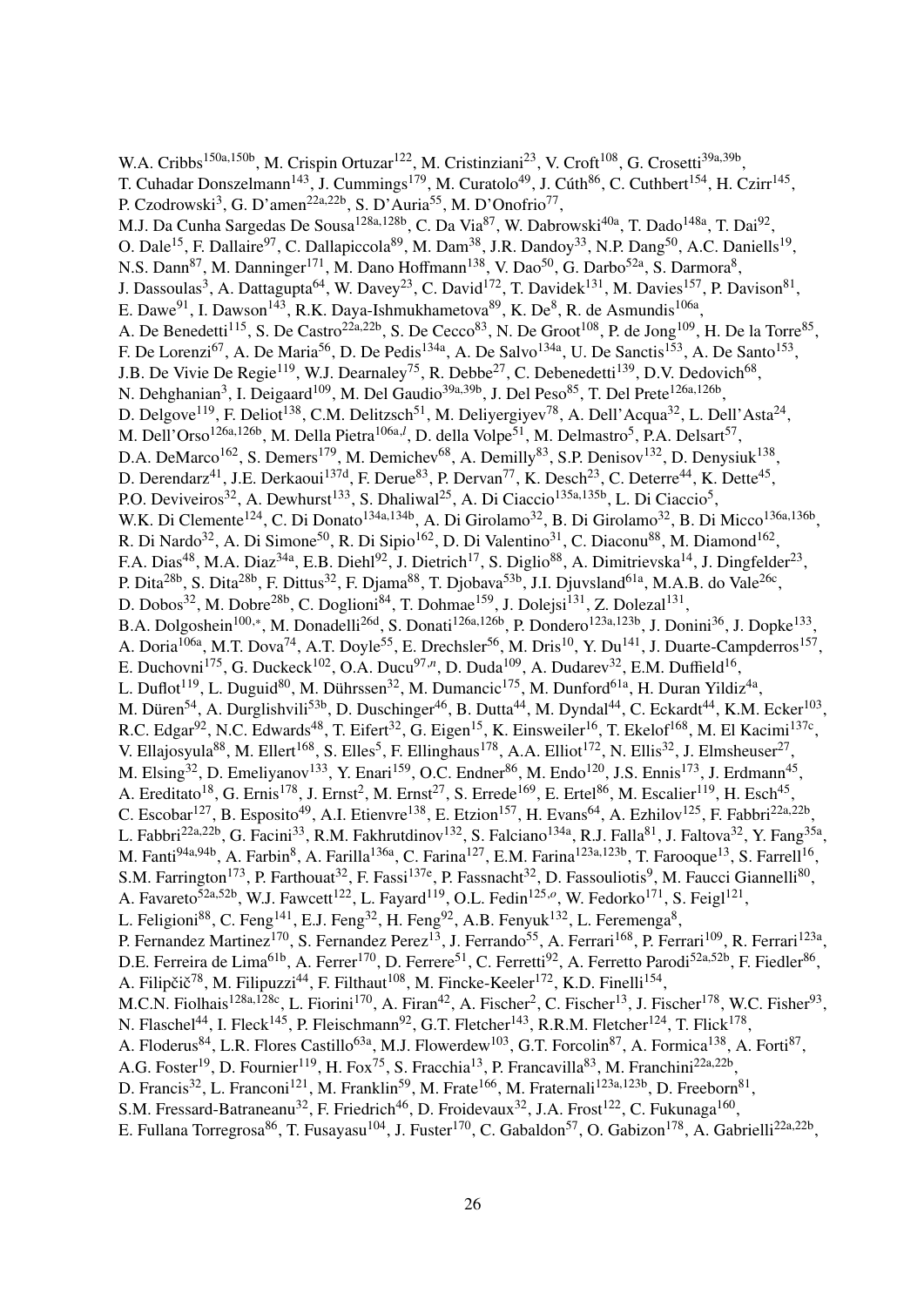A. Gabrielli<sup>16</sup>, G.P. Gach<sup>40a</sup>, S. Gadatsch<sup>32</sup>, S. Gadomski<sup>51</sup>, G. Gagliardi<sup>52a,52b</sup>, L.G. Gagnon<sup>97</sup>, P. Gagnon<sup>64</sup>, C. Galea<sup>108</sup>, B. Galhardo<sup>128a,128c</sup>, E.J. Gallas<sup>122</sup>, B.J. Gallop<sup>133</sup>, P. Gallus<sup>130</sup>, G. Galster<sup>38</sup>, K.K. Gan<sup>113</sup>, J. Gao<sup>60</sup>, Y. Gao<sup>48</sup>, Y.S. Gao<sup>147,g</sup>, F.M. Garay Walls<sup>48</sup>, C. García<sup>170</sup>, J.E. García Navarro<sup>170</sup>, M. Garcia-Sciveres<sup>16</sup>, R.W. Gardner<sup>33</sup>, N. Garelli<sup>147</sup>, V. Garonne<sup>121</sup>, A. Gascon Bravo<sup>44</sup>, C. Gatti<sup>49</sup>, A. Gaudiello<sup>52a,52b</sup>, G. Gaudio<sup>123a</sup>, B. Gaur<sup>145</sup>, L. Gauthier<sup>97</sup>, I.L. Gavrilenko<sup>98</sup>, C. Gay<sup>171</sup>, G. Gaycken<sup>23</sup>, E.N. Gazis<sup>10</sup>, Z. Gecse<sup>171</sup>, C.N.P. Gee<sup>133</sup>, Ch. Geich-Gimbel<sup>23</sup>, M. Geisen<sup>86</sup>, M.P. Geisler<sup>61a</sup>, C. Gemme<sup>52a</sup>, M.H. Genest<sup>57</sup>, C. Geng<sup>60,*p*</sup>, S. Gentile<sup>134a,134b</sup>, S. George<sup>80</sup>, D. Gerbaudo<sup>13</sup>, A. Gershon<sup>157</sup>, S. Ghasemi<sup>145</sup>, H. Ghazlane<sup>137b</sup>, M. Ghneimat<sup>23</sup>, B. Giacobbe<sup>22a</sup>, S. Giagu<sup>134a,134b</sup>, P. Giannetti<sup>126a,126b</sup>, B. Gibbard<sup>27</sup>, S.M. Gibson<sup>80</sup>, M. Gignac<sup>171</sup>, M. Gilchriese<sup>16</sup>, T.P.S. Gillam<sup>30</sup>, D. Gillberg<sup>31</sup>, G. Gilles<sup>178</sup>, D.M. Gingrich<sup>3,d</sup>, N. Giokaris<sup>9</sup>, M.P. Giordani<sup>167a,167c</sup>, F.M. Giorgi<sup>22a</sup>, F.M. Giorgi<sup>17</sup>, P.F. Giraud<sup>138</sup>, P. Giromini<sup>59</sup>, D. Giugni<sup>94a</sup>, F. Giuli<sup>122</sup>, C. Giuliani<sup>103</sup>, M. Giulini<sup>61b</sup>, B.K. Gjelsten<sup>121</sup>, S. Gkaitatzis<sup>158</sup>, I. Gkialas<sup>158</sup>, E.L. Gkougkousis<sup>119</sup>, L.K. Gladilin<sup>101</sup>, C. Glasman<sup>85</sup>, J. Glatzer<sup>50</sup>, P.C.F. Glaysher<sup>48</sup>, A. Glazov<sup>44</sup>, M. Goblirsch-Kolb<sup>103</sup>, J. Godlewski<sup>41</sup>, S. Goldfarb<sup>91</sup>, T. Golling<sup>51</sup>, D. Golubkov<sup>132</sup>, A. Gomes<sup>128a,128b,128d</sup>, R. Gonçalo<sup>128a</sup>, J. Goncalves Pinto Firmino Da Costa<sup>138</sup>, G. Gonella<sup>50</sup>, L. Gonella<sup>19</sup>, A. Gongadze<sup>68</sup>, S. González de la Hoz<sup>170</sup>, G. Gonzalez Parra<sup>13</sup>, S. Gonzalez-Sevilla<sup>51</sup>, L. Goossens<sup>32</sup>, P.A. Gorbounov<sup>99</sup>, H.A. Gordon<sup>27</sup>, I. Gorelov<sup>107</sup>, B. Gorini<sup>32</sup>, E. Gorini<sup>76a,76b</sup>, A. Gorišek<sup>78</sup>, E. Gornicki<sup>41</sup>, A.T. Goshaw<sup>47</sup>, C. Gössling<sup>45</sup>, M.I. Gostkin<sup>68</sup>, C.R. Goudet<sup>119</sup>, D. Goujdami<sup>137c</sup>, A.G. Goussiou<sup>140</sup>, N. Govender<sup>149b, q</sup>, E. Gozani<sup>156</sup>, L. Graber<sup>56</sup>, I. Grabowska-Bold<sup>40a</sup>, P.O.J. Gradin<sup>57</sup>, P. Grafström<sup>22a,22b</sup>, J. Gramling<sup>51</sup>, E. Gramstad<sup>121</sup>, S. Grancagnolo<sup>17</sup>, V. Gratchev<sup>125</sup>, P.M. Gravila<sup>28e</sup>, H.M. Gray<sup>32</sup>, E. Graziani<sup>136a</sup>, Z.D. Greenwood<sup>82,*r*</sup>, C. Grefe<sup>23</sup>, K. Gregersen<sup>81</sup>, I.M. Gregor<sup>44</sup>, P. Grenier<sup>147</sup>, K. Grevtsov<sup>5</sup>, J. Griffiths<sup>8</sup>, A.A. Grillo<sup>139</sup>, K. Grimm<sup>75</sup>, S. Grinstein<sup>13, s</sup>, Ph. Gris<sup>36</sup>, J.-F. Grivaz<sup>119</sup>, S. Groh<sup>86</sup>, J.P. Grohs<sup>46</sup>, E. Gross<sup>175</sup>, J. Grosse-Knetter<sup>56</sup>, G.C. Grossi<sup>82</sup>, Z.J. Grout<sup>153</sup>, L. Guan<sup>92</sup>, W. Guan<sup>176</sup>, J. Guenther<sup>65</sup>, F. Guescini<sup>51</sup>, D. Guest<sup>166</sup>, O. Gueta<sup>157</sup>, E. Guido<sup>52a,52b</sup>, T. Guillemin<sup>5</sup>, S. Guindon<sup>2</sup>, U. Gul<sup>55</sup>, C. Gumpert<sup>32</sup>, J. Guo<sup>142</sup>, Y. Guo<sup>60,p</sup>, S. Gupta<sup>122</sup>, G. Gustavino<sup>134a,134b</sup>, P. Gutierrez<sup>115</sup>, N.G. Gutierrez Ortiz<sup>81</sup>, C. Gutschow<sup>46</sup>, C. Guyot<sup>138</sup>, C. Gwenlan<sup>122</sup>, C.B. Gwilliam<sup>77</sup>, A. Haas<sup>112</sup>, C. Haber<sup>16</sup>, H.K. Hadavand<sup>8</sup>, N. Haddad<sup>137e</sup>, A. Hadef<sup>88</sup>, P. Haefner<sup>23</sup>, S. Hageböck<sup>23</sup>, Z. Hajduk<sup>41</sup>, H. Hakobyan<sup>180,∗</sup>, M. Haleem<sup>44</sup>, J. Haley<sup>116</sup>, G. Halladjian<sup>93</sup>, G.D. Hallewell<sup>88</sup>, K. Hamacher<sup>178</sup>, P. Hamal<sup>117</sup>, K. Hamano<sup>172</sup>, A. Hamilton<sup>149a</sup>, G.N. Hamity<sup>143</sup>, P.G. Hamnett<sup>44</sup>, L. Han<sup>60</sup>, K. Hanagaki<sup>69,*t*</sup>, K. Hanawa<sup>159</sup>, M. Hance<sup>139</sup>, B. Haney<sup>124</sup>, P. Hanke<sup>61a</sup>, R. Hanna<sup>138</sup>, J.B. Hansen<sup>38</sup>, J.D. Hansen<sup>38</sup>, M.C. Hansen<sup>23</sup>, P.H. Hansen<sup>38</sup>, K. Hara<sup>164</sup>, A.S. Hard<sup>176</sup>, T. Harenberg<sup>178</sup>, F. Hariri<sup>119</sup>, S. Harkusha<sup>95</sup>, R.D. Harrington<sup>48</sup>, P.F. Harrison<sup>173</sup>, F. Hartjes<sup>109</sup>, N.M. Hartmann<sup>102</sup>, M. Hasegawa<sup>70</sup>, Y. Hasegawa<sup>144</sup>, A. Hasib<sup>115</sup>, S. Hassani<sup>138</sup>, S. Haug<sup>18</sup>, R. Hauser<sup>93</sup>, L. Hauswald<sup>46</sup>, M. Havranek<sup>129</sup>, C.M. Hawkes<sup>19</sup>, R.J. Hawkings<sup>32</sup>, D. Hayden<sup>93</sup>, C.P. Hays<sup>122</sup>, J.M. Hays<sup>79</sup>, H.S. Hayward<sup>77</sup>, S.J. Haywood<sup>133</sup>, S.J. Head<sup>19</sup>, T. Heck<sup>86</sup>, V. Hedberg<sup>84</sup>, L. Heelan<sup>8</sup>, S. Heim<sup>124</sup>, T. Heim<sup>16</sup>, B. Heinemann<sup>16</sup>, J.J. Heinrich<sup>102</sup>, L. Heinrich<sup>112</sup>, C. Heinz<sup>54</sup>, J. Hejbal<sup>129</sup>, L. Helary<sup>24</sup>, S. Hellman<sup>150a,150b</sup>, C. Helsens<sup>32</sup>, J. Henderson<sup>122</sup>, R.C.W. Henderson<sup>75</sup>, Y. Heng<sup>176</sup>, S. Henkelmann<sup>171</sup>, A.M. Henriques Correia<sup>32</sup>, S. Henrot-Versille<sup>119</sup>, G.H. Herbert<sup>17</sup>, Y. Hernández Jiménez<sup>170</sup>, G. Herten<sup>50</sup>, R. Hertenberger<sup>102</sup>, L. Hervas<sup>32</sup>, G.G. Hesketh<sup>81</sup>, N.P. Hessey<sup>109</sup>, J.W. Hetherly<sup>42</sup>, R. Hickling<sup>79</sup>, E. Higón-Rodriguez<sup>170</sup>, E. Hill<sup>172</sup>, J.C. Hill<sup>30</sup>, K.H. Hiller<sup>44</sup>, S.J. Hillier<sup>19</sup>, I. Hinchliffe<sup>16</sup>, E. Hines<sup>124</sup>, R.R. Hinman<sup>16</sup>, M. Hirose<sup>50</sup>, D. Hirschbuehl<sup>178</sup>, J. Hobbs<sup>152</sup>, N. Hod<sup>163a</sup>, M.C. Hodgkinson<sup>143</sup>, P. Hodgson<sup>143</sup>, A. Hoecker<sup>32</sup>, M.R. Hoeferkamp<sup>107</sup>, F. Hoenig<sup>102</sup>, D. Hohn<sup>23</sup>, T.R. Holmes<sup>16</sup>, M. Homann<sup>45</sup>, T.M. Hong<sup>127</sup>, B.H. Hooberman<sup>169</sup>, W.H. Hopkins<sup>118</sup>, Y. Horii<sup>105</sup>, A.J. Horton<sup>146</sup>, J-Y. Hostachy<sup>57</sup>, S. Hou<sup>155</sup>, A. Hoummada<sup>137a</sup>, J. Howarth<sup>44</sup>, M. Hrabovsky<sup>117</sup>, I. Hristova<sup>17</sup>, J. Hrivnac<sup>119</sup>, T. Hryn'ova<sup>5</sup>, A. Hrynevich<sup>96</sup>, C. Hsu<sup>149c</sup>, P.J. Hsu<sup>155,*u*</sup>, S.-C. Hsu<sup>140</sup>, D. Hu<sup>37</sup>, Q. Hu<sup>60</sup>, Y. Huang<sup>44</sup>, Z. Hubacek<sup>130</sup>, F. Hubaut<sup>88</sup>, F. Huegging<sup>23</sup>, T.B. Huffman<sup>122</sup>, E.W. Hughes<sup>37</sup>, G. Hughes<sup>75</sup>,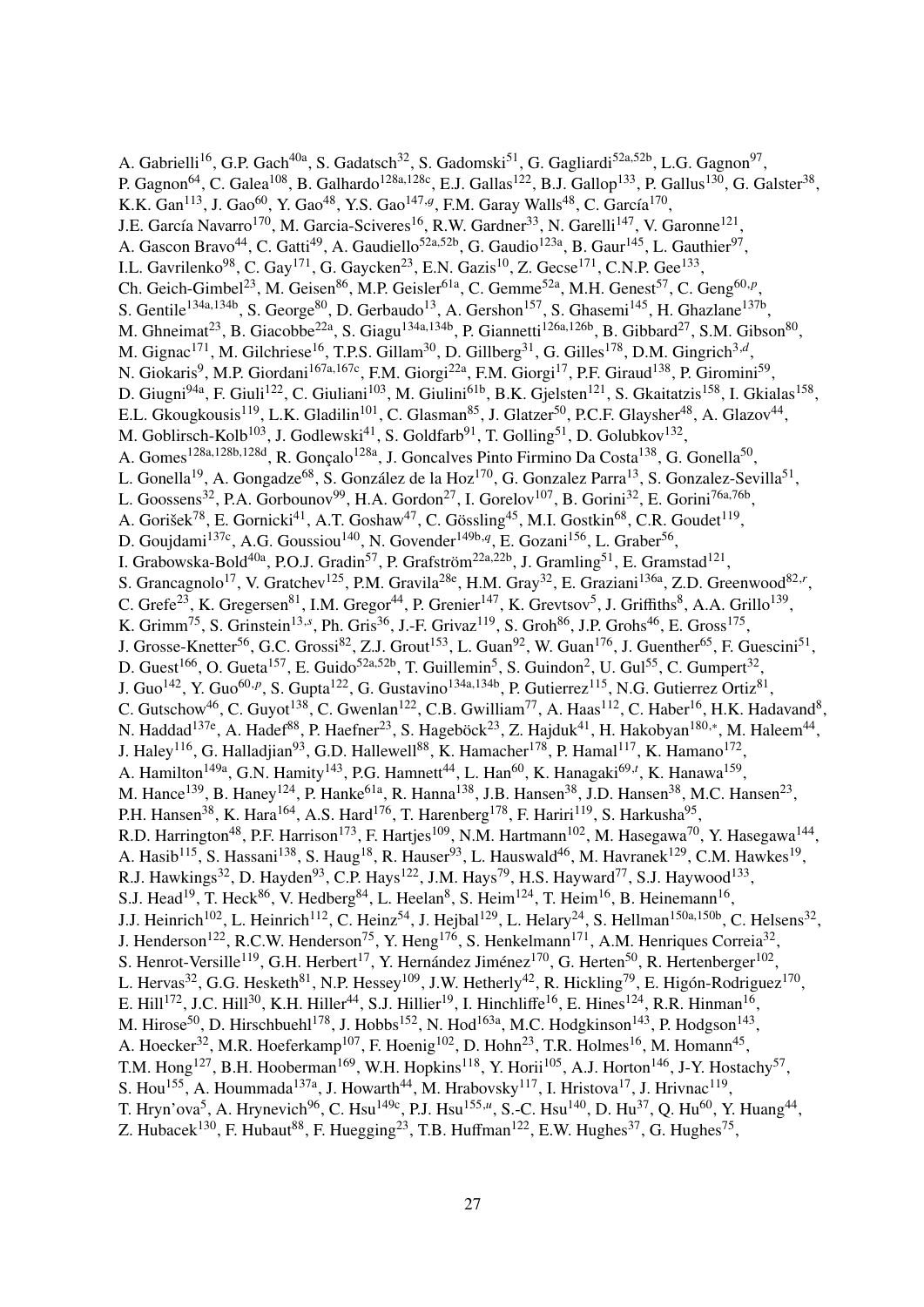M. Huhtinen<sup>32</sup>, P. Huo<sup>152</sup>, N. Huseynov<sup>68,b</sup>, J. Huston<sup>93</sup>, J. Huth<sup>59</sup>, G. Iacobucci<sup>51</sup>, G. Iakovidis<sup>27</sup>, I. Ibragimov<sup>145</sup>, L. Iconomidou-Fayard<sup>119</sup>, E. Ideal<sup>179</sup>, Z. Idrissi<sup>137e</sup>, P. Iengo<sup>32</sup>, O. Igonkina<sup>109,*v*</sup>, T. Iizawa<sup>174</sup>, Y. Ikegami<sup>69</sup>, M. Ikeno<sup>69</sup>, Y. Ilchenko<sup>11,*w*</sup>, D. Iliadis<sup>158</sup>, N. Ilic<sup>147</sup>, T. Ince<sup>103</sup>, G. Introzzi<sup>123a,123b</sup>, P. Ioannou<sup>9,\*</sup>, M. Iodice<sup>136a</sup>, K. Iordanidou<sup>37</sup>, V. Ippolito<sup>59</sup>, N. Ishijima<sup>120</sup>, M. Ishino<sup>71</sup>, M. Ishitsuka<sup>161</sup>, R. Ishmukhametov<sup>113</sup>, C. Issever<sup>122</sup>, S. Istin<sup>20a</sup>, F. Ito<sup>164</sup>, J.M. Iturbe Ponce<sup>87</sup>, R. Iuppa<sup>135a,135b</sup>, W. Iwanski<sup>65</sup>, H. Iwasaki<sup>69</sup>, J.M. Izen<sup>43</sup>, V. Izzo<sup>106a</sup>, S. Jabbar<sup>3</sup>, B. Jackson<sup>124</sup>, M. Jackson<sup>77</sup>, P. Jackson<sup>1</sup>, V. Jain<sup>2</sup>, K.B. Jakobi<sup>86</sup>, K. Jakobs<sup>50</sup>, S. Jakobsen<sup>32</sup>, T. Jakoubek<sup>129</sup>, D.O. Jamin<sup>116</sup>, D.K. Jana<sup>82</sup>, E. Jansen<sup>81</sup>, R. Jansky<sup>65</sup>, J. Janssen<sup>23</sup>, M. Janus<sup>56</sup>, G. Jarlskog<sup>84</sup>, N. Javadov<sup>68,b</sup>, T. Javůrek<sup>50</sup>, F. Jeanneau<sup>138</sup>, L. Jeanty<sup>16</sup>, G.-Y. Jeng<sup>154</sup>, D. Jennens<sup>91</sup>, P. Jenni<sup>50,x</sup>, J. Jentzsch<sup>45</sup>, C. Jeske<sup>173</sup>, S. Jézéquel<sup>5</sup>, H. Ji<sup>176</sup>, J. Jia<sup>152</sup>, H. Jiang<sup>67</sup>, Y. Jiang<sup>60</sup>, S. Jiggins<sup>81</sup>, J. Jimenez Pena<sup>170</sup>, S. Jin<sup>35a</sup>, A. Jinaru<sup>28b</sup>, O. Jinnouchi<sup>161</sup>, P. Johansson<sup>143</sup>, K.A. Johns<sup>7</sup>, W.J. Johnson<sup>140</sup>, K. Jon-And<sup>150a,150b</sup>, G. Jones<sup>173</sup>, R.W.L. Jones<sup>75</sup>, S. Jones<sup>7</sup>, T.J. Jones<sup>77</sup>, J. Jongmanns<sup>61a</sup>, P.M. Jorge<sup>128a,128b</sup>, J. Jovicevic<sup>163a</sup>, X. Ju<sup>176</sup>, A. Juste Rozas<sup>13,*s*</sup>, M.K. Köhler<sup>175</sup>, A. Kaczmarska<sup>41</sup>, M. Kado<sup>119</sup>, H. Kagan<sup>113</sup>, M. Kagan<sup>147</sup>, S.J. Kahn<sup>88</sup>, E. Kajomovitz<sup>47</sup>, C.W. Kalderon<sup>122</sup>, A. Kaluza<sup>86</sup>, S. Kama<sup>42</sup>, A. Kamenshchikov<sup>132</sup>, N. Kanaya<sup>159</sup>, S. Kaneti<sup>30</sup>, L. Kanjir<sup>78</sup>, V.A. Kantserov<sup>100</sup>, J. Kanzaki<sup>69</sup>, B. Kaplan<sup>112</sup>, L.S. Kaplan<sup>176</sup>, A. Kapliy<sup>33</sup>, D. Kar<sup>149c</sup>, K. Karakostas<sup>10</sup>, A. Karamaoun<sup>3</sup>, N. Karastathis<sup>10</sup>, M.J. Kareem<sup>56</sup>, E. Karentzos<sup>10</sup>, M. Karnevskiy<sup>86</sup>, S.N. Karpov<sup>68</sup>, Z.M. Karpova<sup>68</sup>, K. Karthik<sup>112</sup>, V. Kartvelishvili<sup>75</sup>, A.N. Karyukhin<sup>132</sup>, K. Kasahara<sup>164</sup>, L. Kashif<sup>176</sup>, R.D. Kass<sup>113</sup>, A. Kastanas<sup>15</sup>, Y. Kataoka<sup>159</sup>, C. Kato<sup>159</sup>, A. Katre<sup>51</sup>, J. Katzy<sup>44</sup>, K Kawade<sup>105</sup>, K. Kawagoe<sup>73</sup>, T. Kawamoto<sup>159</sup>, G. Kawamura<sup>56</sup>, S. Kazama<sup>159</sup>, V.F. Kazanin<sup>111,*c*</sup>, R. Keeler<sup>172</sup>, R. Kehoe<sup>42</sup>, J.S. Keller<sup>44</sup>, J.J. Kempster<sup>80</sup>, H. Keoshkerian<sup>162</sup>, O. Kepka<sup>129</sup>, B.P. Kerševan<sup>78</sup>, S. Kersten<sup>178</sup>, R.A. Keyes<sup>90</sup>, M. Khader<sup>169</sup>, F. Khalil-zada<sup>12</sup>, A. Khanov<sup>116</sup>, A.G. Kharlamov<sup>111,*c*</sup>, T.J. Khoo<sup>51</sup>, V. Khovanskiy<sup>99</sup>, E. Khramov<sup>68</sup>, J. Khubua<sup>53b,*y*</sup>, S. Kido<sup>70</sup>, H.Y. Kim<sup>8</sup>, S.H. Kim<sup>164</sup>, Y.K. Kim<sup>33</sup>, N. Kimura<sup>158</sup>, O.M. Kind<sup>17</sup>, B.T. King<sup>77</sup>, M. King<sup>170</sup>, S.B. King<sup>171</sup>, J. Kirk<sup>133</sup>, A.E. Kiryunin<sup>103</sup>, T. Kishimoto<sup>70</sup>, D. Kisielewska<sup>40a</sup>, F. Kiss<sup>50</sup>, K. Kiuchi<sup>164</sup>, O. Kivernyk<sup>138</sup>, E. Kladiva<sup>148b</sup>, M.H. Klein<sup>37</sup>, M. Klein<sup>77</sup>, U. Klein<sup>77</sup>, K. Kleinknecht<sup>86</sup>, P. Klimek<sup>110</sup>, A. Klimentov<sup>27</sup>, R. Klingenberg<sup>45</sup>, J.A. Klinger<sup>143</sup>, T. Klioutchnikova<sup>32</sup>, E.-E. Kluge<sup>61a</sup>, P. Kluit<sup>109</sup>, S. Kluth<sup>103</sup>, J. Knapik<sup>41</sup>, E. Kneringer<sup>65</sup>, E.B.F.G. Knoops<sup>88</sup>, A. Knue<sup>55</sup>, A. Kobayashi<sup>159</sup>, D. Kobayashi<sup>161</sup>, T. Kobayashi<sup>159</sup>, M. Kobel<sup>46</sup>, M. Kocian<sup>147</sup>, P. Kodys<sup>131</sup>, T. Koffas<sup>31</sup>, E. Koffeman<sup>109</sup>, T. Koi<sup>147</sup>, H. Kolanoski<sup>17</sup>, M. Kolb<sup>61b</sup>, I. Koletsou<sup>5</sup>, A.A. Komar<sup>98,\*</sup>, Y. Komori<sup>159</sup>, T. Kondo<sup>69</sup>, N. Kondrashova<sup>44</sup>, K. Köneke<sup>50</sup>, A.C. König<sup>108</sup>, T. Kono<sup>69,*z*</sup>, R. Konoplich<sup>112,*aa*</sup>, N. Konstantinidis<sup>81</sup>, R. Kopeliansky<sup>64</sup>, S. Koperny<sup>40a</sup>, L. Köpke<sup>86</sup>, A.K. Kopp<sup>50</sup>, K. Korcyl<sup>41</sup>, K. Kordas<sup>158</sup>, A. Korn<sup>81</sup>, A.A. Korol<sup>111,*c*</sup>, I. Korolkov<sup>13</sup>, E.V. Korolkova<sup>143</sup>, O. Kortner<sup>103</sup>, S. Kortner<sup>103</sup>, T. Kosek<sup>131</sup>, V.V. Kostyukhin<sup>23</sup>, A. Kotwal<sup>47</sup>, A. Kourkoumeli-Charalampidi<sup>158</sup>, C. Kourkoumelis<sup>9</sup>, V. Kouskoura<sup>27</sup>, A.B. Kowalewska<sup>41</sup>, R. Kowalewski<sup>172</sup>, T.Z. Kowalski<sup>40a</sup>, C. Kozakai<sup>159</sup>, W. Kozanecki<sup>138</sup>, A.S. Kozhin<sup>132</sup>, V.A. Kramarenko<sup>101</sup>, G. Kramberger<sup>78</sup>, D. Krasnopevtsev<sup>100</sup>, M.W. Krasny<sup>83</sup>, A. Krasznahorkay<sup>32</sup>, J.K. Kraus<sup>23</sup>, A. Kravchenko<sup>27</sup>, M. Kretz<sup>61c</sup>, J. Kretzschmar<sup>77</sup>, K. Kreutzfeldt<sup>54</sup>, P. Krieger<sup>162</sup>, K. Krizka<sup>33</sup>, K. Kroeninger<sup>45</sup>, H. Kroha<sup>103</sup>, J. Kroll<sup>124</sup>, J. Kroseberg<sup>23</sup>, J. Krstic<sup>14</sup>, U. Kruchonak<sup>68</sup>, H. Krüger<sup>23</sup>, N. Krumnack<sup>67</sup>, A. Kruse<sup>176</sup>, M.C. Kruse<sup>47</sup>, M. Kruskal<sup>24</sup>, T. Kubota<sup>91</sup>, H. Kucuk<sup>81</sup>, S. Kuday<sup>4b</sup>, J.T. Kuechler<sup>178</sup>, S. Kuehn<sup>50</sup>, A. Kugel<sup>61c</sup>, F. Kuger<sup>177</sup>, A. Kuhl<sup>139</sup>, T. Kuhl<sup>44</sup>, V. Kukhtin<sup>68</sup>, R. Kukla<sup>138</sup>, Y. Kulchitsky<sup>95</sup>, S. Kuleshov<sup>34b</sup>, M. Kuna<sup>134a,134b</sup>, T. Kunigo<sup>71</sup>, A. Kupco<sup>129</sup>, H. Kurashige<sup>70</sup>, Y.A. Kurochkin<sup>95</sup>, V. Kus<sup>129</sup>, E.S. Kuwertz<sup>172</sup>, M. Kuze<sup>161</sup>, J. Kvita<sup>117</sup>, T. Kwan<sup>172</sup>, D. Kyriazopoulos<sup>143</sup>, A. La Rosa<sup>103</sup>, J.L. La Rosa Navarro<sup>26d</sup>, L. La Rotonda<sup>39a,39b</sup>, C. Lacasta<sup>170</sup>, F. Lacava<sup>134a,134b</sup>, J. Lacey<sup>31</sup>, H. Lacker<sup>17</sup>, D. Lacour<sup>83</sup>, V.R. Lacuesta<sup>170</sup>, E. Ladygin<sup>68</sup>, R. Lafaye<sup>5</sup>, B. Laforge<sup>83</sup>, T. Lagouri<sup>179</sup>, S. Lai<sup>56</sup>, S. Lammers<sup>64</sup>, W. Lampl<sup>7</sup>, E. Lançon<sup>138</sup>, U. Landgraf<sup>50</sup>, M.P.J. Landon<sup>79</sup>, V.S. Lang<sup>61a</sup>, J.C. Lange<sup>13</sup>, A.J. Lankford<sup>166</sup>, F. Lanni<sup>27</sup>, K. Lantzsch<sup>23</sup>, A. Lanza<sup>123a</sup>, S. Laplace<sup>83</sup>, C. Lapoire<sup>32</sup>, J.F. Laporte<sup>138</sup>, T. Lari<sup>94a</sup>, F. Lasagni Manghi<sup>22a,22b</sup>, M. Lassnig<sup>32</sup>,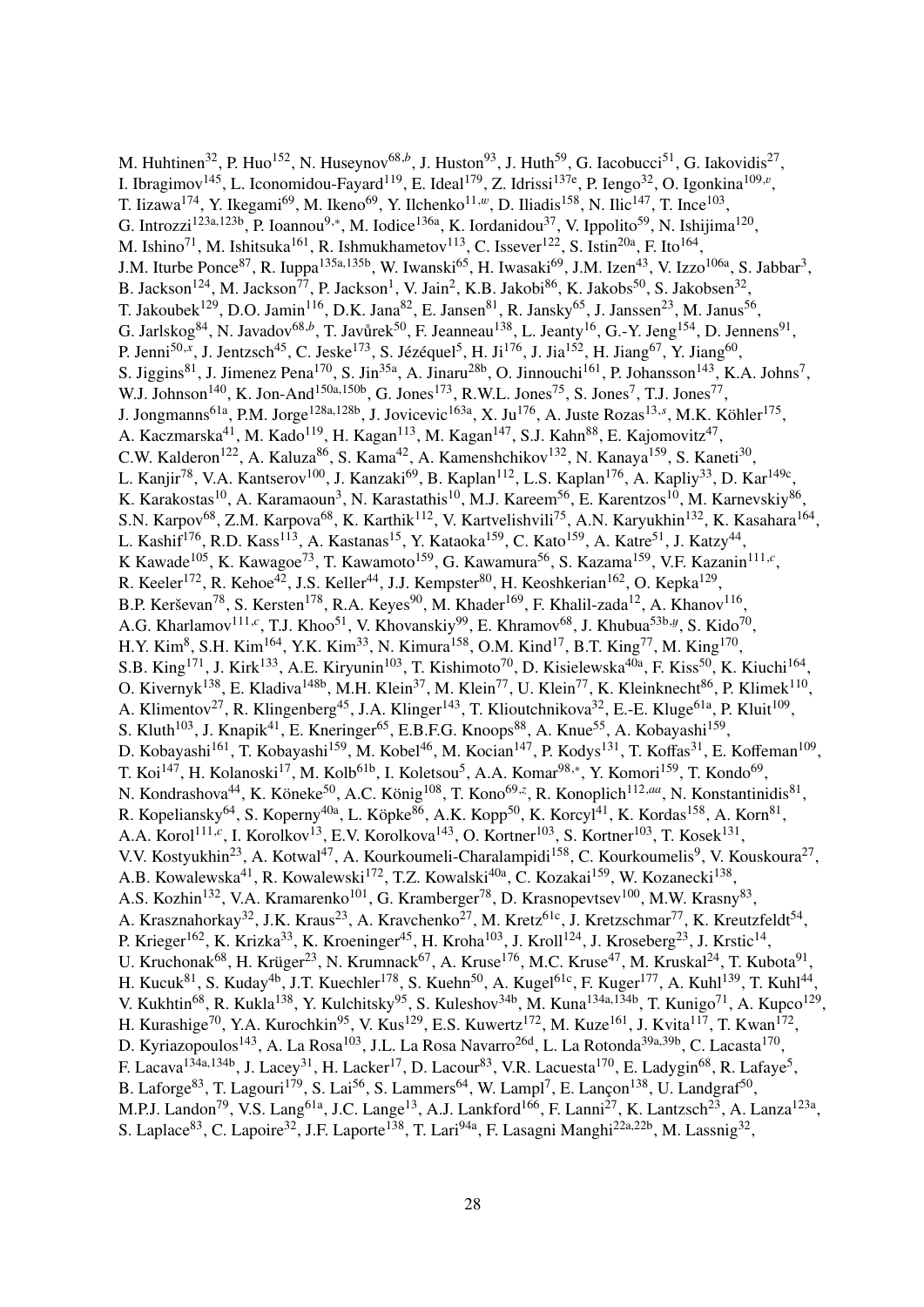P. Laurelli<sup>49</sup>, W. Lavrijsen<sup>16</sup>, A.T. Law<sup>139</sup>, P. Laycock<sup>77</sup>, T. Lazovich<sup>59</sup>, M. Lazzaroni<sup>94a,94b</sup>, B. Le<sup>91</sup>, O. Le Dortz<sup>83</sup>, E. Le Guirriec<sup>88</sup>, E.P. Le Quilleuc<sup>138</sup>, M. LeBlanc<sup>172</sup>, T. LeCompte<sup>6</sup>, F. Ledroit-Guillon<sup>57</sup>, C.A. Lee<sup>27</sup>, S.C. Lee<sup>155</sup>, L. Lee<sup>1</sup>, G. Lefebvre<sup>83</sup>, M. Lefebvre<sup>172</sup>, F. Legger<sup>102</sup>, C. Leggett<sup>16</sup>, A. Lehan<sup>77</sup>, G. Lehmann Miotto<sup>32</sup>, X. Lei<sup>7</sup>, W.A. Leight<sup>31</sup>, A. Leisos<sup>158,ab</sup>, A.G. Leister<sup>179</sup>, M.A.L. Leite<sup>26d</sup>, R. Leitner<sup>131</sup>, D. Lellouch<sup>175</sup>, B. Lemmer<sup>56</sup>, K.J.C. Leney<sup>81</sup>, T. Lenz<sup>23</sup>, B. Lenzi<sup>32</sup>, R. Leone<sup>7</sup>, S. Leone<sup>126a,126b</sup>, C. Leonidopoulos<sup>48</sup>, S. Leontsinis<sup>10</sup>, G. Lerner<sup>153</sup>, C. Leroy<sup>97</sup>, A.A.J. Lesage<sup>138</sup>, C.G. Lester<sup>30</sup>, M. Levchenko<sup>125</sup>, J. Levêque<sup>5</sup>, D. Levin<sup>92</sup>, L.J. Levinson<sup>175</sup>, M. Levy<sup>19</sup>, D. Lewis<sup>79</sup>, A.M. Leyko<sup>23</sup>, M. Leyton<sup>43</sup>, B. Li<sup>60,p</sup>, H. Li<sup>152</sup>, H.L. Li<sup>33</sup>, L. Li<sup>47</sup>, L. Li<sup>142</sup>, Q. Li<sup>35a</sup>, S. Li<sup>47</sup>, X. Li<sup>87</sup>, Y. Li<sup>145</sup>, Z. Liang<sup>35a</sup>, B. Liberti<sup>135a</sup>, A. Liblong<sup>162</sup>, P. Lichard<sup>32</sup>, K. Lie<sup>169</sup>, J. Liebal<sup>23</sup>, W. Liebig<sup>15</sup>, A. Limosani<sup>154</sup>, S.C. Lin<sup>155,ac</sup>, T.H. Lin<sup>86</sup>, B.E. Lindquist<sup>152</sup>, A.E. Lionti<sup>51</sup>, E. Lipeles<sup>124</sup>, A. Lipniacka<sup>15</sup>, M. Lisovyi<sup>61b</sup>, T.M. Liss<sup>169</sup>, A. Lister<sup>171</sup>, A.M. Litke<sup>139</sup>, B. Liu<sup>155,ad</sup>, D. Liu<sup>155</sup>, H. Liu<sup>92</sup>, H. Liu<sup>27</sup>, J. Liu<sup>88</sup>, J.B. Liu<sup>60</sup>, K. Liu<sup>88</sup>, L. Liu<sup>169</sup>, M. Liu<sup>47</sup>, M. Liu<sup>60</sup>, Y.L. Liu<sup>60</sup>, Y. Liu<sup>60</sup>, M. Livan<sup>123a,123b</sup>, A. Lleres<sup>57</sup>, J. Llorente Merino<sup>35a</sup>, S.L. Lloyd<sup>79</sup>, F. Lo Sterzo<sup>155</sup>, E.M. Lobodzinska<sup>44</sup>, P. Loch<sup>7</sup>, W.S. Lockman<sup>139</sup>, F.K. Loebinger<sup>87</sup>, A.E. Loevschall-Jensen<sup>38</sup>, K.M. Loew<sup>25</sup>, A. Loginov<sup>179,\*</sup>, T. Lohse<sup>17</sup>, K. Lohwasser<sup>44</sup>, M. Lokajicek<sup>129</sup>, B.A. Long<sup>24</sup>, J.D. Long<sup>169</sup>, R.E. Long<sup>75</sup>, L. Longo<sup>76a,76b</sup>, K.A. Looper<sup>113</sup>, L. Lopes<sup>128a</sup>, D. Lopez Mateos<sup>59</sup>, B. Lopez Paredes<sup>143</sup>, I. Lopez Paz<sup>13</sup>, A. Lopez Solis<sup>83</sup>, J. Lorenz<sup>102</sup>, N. Lorenzo Martinez<sup>64</sup>, M. Losada<sup>21</sup>, P.J. Lösel<sup>102</sup>, X. Lou<sup>35a</sup>, A. Lounis<sup>119</sup>, J. Love<sup>6</sup>, P.A. Love<sup>75</sup>, H. Lu<sup>63a</sup>, N. Lu<sup>92</sup>, H.J. Lubatti<sup>140</sup>, C. Luci<sup>134a,134b</sup>, A. Lucotte<sup>57</sup>, C. Luedtke<sup>50</sup>, F. Luehring<sup>64</sup>, W. Lukas<sup>65</sup>, L. Luminari<sup>134a</sup>, O. Lundberg<sup>150a,150b</sup>, B. Lund-Jensen<sup>151</sup>, P.M. Luzi<sup>83</sup>, D. Lynn<sup>27</sup>, R. Lysak<sup>129</sup>, E. Lytken<sup>84</sup>, V. Lyubushkin<sup>68</sup>, H. Ma<sup>27</sup>, L.L. Ma<sup>141</sup>, Y. Ma<sup>141</sup>, G. Maccarrone<sup>49</sup>, A. Macchiolo<sup>103</sup>, C.M. Macdonald<sup>143</sup>, B. Maček<sup>78</sup>, J. Machado Miguens<sup>124,128b</sup>, D. Madaffari<sup>88</sup>, R. Madar $^{36}$ , H.J. Maddocks $^{168}$ , W.F. Mader $^{46}$ , A. Madsen $^{44}$ , J. Maeda $^{70}$ , S. Maeland $^{15}$ , T. Maeno $^{27}$ , A. Maevskiy<sup>101</sup>, E. Magradze<sup>56</sup>, J. Mahlstedt<sup>109</sup>, C. Maiani<sup>119</sup>, C. Maidantchik<sup>26a</sup>, A.A. Maier<sup>103</sup>, T. Maier $^{102}$ , A. Maio<sup>128a,128b,128d</sup>, S. Majewski<sup>118</sup>, Y. Makida<sup>69</sup>, N. Makovec<sup>119</sup>, B. Malaescu<sup>83</sup>, Pa. Malecki<sup>41</sup>, V.P. Maleev<sup>125</sup>, F. Malek<sup>57</sup>, U. Mallik<sup>66</sup>, D. Malon<sup>6</sup>, C. Malone<sup>147</sup>, S. Maltezos<sup>10</sup>, S. Malyukov<sup>32</sup>, J. Mamuzic<sup>170</sup>, G. Mancini<sup>49</sup>, B. Mandelli<sup>32</sup>, L. Mandelli<sup>94a</sup>, I. Mandić<sup>78</sup>, J. Maneira<sup>128a,128b</sup>, L. Manhaes de Andrade Filho<sup>26b</sup>, J. Manjarres Ramos<sup>163b</sup>, A. Mann<sup>102</sup>, A. Manousos<sup>32</sup>, B. Mansoulie<sup>138</sup>, J.D. Mansour<sup>35a</sup>, R. Mantifel<sup>90</sup>, M. Mantoani<sup>56</sup>, S. Manzoni<sup>94a,94b</sup>, L. Mapelli<sup>32</sup>, G. Marceca<sup>29</sup>, L. March<sup>51</sup>, G. Marchiori<sup>83</sup>, M. Marcisovsky<sup>129</sup>, M. Marjanovic<sup>14</sup>, D.E. Marley<sup>92</sup>, F. Marroquim<sup>26a</sup>, S.P. Marsden<sup>87</sup>, Z. Marshall<sup>16</sup>, S. Marti-Garcia<sup>170</sup>, B. Martin<sup>93</sup>, T.A. Martin<sup>173</sup>, V.J. Martin<sup>48</sup>, B. Martin dit Latour<sup>15</sup>, M. Martinez<sup>13,s</sup>, V.I. Martinez Outschoorn<sup>169</sup>, S. Martin-Haugh<sup>133</sup>, V.S. Martoiu<sup>28b</sup>, A.C. Martyniuk<sup>81</sup>, M. Marx<sup>140</sup>, A. Marzin<sup>32</sup>, L. Masetti<sup>86</sup>, T. Mashimo<sup>159</sup>, R. Mashinistov<sup>98</sup>, J. Masik<sup>87</sup>, A.L. Maslennikov<sup>111,*c*</sup>, I. Massa<sup>22a,22b</sup>, L. Massa<sup>22a,22b</sup>, P. Mastrandrea<sup>5</sup>, A. Mastroberardino<sup>39a,39b</sup>, T. Masubuchi<sup>159</sup>, P. Mättig<sup>178</sup>, J. Mattmann<sup>86</sup>, J. Maurer<sup>28b</sup>, S.J. Maxfield<sup>77</sup>, D.A. Maximov<sup>111,c</sup>, R. Mazini<sup>155</sup>, S.M. Mazza<sup>94a,94b</sup>, N.C. Mc Fadden<sup>107</sup>, G. Mc Goldrick<sup>162</sup>, S.P. Mc Kee<sup>92</sup>, A. McCarn<sup>92</sup>, R.L. McCarthy<sup>152</sup>, T.G. McCarthy<sup>103</sup>, L.I. McClymont<sup>81</sup>, E.F. McDonald<sup>91</sup>, K.W. McFarlane<sup>58,\*</sup>, J.A. Mcfayden<sup>81</sup>, G. Mchedlidze<sup>56</sup>, S.J. McMahon<sup>133</sup>, R.A. McPherson<sup>172,*m*</sup>, M. Medinnis<sup>44</sup>, S. Meehan<sup>140</sup>, S. Mehlhase<sup>102</sup>, A. Mehta<sup>77</sup>, K. Meier<sup>61a</sup>, C. Meineck<sup>102</sup>, B. Meirose<sup>43</sup>, D. Melini<sup>170</sup>, B.R. Mellado Garcia<sup>149c</sup>, M. Melo<sup>148a</sup>, F. Meloni<sup>18</sup>, A. Mengarelli<sup>22a,22b</sup>, S. Menke<sup>103</sup>, E. Meoni<sup>165</sup>, S. Mergelmeyer<sup>17</sup>, P. Mermod<sup>51</sup>, L. Merola<sup>106a,106b</sup>, C. Meroni<sup>94a</sup>, F.S. Merritt<sup>33</sup>, A. Messina<sup>134a,134b</sup>, J. Metcalfe<sup>6</sup>, A.S. Mete<sup>166</sup>, C. Meyer<sup>86</sup>, C. Meyer<sup>124</sup>, J-P. Meyer<sup>138</sup>, J. Meyer<sup>109</sup>, H. Meyer Zu Theenhausen<sup>61a</sup>, F. Miano<sup>153</sup>, R.P. Middleton<sup>133</sup>, S. Miglioranzi<sup>52a,52b</sup>, L. Mijović<sup>23</sup>, G. Mikenberg<sup>175</sup>, M. Mikestikova<sup>129</sup>, M. Mikuž<sup>78</sup>, M. Milesi<sup>91</sup>, A. Milic<sup>65</sup>, D.W. Miller<sup>33</sup>, C. Mills<sup>48</sup>, A. Milov<sup>175</sup>, D.A. Milstead<sup>150a,150b</sup>, A.A. Minaenko<sup>132</sup>, Y. Minami<sup>159</sup>, I.A. Minashvili<sup>68</sup>, A.I. Mincer<sup>112</sup>, B. Mindur<sup>40a</sup>, M. Mineev<sup>68</sup>, Y. Ming<sup>176</sup>, L.M. Mir<sup>13</sup>, K.P. Mistry<sup>124</sup>, T. Mitani<sup>174</sup>, J. Mitrevski<sup>102</sup>, V.A. Mitsou<sup>170</sup>, A. Miucci<sup>51</sup>,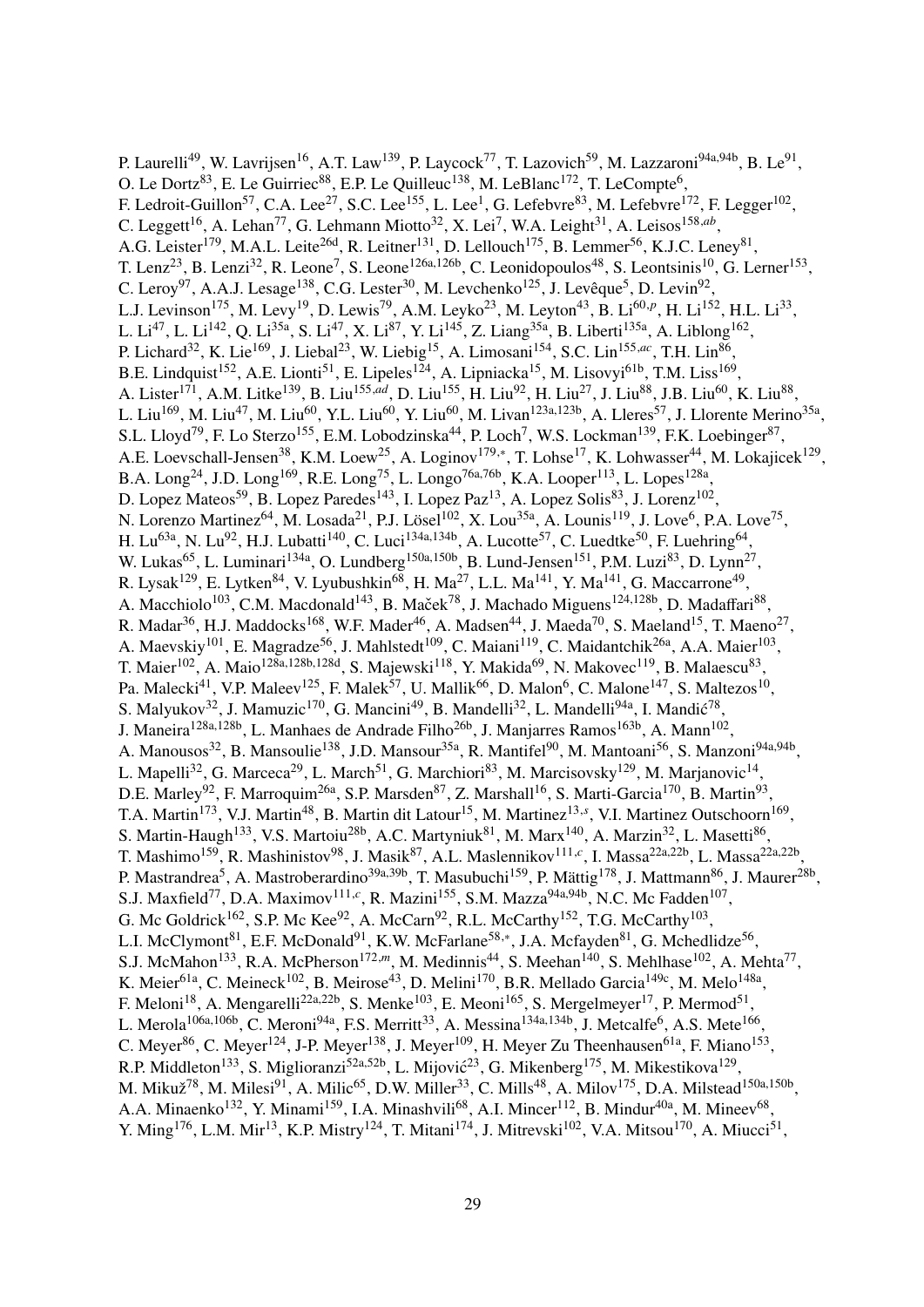P.S. Miyagawa<sup>143</sup>, J.U. Mjörnmark<sup>84</sup>, T. Moa<sup>150a,150b</sup>, K. Mochizuki<sup>97</sup>, S. Mohapatra<sup>37</sup>, S. Molander<sup>150a,150b</sup>, R. Moles-Valls<sup>23</sup>, R. Monden<sup>71</sup>, M.C. Mondragon<sup>93</sup>, K. Mönig<sup>44</sup>, J. Monk<sup>38</sup>, E. Monnier<sup>88</sup>, A. Montalbano<sup>152</sup>, J. Montejo Berlingen<sup>32</sup>, F. Monticelli<sup>74</sup>, S. Monzani<sup>94a,94b</sup>, R.W. Moore<sup>3</sup>, N. Morange<sup>119</sup>, D. Moreno<sup>21</sup>, M. Moreno Llácer<sup>56</sup>, P. Morettini<sup>52a</sup>, S. Morgenstern<sup>32</sup>, D. Mori<sup>146</sup>, T. Mori<sup>159</sup>, M. Morii<sup>59</sup>, M. Morinaga<sup>159</sup>, V. Morisbak<sup>121</sup>, S. Moritz<sup>86</sup>, A.K. Morley<sup>154</sup>, G. Mornacchi<sup>32</sup>, J.D. Morris<sup>79</sup>, S.S. Mortensen<sup>38</sup>, L. Morvaj<sup>152</sup>, M. Mosidze<sup>53b</sup>, J. Moss<sup>147,ae</sup>, K. Motohashi<sup>161</sup>, R. Mount<sup>147</sup>, E. Mountricha<sup>27</sup>, S.V. Mouraviev<sup>98,\*</sup>, E.J.W. Moyse<sup>89</sup>, S. Muanza<sup>88</sup>, R.D. Mudd<sup>19</sup>, F. Mueller<sup>103</sup>, J. Mueller<sup>127</sup>, R.S.P. Mueller<sup>102</sup>, T. Mueller<sup>30</sup>, D. Muenstermann<sup>75</sup>, P. Mullen<sup>55</sup>, G.A. Mullier<sup>18</sup>, F.J. Munoz Sanchez<sup>87</sup>, J.A. Murillo Quijada<sup>19</sup>, W.J. Murray<sup>173,133</sup>, H. Musheghyan<sup>56</sup>, M. Muškinja<sup>78</sup>, A.G. Myagkov<sup>132,af</sup>, M. Myska<sup>130</sup>, B.P. Nachman<sup>147</sup>, O. Nackenhorst<sup>51</sup>, K. Nagai<sup>122</sup>, R. Nagai<sup>69,*z*</sup>, K. Nagano<sup>69</sup>, Y. Nagasaka<sup>62</sup>, K. Nagata<sup>164</sup>, M. Nagel<sup>50</sup>, E. Nagy<sup>88</sup>, A.M. Nairz<sup>32</sup>, Y. Nakahama<sup>32</sup>, K. Nakamura<sup>69</sup>, T. Nakamura<sup>159</sup>, I. Nakano<sup>114</sup>, H. Namasivayam<sup>43</sup>, R.F. Naranjo Garcia<sup>44</sup>, R. Narayan<sup>11</sup>, D.I. Narrias Villar<sup>61a</sup>, I. Naryshkin<sup>125</sup>, T. Naumann<sup>44</sup>, G. Navarro<sup>21</sup>, R. Nayyar<sup>7</sup>, H.A. Neal<sup>92</sup>, P.Yu. Nechaeva<sup>98</sup>, T.J. Neep<sup>87</sup>, P.D. Nef<sup>147</sup>, A. Negri<sup>123a,123b</sup>, M. Negrini<sup>22a</sup>, S. Nektarijevic<sup>108</sup>, C. Nellist<sup>119</sup>, A. Nelson<sup>166</sup>, S. Nemecek<sup>129</sup>, P. Nemethy<sup>112</sup>, A.A. Nepomuceno<sup>26a</sup>, M. Nessi<sup>32,ag</sup>, M.S. Neubauer<sup>169</sup>, M. Neumann<sup>178</sup>, R.M. Neves<sup>112</sup>, P. Nevski<sup>27</sup>, P.R. Newman<sup>19</sup>, D.H. Nguyen<sup>6</sup>, T. Nguyen Manh<sup>97</sup>, R.B. Nickerson<sup>122</sup>, R. Nicolaidou<sup>138</sup>, J. Nielsen<sup>139</sup>, A. Nikiforov<sup>17</sup>, V. Nikolaenko<sup>132,af</sup>, I. Nikolic-Audit<sup>83</sup>, K. Nikolopoulos<sup>19</sup>, J.K. Nilsen<sup>121</sup>, P. Nilsson<sup>27</sup>, Y. Ninomiya<sup>159</sup>, A. Nisati<sup>134a</sup>, R. Nisius<sup>103</sup>, T. Nobe<sup>159</sup>, L. Nodulman<sup>6</sup>, M. Nomachi<sup>120</sup>, I. Nomidis<sup>31</sup>, T. Nooney<sup>79</sup>, S. Norberg<sup>115</sup>, M. Nordberg<sup>32</sup>, N. Norjoharuddeen<sup>122</sup>, O. Novgorodova<sup>46</sup>, S. Nowak<sup>103</sup>, M. Nozaki<sup>69</sup>, L. Nozka<sup>117</sup>, K. Ntekas<sup>10</sup>, E. Nurse<sup>81</sup>, F. Nuti<sup>91</sup>, F. O'grady<sup>7</sup>, D.C. O'Neil<sup>146</sup>, A.A. O'Rourke<sup>44</sup>, V. O'Shea<sup>55</sup>, F.G. Oakham<sup>31,d</sup>, H. Oberlack<sup>103</sup>, T. Obermann<sup>23</sup>, J. Ocariz<sup>83</sup>, A. Ochi<sup>70</sup>, I. Ochoa<sup>37</sup>, J.P. Ochoa-Ricoux<sup>34a</sup>, S. Oda<sup>73</sup>, S. Odaka<sup>69</sup>, H. Ogren<sup>64</sup>, A. Oh<sup>87</sup>, S.H. Oh<sup>47</sup>, C.C. Ohm<sup>16</sup>, H. Ohman<sup>168</sup>, H. Oide<sup>32</sup>, H. Okawa<sup>164</sup>, Y. Okumura<sup>33</sup>, T. Okuyama<sup>69</sup>, A. Olariu<sup>28b</sup>, L.F. Oleiro Seabra<sup>128a</sup>, S.A. Olivares Pino<sup>48</sup>, D. Oliveira Damazio<sup>27</sup>, A. Olszewski<sup>41</sup>, J. Olszowska<sup>41</sup>, A. Onofre<sup>128a,128e</sup>, K. Onogi<sup>105</sup>, P.U.E. Onyisi<sup>11,w</sup>, M.J. Oreglia<sup>33</sup>, Y. Oren<sup>157</sup>, D. Orestano<sup>136a,136b</sup>, N. Orlando<sup>63b</sup>, R.S. Orr<sup>162</sup>, B. Osculati<sup>52a,52b,\*</sup>, R. Ospanov<sup>87</sup>, G. Otero y Garzon<sup>29</sup>, H. Otono<sup>73</sup>, M. Ouchrif<sup>137d</sup>, F. Ould-Saada<sup>121</sup>, A. Ouraou<sup>138</sup>, K.P. Oussoren<sup>109</sup>, Q. Ouyang<sup>35a</sup>, M. Owen<sup>55</sup>, R.E. Owen<sup>19</sup>, V.E. Ozcan<sup>20a</sup>, N. Ozturk<sup>8</sup>, K. Pachal<sup>146</sup>, A. Pacheco Pages<sup>13</sup>, L. Pacheco Rodriguez<sup>138</sup>, C. Padilla Aranda<sup>13</sup>, M. Pagáčová<sup>50</sup>, S. Pagan Griso<sup>16</sup>, F. Paige<sup>27</sup>, P. Pais<sup>89</sup>, K. Pajchel<sup>121</sup>, G. Palacino<sup>163b</sup>, S. Palazzo<sup>39a,39b</sup>, S. Palestini<sup>32</sup>, M. Palka<sup>40b</sup>, D. Pallin<sup>36</sup>, A. Palma<sup>128a,128b</sup>, E.St. Panagiotopoulou<sup>10</sup>, C.E. Pandini<sup>83</sup>, J.G. Panduro Vazquez<sup>80</sup>, P. Pani<sup>150a,150b</sup>, S. Panitkin<sup>27</sup>, D. Pantea<sup>28b</sup>, L. Paolozzi<sup>51</sup>, Th.D. Papadopoulou<sup>10</sup>, K. Papageorgiou<sup>158</sup>, A. Paramonov<sup>6</sup>, D. Paredes Hernandez<sup>179</sup>, A.J. Parker<sup>75</sup>, M.A. Parker<sup>30</sup>, K.A. Parker<sup>143</sup>, F. Parodi<sup>52a,52b</sup>, J.A. Parsons<sup>37</sup>, U. Parzefall<sup>50</sup>, V.R. Pascuzzi<sup>162</sup>, E. Pasqualucci<sup>134a</sup>, S. Passaggio<sup>52a</sup>, Fr. Pastore<sup>80</sup>, G. Pásztor<sup>31,ah</sup>, S. Pataraia<sup>178</sup>, J.R. Pater<sup>87</sup>, T. Pauly<sup>32</sup>, J. Pearce<sup>172</sup>, B. Pearson<sup>115</sup>, L.E. Pedersen<sup>38</sup>, M. Pedersen<sup>121</sup>, S. Pedraza Lopez<sup>170</sup>, R. Pedro<sup>128a,128b</sup>, S.V. Peleganchuk<sup>111,*c*</sup>, D. Pelikan<sup>168</sup>, O. Penc<sup>129</sup>, C. Peng<sup>35a</sup>, H. Peng<sup>60</sup>, J. Penwell<sup>64</sup>, B.S. Peralva<sup>26b</sup>, M.M. Perego<sup>138</sup>, D.V. Perepelitsa<sup>27</sup>, E. Perez Codina<sup>163a</sup>, L. Perini<sup>94a,94b</sup>, H. Pernegger<sup>32</sup>, S. Perrella<sup>106a,106b</sup>, R. Peschke<sup>44</sup>, V.D. Peshekhonov<sup>68</sup>, K. Peters<sup>44</sup>, R.F.Y. Peters<sup>87</sup>, B.A. Petersen<sup>32</sup>, T.C. Petersen<sup>38</sup>, E. Petit<sup>57</sup>, A. Petridis<sup>1</sup>, C. Petridou<sup>158</sup>, P. Petroff<sup>119</sup>, E. Petrolo<sup>134a</sup>, M. Petrov<sup>122</sup>, F. Petrucci<sup>136a,136b</sup>, N.E. Pettersson<sup>89</sup>, A. Peyaud<sup>138</sup>, R. Pezoa<sup>34b</sup>, P.W. Phillips<sup>133</sup>, G. Piacquadio<sup>147,ai</sup>, E. Pianori<sup>173</sup>, A. Picazio<sup>89</sup>, E. Piccaro<sup>79</sup>, M. Piccinini<sup>22a,22b</sup>, M.A. Pickering<sup>122</sup>, R. Piegaia<sup>29</sup>, J.E. Pilcher<sup>33</sup>, A.D. Pilkington<sup>87</sup>, A.W.J. Pin<sup>87</sup>, M. Pinamonti<sup>167a,167c,aj</sup>, J.L. Pinfold<sup>3</sup>, A. Pingel<sup>38</sup>, S. Pires<sup>83</sup>, H. Pirumov<sup>44</sup>, M. Pitt<sup>175</sup>, L. Plazak<sup>148a</sup>, M.-A. Pleier<sup>27</sup>, V. Pleskot<sup>86</sup>, E. Plotnikova<sup>68</sup>, P. Plucinski<sup>93</sup>, D. Pluth<sup>67</sup>, R. Poettgen<sup>150a,150b</sup>, L. Poggioli<sup>119</sup>, D. Pohl<sup>23</sup>, G. Polesello<sup>123a</sup>, A. Poley<sup>44</sup>, A. Policicchio<sup>39a,39b</sup>, R. Polifka<sup>162</sup>, A. Polini<sup>22a</sup>, C.S. Pollard<sup>55</sup>, V. Polychronakos<sup>27</sup>, K. Pommès<sup>32</sup>,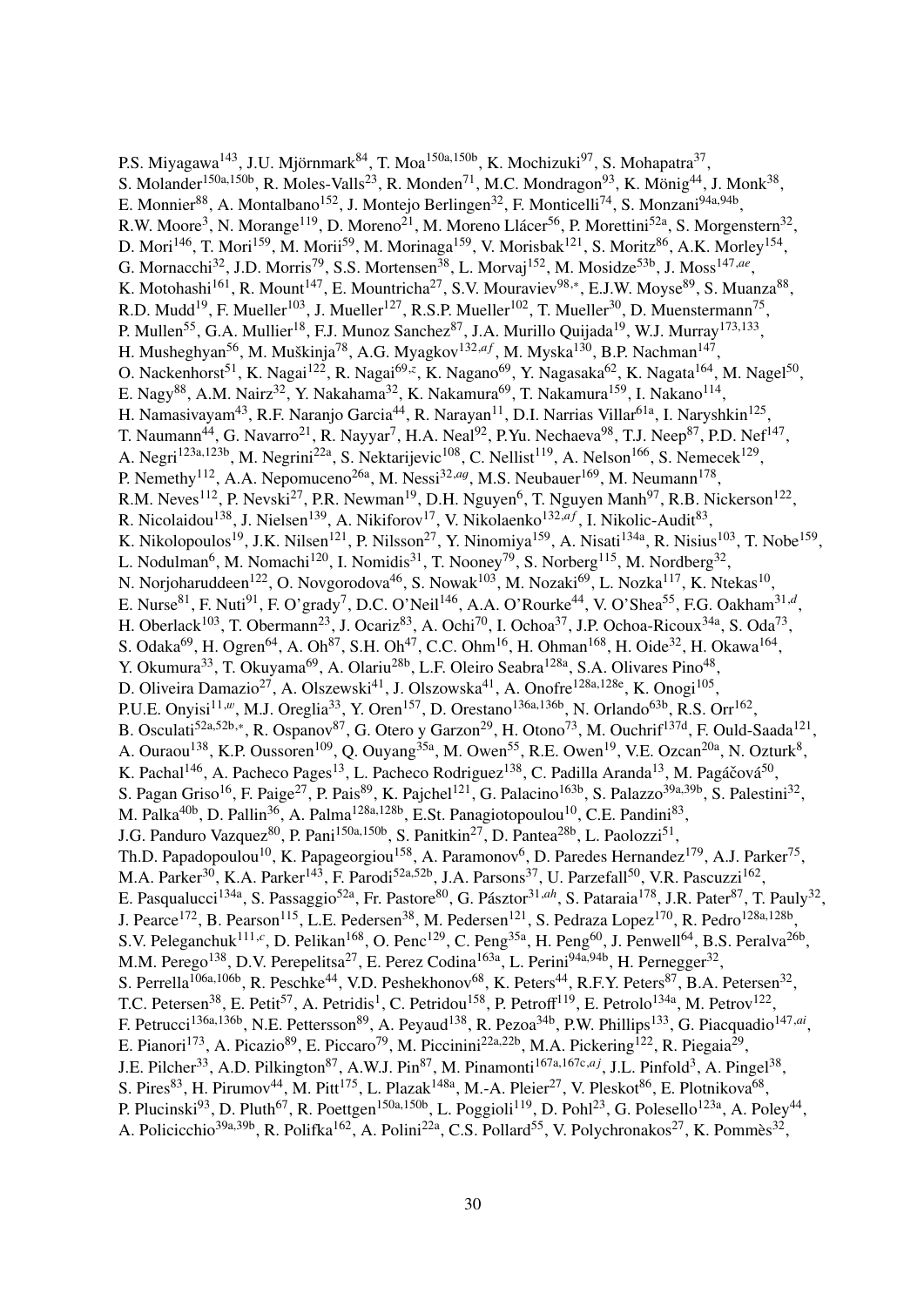L. Pontecorvo<sup>134a</sup>, B.G. Pope<sup>93</sup>, G.A. Popeneciu<sup>28c</sup>, D.S. Popovic<sup>14</sup>, A. Poppleton<sup>32</sup>, S. Pospisil<sup>130</sup>, K. Potamianos<sup>16</sup>, I.N. Potrap<sup>68</sup>, C.J. Potter<sup>30</sup>, C.T. Potter<sup>118</sup>, G. Poulard<sup>32</sup>, J. Poveda<sup>32</sup>, V. Pozdnyakov<sup>68</sup>, M.E. Pozo Astigarraga<sup>32</sup>, P. Pralavorio<sup>88</sup>, A. Pranko<sup>16</sup>, S. Prell<sup>67</sup>, D. Price<sup>87</sup>, L.E. Price<sup>6</sup>, M. Primavera<sup>76a</sup>, S. Prince<sup>90</sup>, M. Proissl<sup>48</sup>, K. Prokofiev<sup>63c</sup>, F. Prokoshin<sup>34b</sup>, S. Protopopescu<sup>27</sup>, J. Proudfoot<sup>6</sup>, M. Przybycien<sup>40a</sup>, D. Puddu<sup>136a,136b</sup>, M. Purohit<sup>27,ak</sup>, P. Puzo<sup>119</sup>, J. Qian<sup>92</sup>, G. Qin<sup>55</sup>, Y. Qin<sup>87</sup>, A. Quadt<sup>56</sup>, W.B. Quayle<sup>167a,167b</sup>, M. Queitsch-Maitland<sup>87</sup>, D. Quilty<sup>55</sup>, S. Raddum<sup>121</sup>, V. Radeka<sup>27</sup>, V. Radescu<sup>61b</sup>, S.K. Radhakrishnan<sup>152</sup>, P. Radloff<sup>118</sup>, P. Rados<sup>91</sup>, F. Ragusa<sup>94a,94b</sup>, G. Rahal<sup>181</sup>, J.A. Raine<sup>87</sup>, S. Rajagopalan<sup>27</sup>, M. Rammensee<sup>32</sup>, C. Rangel-Smith<sup>168</sup>, M.G. Ratti<sup>94a,94b</sup>, F. Rauscher<sup>102</sup>, S. Rave<sup>86</sup>, T. Ravenscroft<sup>55</sup>, I. Ravinovich<sup>175</sup>, M. Raymond<sup>32</sup>, A.L. Read<sup>121</sup>, N.P. Readioff<sup>77</sup>, M. Reale<sup>76a,76b</sup>, D.M. Rebuzzi<sup>123a,123b</sup>, A. Redelbach<sup>177</sup>, G. Redlinger<sup>27</sup>, R. Reece<sup>139</sup>, K. Reeves<sup>43</sup>, L. Rehnisch<sup>17</sup>, J. Reichert<sup>124</sup>, H. Reisin<sup>29</sup>, C. Rembser<sup>32</sup>, H. Ren<sup>35a</sup>, M. Rescigno<sup>134a</sup>, S. Resconi<sup>94a</sup>, O.L. Rezanova<sup>111,*c*</sup>, P. Reznicek<sup>131</sup>, R. Rezvani<sup>97</sup>, R. Richter<sup>103</sup>, S. Richter<sup>81</sup>, E. Richter-Was<sup>40b</sup>, O. Ricken<sup>23</sup>, M. Ridel<sup>83</sup>, P. Rieck<sup>17</sup>, C.J. Riegel<sup>178</sup>, J. Rieger<sup>56</sup>, O. Rifki<sup>115</sup>, M. Rijssenbeek<sup>152</sup>, A. Rimoldi<sup>123a,123b</sup>, M. Rimoldi<sup>18</sup>, L. Rinaldi<sup>22a</sup>, B. Ristić<sup>51</sup>, E. Ritsch<sup>32</sup>, I. Riu<sup>13</sup>, F. Rizatdinova<sup>116</sup>, E. Rizvi<sup>79</sup>, C. Rizzi<sup>13</sup>, S.H. Robertson<sup>90,*m*</sup>, A. Robichaud-Veronneau<sup>90</sup>, D. Robinson<sup>30</sup>, J.E.M. Robinson<sup>44</sup>, A. Robson<sup>55</sup>, C. Roda<sup>126a,126b</sup>, Y. Rodina<sup>88</sup>, A. Rodriguez Perez<sup>13</sup>, D. Rodriguez Rodriguez<sup>170</sup>, S. Roe<sup>32</sup>, C.S. Rogan<sup>59</sup>, O. Røhne<sup>121</sup>, A. Romaniouk<sup>100</sup>, M. Romano<sup>22a,22b</sup>, S.M. Romano Saez<sup>36</sup>, E. Romero Adam<sup>170</sup>, N. Rompotis<sup>140</sup>, M. Ronzani<sup>50</sup>, L. Roos<sup>83</sup>, E. Ros<sup>170</sup>, S. Rosati<sup>134a</sup>, K. Rosbach<sup>50</sup>, P. Rose<sup>139</sup>, O. Rosenthal<sup>145</sup>, N.-A. Rosien<sup>56</sup>, V. Rossetti<sup>150a,150b</sup>, E. Rossi<sup>106a,106b</sup>, L.P. Rossi<sup>52a</sup>, J.H.N. Rosten<sup>30</sup>, R. Rosten<sup>140</sup>, M. Rotaru<sup>28b</sup>, I. Roth<sup>175</sup>, J. Rothberg<sup>140</sup>, D. Rousseau<sup>119</sup>, C.R. Royon<sup>138</sup>, A. Rozanov<sup>88</sup>, Y. Rozen<sup>156</sup>, X. Ruan<sup>149c</sup>, F. Rubbo<sup>147</sup>, M.S. Rudolph<sup>162</sup>, F. Rühr<sup>50</sup>, A. Ruiz-Martinez<sup>31</sup>, Z. Rurikova<sup>50</sup>, N.A. Rusakovich<sup>68</sup>, A. Ruschke<sup>102</sup>, H.L. Russell<sup>140</sup>, J.P. Rutherfoord<sup>7</sup>, N. Ruthmann<sup>32</sup>, Y.F. Ryabov<sup>125</sup>, M. Rybar<sup>169</sup>, G. Rybkin<sup>119</sup>, S. Ryu<sup>6</sup>, A. Ryzhov<sup>132</sup>, G.F. Rzehorz<sup>56</sup>, A.F. Saavedra<sup>154</sup>, G. Sabato<sup>109</sup>, S. Sacerdoti<sup>29</sup>, H.F-W. Sadrozinski<sup>139</sup>, R. Sadykov<sup>68</sup>, F. Safai Tehrani<sup>134a</sup>, P. Saha<sup>110</sup>, M. Sahinsoy<sup>61a</sup>, M. Saimpert<sup>138</sup>, T. Saito<sup>159</sup>, H. Sakamoto<sup>159</sup>, Y. Sakurai<sup>174</sup>, G. Salamanna<sup>136a,136b</sup>, A. Salamon<sup>135a,135b</sup>, J.E. Salazar Loyola<sup>34b</sup>, D. Salek<sup>109</sup>, P.H. Sales De Bruin<sup>140</sup>, D. Salihagic<sup>103</sup>, A. Salnikov<sup>147</sup>, J. Salt<sup>170</sup>, D. Salvatore<sup>39a,39b</sup>, F. Salvatore<sup>153</sup>, A. Salvucci<sup>63a</sup>, A. Salzburger<sup>32</sup>, D. Sammel<sup>50</sup>, D. Sampsonidis<sup>158</sup>, A. Sanchez<sup>106a,106b</sup>, J. Sánchez<sup>170</sup>, V. Sanchez Martinez<sup>170</sup>, H. Sandaker<sup>121</sup>, R.L. Sandbach<sup>79</sup>, H.G. Sander<sup>86</sup>, M. Sandhoff<sup>178</sup>, C. Sandoval<sup>21</sup>, R. Sandstroem<sup>103</sup>, D.P.C. Sankey<sup>133</sup>, M. Sannino<sup>52a,52b</sup>, A. Sansoni<sup>49</sup>, C. Santoni<sup>36</sup>, R. Santonico<sup>135a,135b</sup>, H. Santos<sup>128a</sup>, I. Santoyo Castillo<sup>153</sup>, K. Sapp<sup>127</sup>, A. Sapronov<sup>68</sup>, J.G. Saraiva<sup>128a,128d</sup>, B. Sarrazin<sup>23</sup>, O. Sasaki<sup>69</sup>, Y. Sasaki<sup>159</sup>, K. Sato<sup>164</sup>, G. Sauvage<sup>5,\*</sup>, E. Sauvan<sup>5</sup>, G. Savage<sup>80</sup>, P. Savard<sup>162,d</sup>, C. Sawyer<sup>133</sup>, L. Sawyer<sup>82,r</sup>, J. Saxon<sup>33</sup>, C. Sbarra<sup>22a</sup>, A. Sbrizzi<sup>22a,22b</sup>, T. Scanlon<sup>81</sup>, D.A. Scannicchio<sup>166</sup>, M. Scarcella<sup>154</sup>, V. Scarfone<sup>39a,39b</sup>, J. Schaarschmidt<sup>175</sup>, P. Schacht<sup>103</sup>, B.M. Schachtner<sup>102</sup>, D. Schaefer<sup>32</sup>, R. Schaefer<sup>44</sup>, J. Schaeffer<sup>86</sup>, S. Schaepe<sup>23</sup>, S. Schaetzel<sup>61b</sup>, U. Schäfer<sup>86</sup>, A.C. Schaffer<sup>119</sup>, D. Schaile<sup>102</sup>, R.D. Schamberger<sup>152</sup>, V. Scharf<sup>61a</sup>, V.A. Schegelsky<sup>125</sup>, D. Scheirich<sup>131</sup>, M. Schernau<sup>166</sup>, C. Schiavi<sup>52a,52b</sup>, S. Schier<sup>139</sup>, C. Schillo<sup>50</sup>, M. Schioppa<sup>39a,39b</sup>, S. Schlenker<sup>32</sup>, K.R. Schmidt-Sommerfeld<sup>103</sup>, K. Schmieden<sup>32</sup>, C. Schmitt<sup>86</sup>, S. Schmitt<sup>44</sup>, S. Schmitz<sup>86</sup>, B. Schneider<sup>163a</sup>, U. Schnoor<sup>50</sup>, L. Schoeffel<sup>138</sup>, A. Schoening<sup>61b</sup>, B.D. Schoenrock<sup>93</sup>, E. Schopf<sup>23</sup>, M. Schott<sup>86</sup>, J. Schovancova<sup>8</sup>, S. Schramm<sup>51</sup>, M. Schreyer<sup>177</sup>, N. Schuh<sup>86</sup>, A. Schulte<sup>86</sup>, M.J. Schultens<sup>23</sup>, H.-C. Schultz-Coulon<sup>61a</sup>, H. Schulz<sup>17</sup>, M. Schumacher<sup>50</sup>, B.A. Schumm<sup>139</sup>, Ph. Schune<sup>138</sup>, A. Schwartzman<sup>147</sup>, T.A. Schwarz<sup>92</sup>, Ph. Schwegler<sup>103</sup>, H. Schweiger<sup>87</sup>, Ph. Schwemling<sup>138</sup>, R. Schwienhorst<sup>93</sup>, J. Schwindling<sup>138</sup>, T. Schwindt<sup>23</sup>, G. Sciolla<sup>25</sup>, F. Scuri<sup>126a,126b</sup>, F. Scutti<sup>91</sup>, J. Searcy<sup>92</sup>, P. Seema<sup>23</sup>, S.C. Seidel<sup>107</sup>, A. Seiden<sup>139</sup>, F. Seifert<sup>130</sup>, J.M. Seixas<sup>26a</sup>, G. Sekhniaidze<sup>106a</sup>, K. Sekhon<sup>92</sup>, S.J. Sekula<sup>42</sup>, D.M. Seliverstov<sup>125,\*</sup>, N. Semprini-Cesari<sup>22a,22b</sup>, C. Serfon<sup>121</sup>, L. Serin<sup>119</sup>, L. Serkin<sup>167a,167b</sup>, M. Sessa<sup>136a,136b</sup>, R. Seuster<sup>172</sup>, H. Severini<sup>115</sup>, T. Sfiligoj<sup>78</sup>, F. Sforza<sup>32</sup>, A. Sfyrla<sup>51</sup>, E. Shabalina<sup>56</sup>, N.W. Shaikh<sup>150a,150b</sup>, L.Y. Shan<sup>35a</sup>,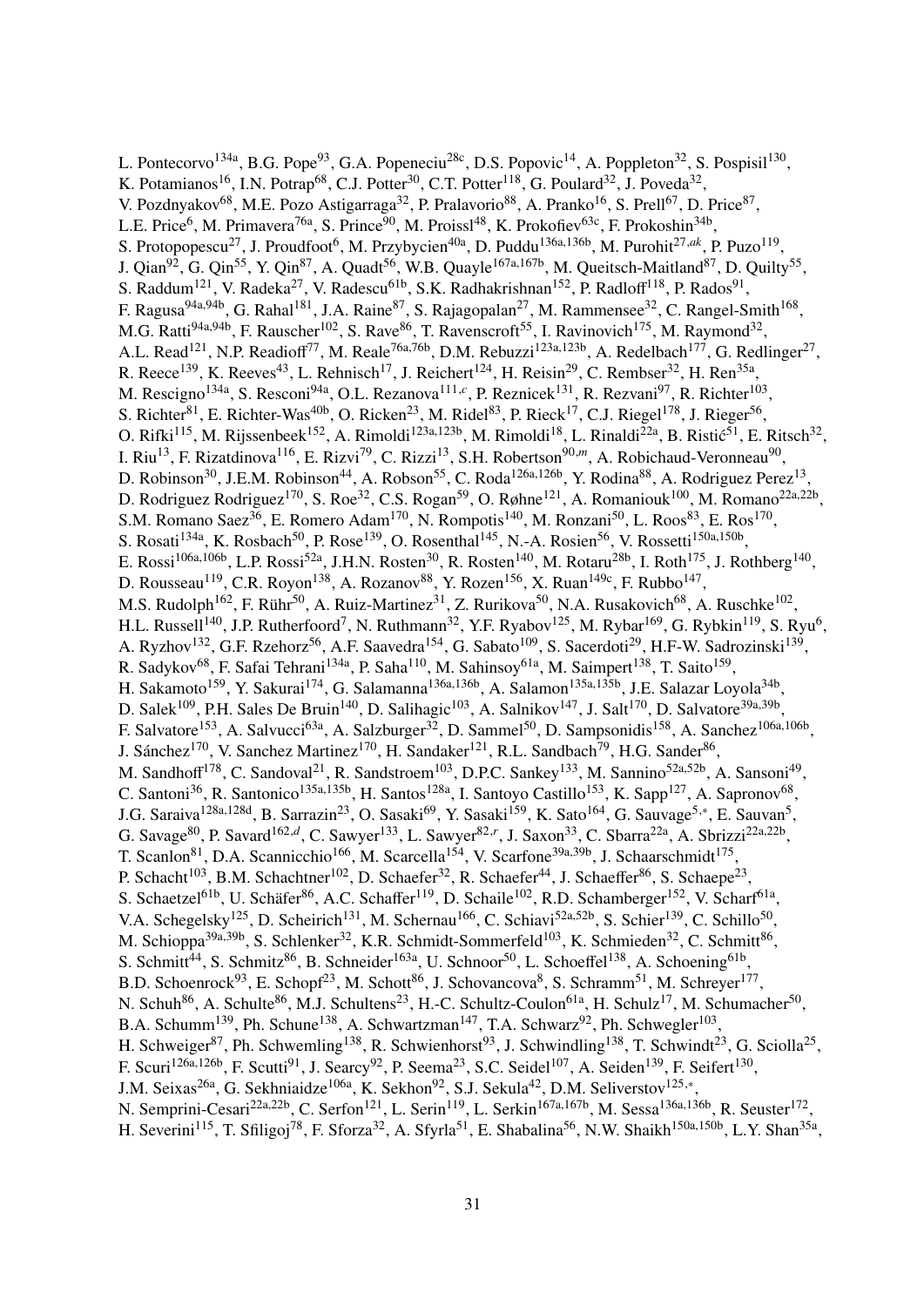R. Shang<sup>169</sup>, J.T. Shank<sup>24</sup>, M. Shapiro<sup>16</sup>, P.B. Shatalov<sup>99</sup>, K. Shaw<sup>167a,167b</sup>, S.M. Shaw<sup>87</sup>, A. Shcherbakova<sup>150a,150b</sup>, C.Y. Shehu<sup>153</sup>, P. Sherwood<sup>81</sup>, L. Shi<sup>155,*al*</sup>, S. Shimizu<sup>70</sup>, C.O. Shimmin<sup>166</sup>, M. Shimojima<sup>104</sup>, M. Shiyakova<sup>68,am</sup>, A. Shmeleva<sup>98</sup>, D. Shoaleh Saadi<sup>97</sup>, M.J. Shochet<sup>33</sup>, S. Shojaii<sup>94a,94b</sup>, S. Shrestha<sup>113</sup>, E. Shulga<sup>100</sup>, M.A. Shupe<sup>7</sup>, P. Sicho<sup>129</sup>, A.M. Sickles<sup>169</sup>, P.E. Sidebo<sup>151</sup>, O. Sidiropoulou<sup>177</sup>, D. Sidorov<sup>116</sup>, A. Sidoti<sup>22a,22b</sup>, F. Siegert<sup>46</sup>, Dj. Sijacki<sup>14</sup>, J. Silva<sup>128a,128d</sup>, S.B. Silverstein<sup>150a</sup>, V. Simak<sup>130</sup>, O. Simard<sup>5</sup>, Lj. Simic<sup>14</sup>, S. Simion<sup>119</sup>, E. Simioni<sup>86</sup>, B. Simmons<sup>81</sup>, D. Simon<sup>36</sup>, M. Simon<sup>86</sup>, P. Sinervo<sup>162</sup>, N.B. Sinev<sup>118</sup>, M. Sioli<sup>22a,22b</sup>, G. Siragusa<sup>177</sup>, S.Yu. Sivoklokov<sup>101</sup>, J. Sjölin<sup>150a,150b</sup>, M.B. Skinner<sup>75</sup>, H.P. Skottowe<sup>59</sup>, P. Skubic<sup>115</sup>, M. Slater<sup>19</sup>, T. Slavicek<sup>130</sup>, M. Slawinska<sup>109</sup>, K. Sliwa<sup>165</sup>, R. Slovak<sup>131</sup>, V. Smakhtin<sup>175</sup>, B.H. Smart<sup>5</sup>, L. Smestad<sup>15</sup>, J. Smiesko148a, S.Yu. Smirnov100, Y. Smirnov100, L.N. Smirnova101,*an*, O. Smirnova84, M.N.K. Smith<sup>37</sup> , R.W. Smith<sup>37</sup>, M. Smizanska<sup>75</sup>, K. Smolek<sup>130</sup>, A.A. Snesarev<sup>98</sup>, S. Snyder<sup>27</sup>, R. Sobie<sup>172,*m*</sup>, F. Socher<sup>46</sup>, A. Soffer<sup>157</sup>, D.A. Soh<sup>155</sup>, G. Sokhrannyi<sup>78</sup>, C.A. Solans Sanchez<sup>32</sup>, M. Solar<sup>130</sup>, E.Yu. Soldatov<sup>100</sup>, U. Soldevila<sup>170</sup>, A.A. Solodkov<sup>132</sup>, A. Soloshenko<sup>68</sup>, O.V. Solovyanov<sup>132</sup>, V. Solovyev<sup>125</sup>, P. Sommer<sup>50</sup>, H. Son<sup>165</sup>, H.Y. Song<sup>60,*ao*</sup>, A. Sood<sup>16</sup>, A. Sopczak<sup>130</sup>, V. Sopko<sup>130</sup>, V. Sorin<sup>13</sup>, D. Sosa<sup>61b</sup>, C.L. Sotiropoulou<sup>126a,126b</sup>, R. Soualah<sup>167a,167c</sup>, A.M. Soukharev<sup>111,c</sup>, D. South<sup>44</sup>, B.C. Sowden<sup>80</sup>, S. Spagnolo<sup>76a,76b</sup>, M. Spalla<sup>126a,126b</sup>, M. Spangenberg<sup>173</sup>, F. Spanò<sup>80</sup>, D. Sperlich<sup>17</sup>, F. Spettel<sup>103</sup>, R. Spighi<sup>22a</sup>, G. Spigo<sup>32</sup>, L.A. Spiller<sup>91</sup>, M. Spousta<sup>131</sup>, R.D. St. Denis<sup>55,\*</sup>, A. Stabile<sup>94a</sup>, R. Stamen<sup>61a</sup>, S. Stamm<sup>17</sup>, E. Stanecka<sup>41</sup>, R.W. Stanek<sup>6</sup>, C. Stanescu<sup>136a</sup>, M. Stanescu-Bellu<sup>44</sup>, M.M. Stanitzki<sup>44</sup>, S. Stapnes<sup>121</sup>, E.A. Starchenko<sup>132</sup>, G.H. Stark<sup>33</sup>, J. Stark<sup>57</sup>, P. Staroba<sup>129</sup>, P. Starovoitov<sup>61a</sup>, S. Stärz<sup>32</sup>, R. Staszewski<sup>41</sup>, P. Steinberg<sup>27</sup>, B. Stelzer<sup>146</sup>, H.J. Stelzer<sup>32</sup>, O. Stelzer-Chilton<sup>163a</sup>, H. Stenzel<sup>54</sup>, G.A. Stewart<sup>55</sup>, J.A. Stillings<sup>23</sup>, M.C. Stockton<sup>90</sup>, M. Stoebe<sup>90</sup>, G. Stoicea<sup>28b</sup>, P. Stolte<sup>56</sup>, S. Stonjek<sup>103</sup>, A.R. Stradling<sup>8</sup>, A. Straessner<sup>46</sup>, M.E. Stramaglia<sup>18</sup>, J. Strandberg<sup>151</sup>, S. Strandberg<sup>150a,150b</sup>, A. Strandlie<sup>121</sup>, M. Strauss<sup>115</sup>, P. Strizenec<sup>148b</sup>, R. Ströhmer<sup>177</sup>, D.M. Strom<sup>118</sup>, R. Stroynowski<sup>42</sup>, A. Strubig<sup>108</sup>, S.A. Stucci<sup>18</sup>, B. Stugu<sup>15</sup>, N.A. Styles<sup>44</sup>, D. Su<sup>147</sup>, J. Su<sup>127</sup>, R. Subramaniam<sup>82</sup>, S. Suchek<sup>61a</sup>, Y. Sugaya<sup>120</sup>, M. Suk<sup>130</sup>, V.V. Sulin<sup>98</sup>, S. Sultansoy<sup>4c</sup>, T. Sumida<sup>71</sup>, S. Sun<sup>59</sup>, X. Sun<sup>35a</sup>, J.E. Sundermann<sup>50</sup>, K. Suruliz<sup>153</sup>, G. Susinno<sup>39a,39b</sup>, M.R. Sutton<sup>153</sup>, S. Suzuki<sup>69</sup>, M. Svatos<sup>129</sup>, M. Swiatlowski<sup>33</sup>, I. Sykora<sup>148a</sup>, T. Sykora<sup>131</sup>, D. Ta<sup>50</sup>, C. Taccini<sup>136a,136b</sup>, K. Tackmann<sup>44</sup>, J. Taenzer<sup>162</sup>, A. Taffard<sup>166</sup>, R. Tafirout<sup>163a</sup>, N. Taiblum<sup>157</sup>, H. Takai<sup>27</sup>, R. Takashima<sup>72</sup>, T. Takeshita<sup>144</sup>, Y. Takubo<sup>69</sup>, M. Talby<sup>88</sup>, A.A. Talyshev<sup>111,*c*</sup>, K.G. Tan<sup>91</sup>, J. Tanaka<sup>159</sup>, R. Tanaka<sup>119</sup>, S. Tanaka<sup>69</sup>, B.B. Tannenwald<sup>113</sup>, S. Tapia Araya<sup>34b</sup>, S. Tapprogge<sup>86</sup>, S. Tarem<sup>156</sup>, G.F. Tartarelli<sup>94a</sup>, P. Tas<sup>131</sup>, M. Tasevsky<sup>129</sup>, T. Tashiro<sup>71</sup>, E. Tassi<sup>39a,39b</sup>, A. Tavares Delgado<sup>128a,128b</sup>, Y. Tayalati<sup>137d</sup>, A.C. Taylor<sup>107</sup>, G.N. Taylor<sup>91</sup>, P.T.E. Taylor<sup>91</sup>, W. Taylor<sup>163b</sup>, F.A. Teischinger<sup>32</sup>, P. Teixeira-Dias<sup>80</sup>, K.K. Temming<sup>50</sup>, D. Temple<sup>146</sup>, H. Ten Kate<sup>32</sup>, P.K. Teng<sup>155</sup>, J.J. Teoh<sup>120</sup>, F. Tepel<sup>178</sup>, S. Terada<sup>69</sup>, K. Terashi<sup>159</sup>, J. Terron<sup>85</sup>, S. Terzo<sup>103</sup>, M. Testa<sup>49</sup>, R.J. Teuscher<sup>162,*m*</sup>, T. Theveneaux-Pelzer<sup>88</sup>, J.P. Thomas<sup>19</sup>, J. Thomas-Wilsker<sup>80</sup>, E.N. Thompson<sup>37</sup>, P.D. Thompson<sup>19</sup>, A.S. Thompson<sup>55</sup>, L.A. Thomsen<sup>179</sup>, E. Thomson<sup>124</sup>, M. Thomson<sup>30</sup>, M.J. Tibbetts<sup>16</sup>, R.E. Ticse Torres<sup>88</sup>, V.O. Tikhomirov<sup>98,ap</sup>, Yu.A. Tikhonov<sup>111,*c*</sup>, S. Timoshenko<sup>100</sup>, P. Tipton<sup>179</sup>, S. Tisserant<sup>88</sup>, K. Todome<sup>161</sup>, T. Todorov<sup>5,\*</sup>, S. Todorova-Nova<sup>131</sup>, J. Tojo<sup>73</sup>, S. Tokár<sup>148a</sup>, K. Tokushuku<sup>69</sup>, E. Tolley<sup>59</sup>, L. Tomlinson<sup>87</sup>, M. Tomoto<sup>105</sup>, L. Tompkins<sup>147,*aq*</sup>, K. Toms<sup>107</sup>, B. Tong<sup>59</sup>, E. Torrence<sup>118</sup>, H. Torres<sup>146</sup>, E. Torró Pastor<sup>140</sup>, J. Toth<sup>88,ar</sup>, F. Touchard<sup>88</sup>, D.R. Tovey<sup>143</sup>, T. Trefzger<sup>177</sup>, A. Tricoli<sup>27</sup>, I.M. Trigger<sup>163a</sup>, S. Trincaz-Duvoid<sup>83</sup>, M.F. Tripiana<sup>13</sup>, W. Trischuk<sup>162</sup>, B. Trocmé<sup>57</sup>, A. Trofymov<sup>44</sup>, C. Troncon<sup>94a</sup>, M. Trottier-McDonald<sup>16</sup>, M. Trovatelli<sup>172</sup>, L. Truong<sup>167a,167c</sup>, M. Trzebinski<sup>41</sup>, A. Trzupek<sup>41</sup>, J.C-L. Tseng<sup>122</sup>, P.V. Tsiareshka<sup>95</sup>, G. Tsipolitis<sup>10</sup>, N. Tsirintanis<sup>9</sup>, S. Tsiskaridze<sup>13</sup>, V. Tsiskaridze<sup>50</sup>, E.G. Tskhadadze<sup>53a</sup>, K.M. Tsui<sup>63a</sup>, I.I. Tsukerman<sup>99</sup>, V. Tsulaia<sup>16</sup>, S. Tsuno<sup>69</sup>, D. Tsybychev<sup>152</sup>, A. Tudorache<sup>28b</sup>, V. Tudorache<sup>28b</sup>, A.N. Tuna<sup>59</sup>, S.A. Tupputi<sup>22a,22b</sup>, S. Turchikhin<sup>101,*an*</sup>, D. Turecek<sup>130</sup>, D. Turgeman<sup>175</sup>, R. Turra<sup>94a,94b</sup>, A.J. Turvey<sup>42</sup>, P.M. Tuts<sup>37</sup>, M. Tyndel<sup>133</sup>, G. Ucchielli<sup>22a,22b</sup>, I. Ueda<sup>159</sup>, M. Ughetto<sup>150a,150b</sup>, F. Ukegawa<sup>164</sup>, G. Unal<sup>32</sup>,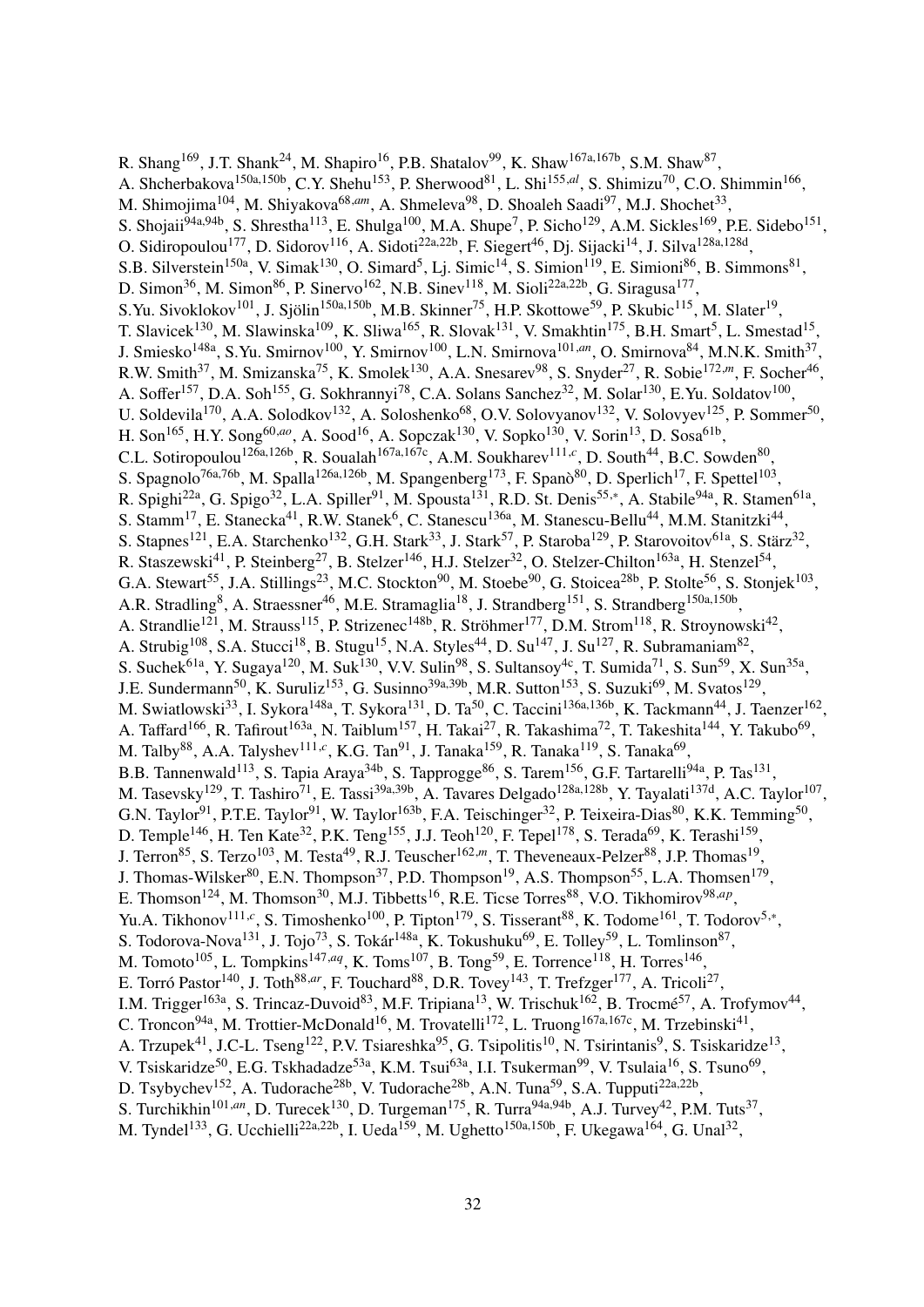A. Undrus<sup>27</sup>, G. Unel<sup>166</sup>, F.C. Ungaro<sup>91</sup>, Y. Unno<sup>69</sup>, C. Unverdorben<sup>102</sup>, J. Urban<sup>148b</sup>, P. Urquijo<sup>91</sup>, P. Urrejola<sup>86</sup>, G. Usai<sup>8</sup>, A. Usanova<sup>65</sup>, L. Vacavant<sup>88</sup>, V. Vacek<sup>130</sup>, B. Vachon<sup>90</sup>, C. Valderanis<sup>102</sup>, E. Valdes Santurio<sup>150a,150b</sup>, N. Valencic<sup>109</sup>, S. Valentinetti<sup>22a,22b</sup>, A. Valero<sup>170</sup>, L. Valery<sup>13</sup>, S. Valkar<sup>131</sup>, S. Vallecorsa<sup>51</sup>, J.A. Valls Ferrer<sup>170</sup>, W. Van Den Wollenberg<sup>109</sup>, P.C. Van Der Deijl<sup>109</sup>, R. van der Geer<sup>109</sup>, H. van der Graaf<sup>109</sup>, N. van Eldik<sup>156</sup>, P. van Gemmeren<sup>6</sup>, J. Van Nieuwkoop<sup>146</sup>, I. van Vulpen<sup>109</sup>, M.C. van Woerden<sup>32</sup>, M. Vanadia<sup>134a,134b</sup>, W. Vandelli<sup>32</sup>, R. Vanguri<sup>124</sup>, A. Vaniachine<sup>-309</sup>, P. Vankov<sup>109</sup>, G. Vardanyan<sup>180</sup>, R. Vari<sup>134a</sup>, E.W. Varnes<sup>7</sup>, T. Varol<sup>42</sup>, D. Varouchas<sup>83</sup>, A. Vartapetian<sup>8</sup>, K.E. Varvell<sup>154</sup>, J.G. Vasquez<sup>179</sup>, F. Vazeille<sup>36</sup>, T. Vazquez Schroeder<sup>90</sup>, J. Veatch<sup>56</sup>, L.M. Veloce<sup>162</sup>, F. Veloso<sup>128a,128c</sup>, S. Veneziano<sup>134a</sup>, A. Ventura<sup>76a,76b</sup>, M. Venturi<sup>172</sup>, N. Venturi<sup>162</sup>, A. Venturini<sup>25</sup>, V. Vercesi<sup>123a</sup>, M. Verducci<sup>134a,134b</sup>, W. Verkerke<sup>109</sup>, J.C. Vermeulen<sup>109</sup>, A. Vest<sup>46,as</sup>, M.C. Vetterli<sup>146,d</sup>, O. Viazlo<sup>84</sup>, I. Vichou<sup>169,∗</sup>, T. Vickey<sup>143</sup>, O.E. Vickey Boeriu<sup>143</sup>, G.H.A. Viehhauser<sup>122</sup>, S. Viel<sup>16</sup>, L. Vigani<sup>122</sup>, R. Vigne<sup>65</sup>, M. Villa<sup>22a,22b</sup>, M. Villaplana Perez<sup>94a,94b</sup>, E. Vilucchi<sup>49</sup>, M.G. Vincter<sup>31</sup>, V.B. Vinogradov<sup>68</sup>, C. Vittori<sup>22a,22b</sup>, I. Vivarelli<sup>153</sup>, S. Vlachos<sup>10</sup>, M. Vlasak<sup>130</sup>, M. Vogel<sup>178</sup>, P. Vokac<sup>130</sup>, G. Volpi<sup>126a,126b</sup>, M. Volpi<sup>91</sup>, H. von der Schmitt<sup>103</sup>, E. von Toerne<sup>23</sup>, V. Vorobel<sup>131</sup>, K. Vorobev<sup>100</sup>, M. Vos<sup>170</sup>, R. Voss<sup>32</sup>, J.H. Vossebeld<sup>77</sup>, N. Vranjes<sup>14</sup>, M. Vranjes Milosavljevic<sup>14</sup>, V. Vrba<sup>129</sup>, M. Vreeswijk<sup>109</sup>, R. Vuillermet<sup>32</sup>, I. Vukotic<sup>33</sup>, Z. Vykydal<sup>130</sup>, P. Wagner<sup>23</sup>, W. Wagner<sup>178</sup>, H. Wahlberg<sup>74</sup>, S. Wahrmund<sup>46</sup>, J. Wakabayashi<sup>105</sup>, J. Walder<sup>75</sup>, R. Walker<sup>102</sup>, W. Walkowiak<sup>145</sup>, V. Wallangen<sup>150a,150b</sup>, C. Wang<sup>35b</sup>, C. Wang<sup>141,88</sup>, F. Wang<sup>176</sup>, H. Wang<sup>16</sup>, H. Wang<sup>42</sup>, J. Wang<sup>44</sup>, J. Wang<sup>154</sup>, K. Wang<sup>90</sup>, R. Wang<sup>6</sup>, S.M. Wang<sup>155</sup>, T. Wang<sup>23</sup>, T. Wang<sup>37</sup>, W. Wang<sup>60</sup>, X. Wang<sup>179</sup>, C. Wanotayaroj<sup>118</sup>, A. Warburton<sup>90</sup>, C.P. Ward<sup>30</sup>, D.R. Wardrope<sup>81</sup>, A. Washbrook<sup>48</sup>, P.M. Watkins<sup>19</sup>, A.T. Watson<sup>19</sup>, M.F. Watson<sup>19</sup>, G. Watts<sup>140</sup>, S. Watts<sup>87</sup>, B.M. Waugh<sup>81</sup>, S. Webb<sup>86</sup>, M.S. Weber<sup>18</sup>, S.W. Weber<sup>177</sup>, J.S. Webster<sup>6</sup>, A.R. Weidberg<sup>122</sup>, B. Weinert<sup>64</sup>, J. Weingarten<sup>56</sup>, C. Weiser<sup>50</sup>, H. Weits<sup>109</sup>, P.S. Wells<sup>32</sup>, T. Wenaus<sup>27</sup>, T. Wengler<sup>32</sup>, S. Wenig<sup>32</sup>, N. Wermes<sup>23</sup>, M. Werner<sup>50</sup>, M.D. Werner<sup>67</sup>, P. Werner<sup>32</sup>, M. Wessels<sup>61a</sup>, J. Wetter<sup>165</sup>, K. Whalen<sup>118</sup>, N.L. Whallon<sup>140</sup>, A.M. Wharton<sup>75</sup>, A. White<sup>8</sup>, M.J. White<sup>1</sup>, R. White<sup>34b</sup>, D. Whiteson<sup>166</sup>, F.J. Wickens<sup>133</sup>, W. Wiedenmann<sup>176</sup>, M. Wielers<sup>133</sup>, P. Wienemann<sup>23</sup>, C. Wiglesworth<sup>38</sup>, L.A.M. Wiik-Fuchs<sup>23</sup>, A. Wildauer<sup>103</sup>, F. Wilk<sup>87</sup>, H.G. Wilkens<sup>32</sup>, H.H. Williams<sup>124</sup>, S. Williams<sup>109</sup>, C. Willis<sup>93</sup>, S. Willocq<sup>89</sup>, J.A. Wilson<sup>19</sup>, I. Wingerter-Seez<sup>5</sup>, F. Winklmeier<sup>118</sup>, O.J. Winston<sup>153</sup>, B.T. Winter<sup>23</sup>, M. Wittgen<sup>147</sup>, J. Wittkowski<sup>102</sup>, M.W. Wolter<sup>41</sup>, H. Wolters<sup>128a,128c</sup>, S.D. Worm<sup>133</sup>, B.K. Wosiek<sup>41</sup>, J. Wotschack<sup>32</sup>, M.J. Woudstra<sup>87</sup>, K.W. Wozniak<sup>41</sup>, M. Wu<sup>57</sup>, M. Wu<sup>33</sup>, S.L. Wu<sup>176</sup>, X. Wu<sup>51</sup>, Y. Wu<sup>92</sup>, T.R. Wyatt<sup>87</sup>, B.M. Wynne<sup>48</sup>, S. Xella<sup>38</sup>, D. Xu<sup>35a</sup>, L. Xu<sup>27</sup>, B. Yabsley<sup>154</sup>, S. Yacoob<sup>149a</sup>, R. Yakabe<sup>70</sup>, D. Yamaguchi<sup>161</sup>, Y. Yamaguchi<sup>120</sup>, A. Yamamoto<sup>69</sup>, S. Yamamoto<sup>159</sup>, T. Yamanaka<sup>159</sup>, K. Yamauchi<sup>105</sup>, Y. Yamazaki<sup>70</sup>, Z. Yan<sup>24</sup>, H. Yang<sup>142</sup>, H. Yang<sup>176</sup>, Y. Yang<sup>155</sup>, Z. Yang<sup>15</sup>, W-M. Yao<sup>16</sup>, Y.C. Yap<sup>83</sup>, Y. Yasu<sup>69</sup>, E. Yatsenko<sup>5</sup>, K.H. Yau Wong<sup>23</sup>, J. Ye<sup>42</sup>, S. Ye<sup>27</sup>, I. Yeletskikh<sup>68</sup>, A.L. Yen<sup>59</sup>, E. Yildirim<sup>86</sup>, K. Yorita<sup>174</sup>, R. Yoshida<sup>6</sup>, K. Yoshihara<sup>124</sup>, C. Young<sup>147</sup>, C.J.S. Young<sup>32</sup>, S. Youssef<sup>24</sup>, D.R. Yu<sup>16</sup>, J. Yu<sup>8</sup>, J.M. Yu<sup>92</sup>, J. Yu<sup>67</sup>, L. Yuan<sup>70</sup>, S.P.Y. Yuen<sup>23</sup>, I. Yusuff<sup>30,*at*</sup>, B. Zabinski<sup>41</sup>, R. Zaidan<sup>141</sup>, A.M. Zaitsev<sup>132,af</sup>, N. Zakharchuk<sup>44</sup>, J. Zalieckas<sup>15</sup>, A. Zaman<sup>152</sup>, S. Zambito<sup>59</sup>, L. Zanello<sup>134a,134b</sup>, D. Zanzi<sup>91</sup>, C. Zeitnitz<sup>178</sup>, M. Zeman<sup>130</sup>, A. Zemla<sup>40a</sup>, J.C. Zeng<sup>169</sup>, Q. Zeng<sup>147</sup>, K. Zengel<sup>25</sup>, O. Zenin<sup>132</sup>, T. Ženiš<sup>148a</sup>, D. Zerwas<sup>119</sup>, D. Zhang<sup>92</sup>, F. Zhang<sup>176</sup>, G. Zhang<sup>60,*ao*</sup>, H. Zhang<sup>35b</sup>, J. Zhang<sup>6</sup>, L. Zhang<sup>50</sup>, R. Zhang<sup>23</sup>, R. Zhang<sup>60,*au*</sup>, X. Zhang<sup>141</sup>, Z. Zhang<sup>119</sup>, X. Zhao<sup>42</sup>, Y. Zhao<sup>141</sup>, Z. Zhao<sup>60</sup>, A. Zhemchugov<sup>68</sup>, J. Zhong<sup>122</sup>, B. Zhou<sup>92</sup>, C. Zhou<sup>47</sup>, L. Zhou<sup>37</sup>, L. Zhou<sup>42</sup>, M. Zhou<sup>152</sup>, N. Zhou<sup>35c</sup>, C.G. Zhu<sup>141</sup>, H. Zhu<sup>35a</sup>, J. Zhu<sup>92</sup>, Y. Zhu<sup>60</sup>, X. Zhuang<sup>35a</sup>, K. Zhukov<sup>98</sup>, A. Zibell<sup>177</sup>, D. Zieminska<sup>64</sup>, N.I. Zimine<sup>68</sup>, C. Zimmermann<sup>86</sup>, S. Zimmermann<sup>50</sup>, Z. Zinonos<sup>56</sup>, M. Zinser<sup>86</sup>, M. Ziolkowski<sup>145</sup>, L. Živković<sup>14</sup>, G. Zobernig<sup>176</sup>, A. Zoccoli<sup>22a,22b</sup>, M. zur Nedden<sup>17</sup>, L. Zwalinski<sup>32</sup>.

<sup>1</sup> Department of Physics, University of Adelaide, Adelaide, Australia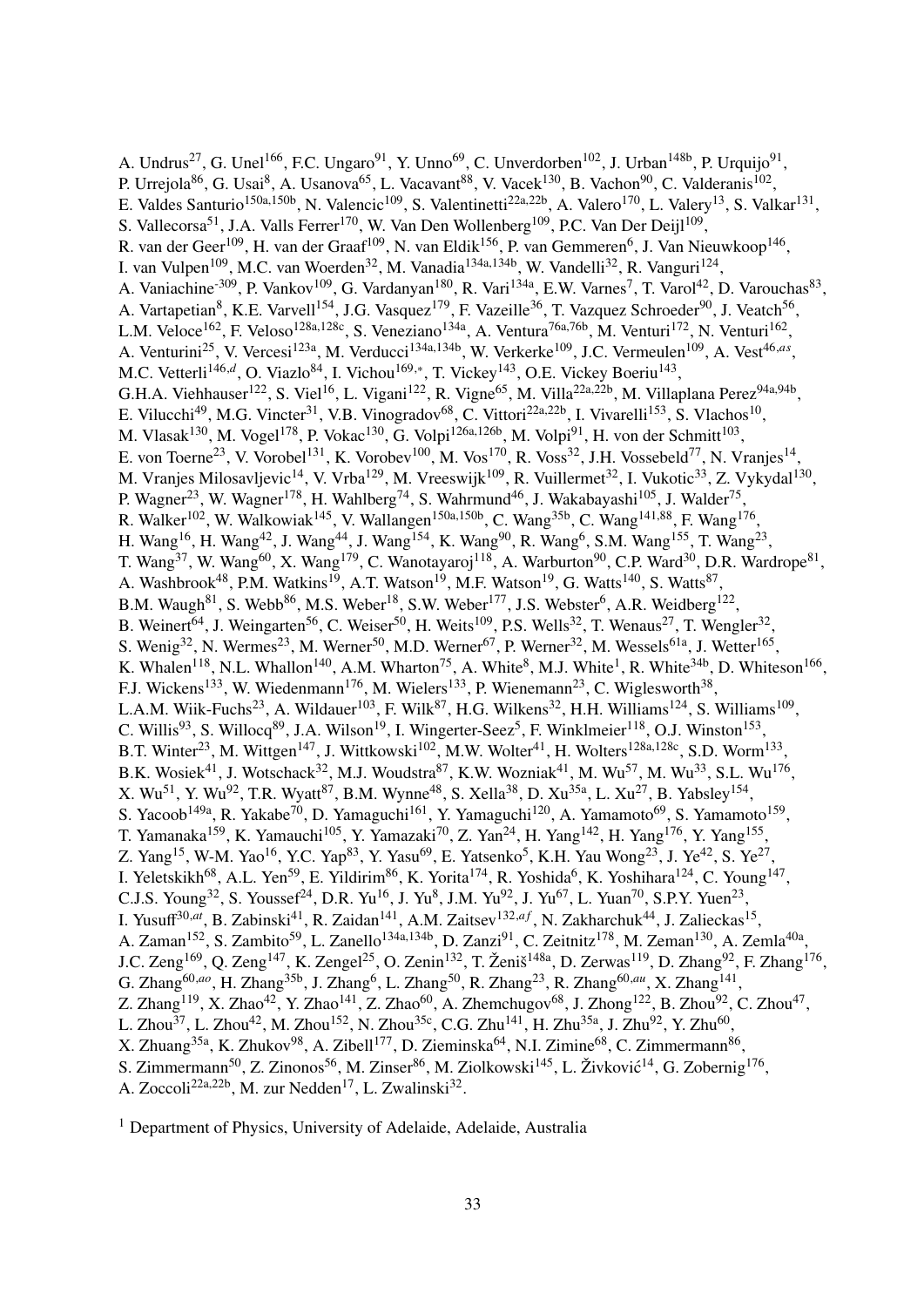<sup>2</sup> Physics Department, SUNY Albany, Albany NY, United States of America

<sup>3</sup> Department of Physics, University of Alberta, Edmonton AB, Canada

4 (*a*) Department of Physics, Ankara University, Ankara; (*b*) Istanbul Aydin University, Istanbul; (*c*)

Division of Physics, TOBB University of Economics and Technology, Ankara, Turkey

<sup>5</sup> LAPP, CNRS/IN2P3 and Université Savoie Mont Blanc, Annecy-le-Vieux, France

<sup>6</sup> High Energy Physics Division, Argonne National Laboratory, Argonne IL, United States of America

<sup>7</sup> Department of Physics, University of Arizona, Tucson AZ, United States of America

<sup>8</sup> Department of Physics, The University of Texas at Arlington, Arlington TX, United States of America

<sup>9</sup> Physics Department, University of Athens, Athens, Greece

<sup>10</sup> Physics Department, National Technical University of Athens, Zografou, Greece

<sup>11</sup> Department of Physics, The University of Texas at Austin, Austin TX, United States of America

<sup>12</sup> Institute of Physics, Azerbaijan Academy of Sciences, Baku, Azerbaijan

<sup>13</sup> Institut de Física d'Altes Energies (IFAE), The Barcelona Institute of Science and Technology. Barcelona, Spain, Spain

<sup>14</sup> Institute of Physics, University of Belgrade, Belgrade, Serbia

<sup>15</sup> Department for Physics and Technology, University of Bergen, Bergen, Norway

<sup>16</sup> Physics Division, Lawrence Berkeley National Laboratory and University of California, Berkeley CA, United States of America

<sup>17</sup> Department of Physics, Humboldt University, Berlin, Germany

<sup>18</sup> Albert Einstein Center for Fundamental Physics and Laboratory for High Energy Physics, University of Bern, Bern, Switzerland

<sup>19</sup> School of Physics and Astronomy, University of Birmingham, Birmingham, United Kingdom

20 (*a*) Department of Physics, Bogazici University, Istanbul; (*b*) Department of Physics Engineering, Gaziantep University, Gaziantep; <sup>(d)</sup> Istanbul Bilgi University, Faculty of Engineering and Natural Sciences, Istanbul,Turkey; <sup>(*e*)</sup> Bahcesehir University, Faculty of Engineering and Natural Sciences. Istanbul, Turkey, Turkey

<sup>21</sup> Centro de Investigaciones, Universidad Antonio Narino, Bogota, Colombia

22 (*a*) INFN Sezione di Bologna; (*b*) Dipartimento di Fisica e Astronomia, Università di Bologna, Bologna, Italy

<sup>23</sup> Physikalisches Institut, University of Bonn, Bonn, Germany

<sup>24</sup> Department of Physics, Boston University, Boston MA, United States of America

<sup>25</sup> Department of Physics, Brandeis University, Waltham MA, United States of America

26 (*a*) Universidade Federal do Rio De Janeiro COPPE/EE/IF, Rio de Janeiro; (*b*) Electrical Circuits Department, Federal University of Juiz de Fora (UFJF), Juiz de Fora; (*c*) Federal University of Sao Joao

del Rei (UFSJ), Sao Joao del Rei; (*d*) Instituto de Fisica, Universidade de Sao Paulo, Sao Paulo, Brazil

<sup>27</sup> Physics Department, Brookhaven National Laboratory, Upton NY, United States of America 28 (*a*) Transilvania University of Brasov, Brasov, Romania; (*b*) National Institute of Physics and Nuclear Engineering, Bucharest; (*c*) National Institute for Research and Development of Isotopic and Molecular Technologies, Physics Department, Cluj Napoca; (*d*) University Politehnica Bucharest, Bucharest; (*e*)

West University in Timisoara, Timisoara, Romania

<sup>29</sup> Departamento de Física, Universidad de Buenos Aires, Buenos Aires, Argentina

<sup>30</sup> Cavendish Laboratory, University of Cambridge, Cambridge, United Kingdom

<sup>31</sup> Department of Physics, Carleton University, Ottawa ON, Canada

<sup>32</sup> CERN, Geneva, Switzerland

<sup>33</sup> Enrico Fermi Institute, University of Chicago, Chicago IL, United States of America

34 (*a*) Departamento de Física, Pontificia Universidad Católica de Chile, Santiago; (*b*) Departamento de Física, Universidad Técnica Federico Santa María, Valparaíso, Chile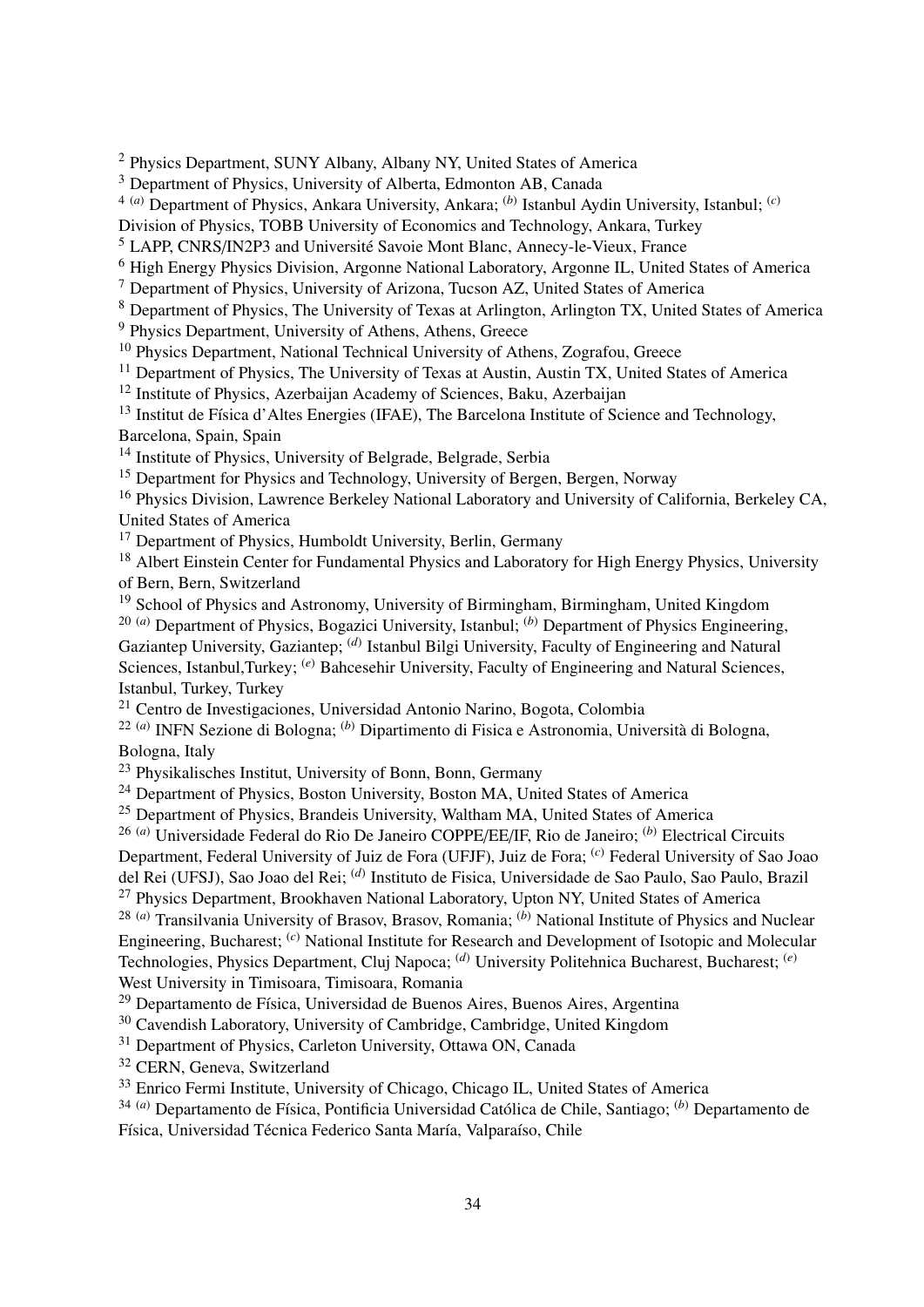35 (*a*) Institute of High Energy Physics, Chinese Academy of Sciences, Beijing; (*b*) Department of Physics, Nanjing University, Jiangsu; (*c*) Physics Department, Tsinghua University, Beijing 100084, China

<sup>36</sup> Laboratoire de Physique Corpusculaire, Clermont Université and Université Blaise Pascal and CNRS/IN2P3, Clermont-Ferrand, France

<sup>37</sup> Nevis Laboratory, Columbia University, Irvington NY, United States of America

<sup>38</sup> Niels Bohr Institute, University of Copenhagen, Kobenhavn, Denmark

39 (*a*) INFN Gruppo Collegato di Cosenza, Laboratori Nazionali di Frascati; (*b*) Dipartimento di Fisica, Università della Calabria, Rende, Italy

<sup>40 (*a*)</sup> AGH University of Science and Technology, Faculty of Physics and Applied Computer Science, Krakow; (*b*) Marian Smoluchowski Institute of Physics, Jagiellonian University, Krakow, Poland

<sup>41</sup> Institute of Nuclear Physics Polish Academy of Sciences, Krakow, Poland

<sup>42</sup> Physics Department, Southern Methodist University, Dallas TX, United States of America

<sup>43</sup> Physics Department, University of Texas at Dallas, Richardson TX, United States of America

<sup>44</sup> DESY, Hamburg and Zeuthen, Germany

<sup>45</sup> Lehrstuhl für Experimentelle Physik IV, Technische Universität Dortmund, Dortmund, Germany

<sup>46</sup> Institut für Kern- und Teilchenphysik, Technische Universität Dresden, Dresden, Germany

<sup>47</sup> Department of Physics, Duke University, Durham NC, United States of America

<sup>48</sup> SUPA - School of Physics and Astronomy, University of Edinburgh, Edinburgh, United Kingdom

<sup>49</sup> INFN Laboratori Nazionali di Frascati, Frascati, Italy

<sup>50</sup> Fakultät für Mathematik und Physik, Albert-Ludwigs-Universität, Freiburg, Germany

<sup>51</sup> Section de Physique, Université de Genève, Geneva, Switzerland

52 (*a*) INFN Sezione di Genova; (*b*) Dipartimento di Fisica, Università di Genova, Genova, Italy

53 (*a*) E. Andronikashvili Institute of Physics, Iv. Javakhishvili Tbilisi State University, Tbilisi; (*b*) High Energy Physics Institute, Tbilisi State University, Tbilisi, Georgia

<sup>54</sup> II Physikalisches Institut, Justus-Liebig-Universität Giessen, Giessen, Germany

<sup>55</sup> SUPA - School of Physics and Astronomy, University of Glasgow, Glasgow, United Kingdom

<sup>56</sup> II Physikalisches Institut, Georg-August-Universität, Göttingen, Germany

<sup>57</sup> Laboratoire de Physique Subatomique et de Cosmologie, Université Grenoble-Alpes, CNRS/IN2P3, Grenoble, France

<sup>58</sup> Department of Physics, Hampton University, Hampton VA, United States of America

<sup>59</sup> Laboratory for Particle Physics and Cosmology, Harvard University, Cambridge MA, United States of America

<sup>60</sup> Department of Modern Physics, University of Science and Technology of China, Anhui, China 61 (*a*) Kirchhoff-Institut für Physik, Ruprecht-Karls-Universität Heidelberg, Heidelberg; (*b*)

Physikalisches Institut, Ruprecht-Karls-Universität Heidelberg, Heidelberg; (*c*) ZITI Institut für technische Informatik, Ruprecht-Karls-Universität Heidelberg, Mannheim, Germany

<sup>62</sup> Faculty of Applied Information Science, Hiroshima Institute of Technology, Hiroshima, Japan

63 (*a*) Department of Physics, The Chinese University of Hong Kong, Shatin, N.T., Hong Kong; (*b*)

Department of Physics, The University of Hong Kong, Hong Kong; (*c*) Department of Physics, The

Hong Kong University of Science and Technology, Clear Water Bay, Kowloon, Hong Kong, China

<sup>64</sup> Department of Physics, Indiana University, Bloomington IN, United States of America

<sup>65</sup> Institut für Astro- und Teilchenphysik, Leopold-Franzens-Universität, Innsbruck, Austria

<sup>66</sup> University of Iowa, Iowa City IA, United States of America

<sup>67</sup> Department of Physics and Astronomy, Iowa State University, Ames IA, United States of America

<sup>68</sup> Joint Institute for Nuclear Research, JINR Dubna, Dubna, Russia

<sup>69</sup> KEK, High Energy Accelerator Research Organization, Tsukuba, Japan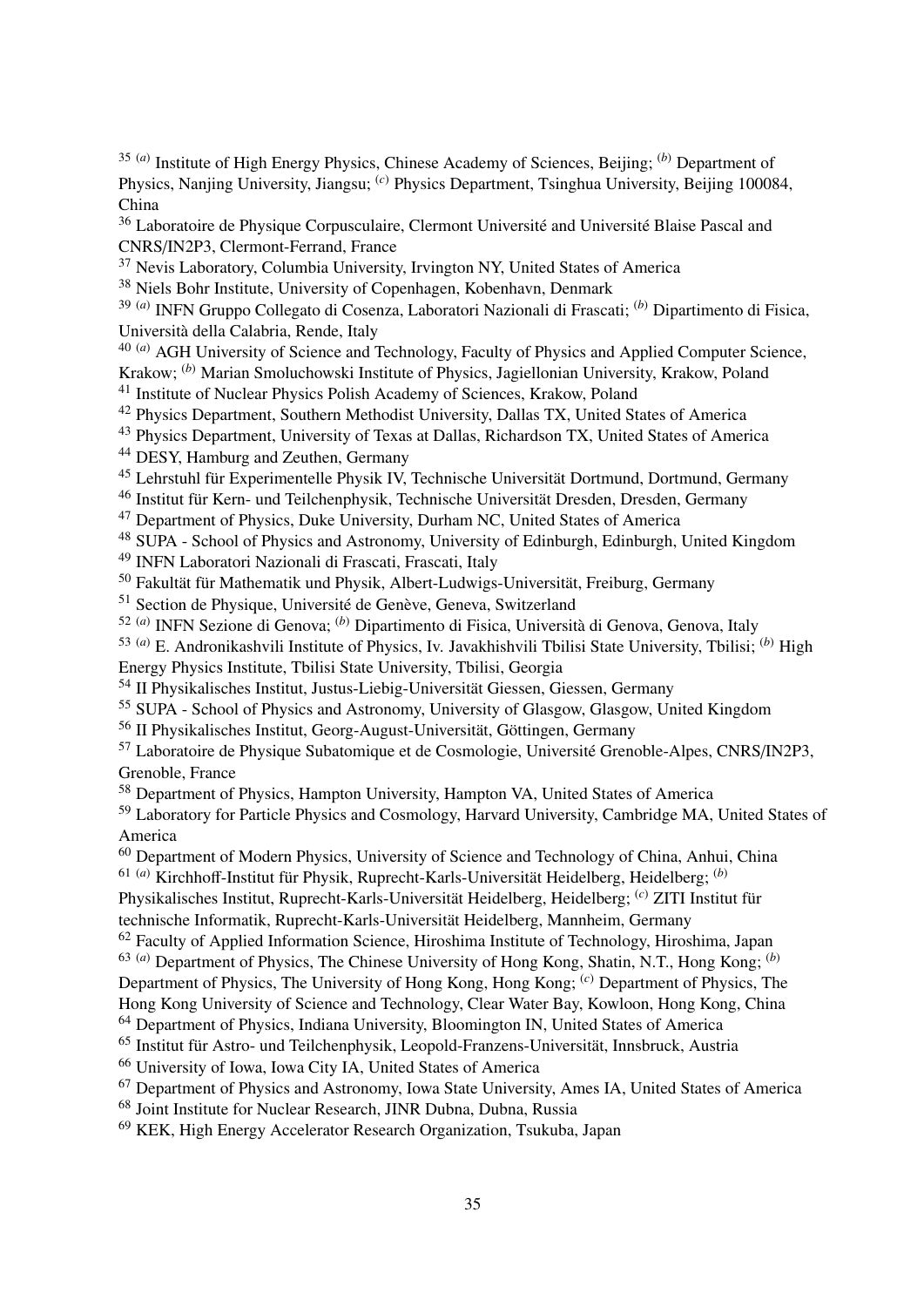<sup>70</sup> Graduate School of Science, Kobe University, Kobe, Japan

<sup>71</sup> Faculty of Science, Kyoto University, Kyoto, Japan

<sup>72</sup> Kyoto University of Education, Kyoto, Japan

<sup>73</sup> Department of Physics, Kyushu University, Fukuoka, Japan

<sup>74</sup> Instituto de Física La Plata, Universidad Nacional de La Plata and CONICET, La Plata, Argentina

<sup>75</sup> Physics Department, Lancaster University, Lancaster, United Kingdom

76 (*a*) INFN Sezione di Lecce; (*b*) Dipartimento di Matematica e Fisica, Università del Salento, Lecce, Italy

<sup>77</sup> Oliver Lodge Laboratory, University of Liverpool, Liverpool, United Kingdom

<sup>78</sup> Department of Physics, Jožef Stefan Institute and University of Ljubljana, Ljubljana, Slovenia

<sup>79</sup> School of Physics and Astronomy, Queen Mary University of London, London, United Kingdom

<sup>80</sup> Department of Physics, Royal Holloway University of London, Surrey, United Kingdom

<sup>81</sup> Department of Physics and Astronomy, University College London, London, United Kingdom

<sup>82</sup> Louisiana Tech University, Ruston LA, United States of America

83 Laboratoire de Physique Nucléaire et de Hautes Energies, UPMC and Université Paris-Diderot and CNRS/IN2P3, Paris, France

<sup>84</sup> Fysiska institutionen, Lunds universitet, Lund, Sweden

<sup>85</sup> Departamento de Fisica Teorica C-15, Universidad Autonoma de Madrid, Madrid, Spain

<sup>86</sup> Institut für Physik, Universität Mainz, Mainz, Germany

<sup>87</sup> School of Physics and Astronomy, University of Manchester, Manchester, United Kingdom

<sup>88</sup> CPPM, Aix-Marseille Université and CNRS/IN2P3, Marseille, France

<sup>89</sup> Department of Physics, University of Massachusetts, Amherst MA, United States of America

<sup>90</sup> Department of Physics, McGill University, Montreal QC, Canada

<sup>91</sup> School of Physics, University of Melbourne, Victoria, Australia

 $92$  Department of Physics, The University of Michigan, Ann Arbor MI, United States of America

<sup>93</sup> Department of Physics and Astronomy, Michigan State University, East Lansing MI, United States of America

94 (*a*) INFN Sezione di Milano; (*b*) Dipartimento di Fisica, Università di Milano, Milano, Italy

<sup>95</sup> B.I. Stepanov Institute of Physics, National Academy of Sciences of Belarus, Minsk, Republic of Belarus

<sup>96</sup> National Scientific and Educational Centre for Particle and High Energy Physics, Minsk, Republic of Belarus

<sup>97</sup> Group of Particle Physics, University of Montreal, Montreal OC, Canada

<sup>98</sup> P.N. Lebedev Physical Institute of the Russian Academy of Sciences, Moscow, Russia

<sup>99</sup> Institute for Theoretical and Experimental Physics (ITEP), Moscow, Russia

<sup>100</sup> National Research Nuclear University MEPhI, Moscow, Russia

<sup>101</sup> D.V. Skobeltsyn Institute of Nuclear Physics, M.V. Lomonosov Moscow State University, Moscow, Russia

<sup>102</sup> Fakultät für Physik, Ludwig-Maximilians-Universität München, München, Germany

<sup>103</sup> Max-Planck-Institut für Physik (Werner-Heisenberg-Institut), München, Germany

<sup>104</sup> Nagasaki Institute of Applied Science, Nagasaki, Japan

<sup>105</sup> Graduate School of Science and Kobayashi-Maskawa Institute, Nagoya University, Nagoya, Japan

106 (*a*) INFN Sezione di Napoli; (*b*) Dipartimento di Fisica, Università di Napoli, Napoli, Italy

<sup>107</sup> Department of Physics and Astronomy, University of New Mexico, Albuquerque NM, United States of America

<sup>108</sup> Institute for Mathematics, Astrophysics and Particle Physics, Radboud University Nijmegen/Nikhef, Nijmegen, Netherlands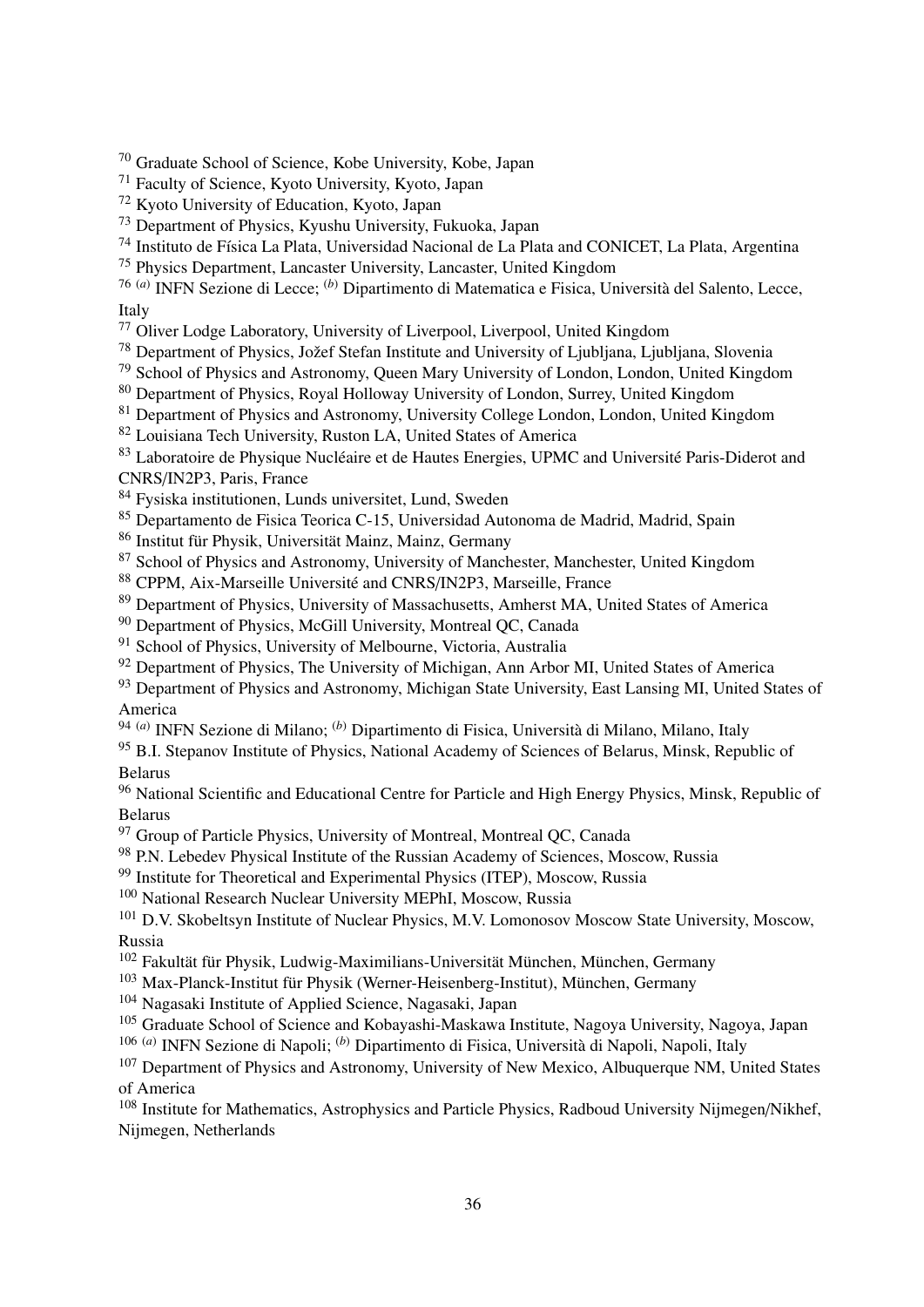<sup>109</sup> Nikhef National Institute for Subatomic Physics and University of Amsterdam, Amsterdam, Netherlands

<sup>110</sup> Department of Physics, Northern Illinois University, DeKalb IL, United States of America

<sup>111</sup> Budker Institute of Nuclear Physics, SB RAS, Novosibirsk, Russia

<sup>112</sup> Department of Physics, New York University, New York NY, United States of America

<sup>113</sup> Ohio State University, Columbus OH, United States of America

<sup>114</sup> Faculty of Science, Okayama University, Okayama, Japan

<sup>115</sup> Homer L. Dodge Department of Physics and Astronomy, University of Oklahoma, Norman OK, United States of America

<sup>116</sup> Department of Physics, Oklahoma State University, Stillwater OK, United States of America

<sup>117</sup> Palacký University, RCPTM, Olomouc, Czech Republic

<sup>118</sup> Center for High Energy Physics, University of Oregon, Eugene OR, United States of America

<sup>119</sup> LAL, Univ. Paris-Sud, CNRS/IN2P3, Université Paris-Saclay, Orsay, France

<sup>120</sup> Graduate School of Science, Osaka University, Osaka, Japan

<sup>121</sup> Department of Physics, University of Oslo, Oslo, Norway

<sup>122</sup> Department of Physics, Oxford University, Oxford, United Kingdom

123 (*a*) INFN Sezione di Pavia; (*b*) Dipartimento di Fisica, Università di Pavia, Pavia, Italy

<sup>124</sup> Department of Physics, University of Pennsylvania, Philadelphia PA, United States of America

<sup>125</sup> National Research Centre "Kurchatov Institute" B.P.Konstantinov Petersburg Nuclear Physics Institute, St. Petersburg, Russia

126 (*a*) INFN Sezione di Pisa; (*b*) Dipartimento di Fisica E. Fermi, Università di Pisa, Pisa, Italy <sup>127</sup> Department of Physics and Astronomy, University of Pittsburgh, Pittsburgh PA, United States of America

128 (*a*) Laboratório de Instrumentação e Física Experimental de Partículas - LIP, Lisboa; (*b*) Faculdade de Ciências, Universidade de Lisboa, Lisboa; (*c*) Department of Physics, University of Coimbra, Coimbra; (*d*) Centro de Física Nuclear da Universidade de Lisboa, Lisboa; (*e*) Departamento de Fisica,

Universidade do Minho, Braga; (*f*) Departamento de Fisica Teorica y del Cosmos and CAFPE,

Universidad de Granada, Granada (Spain);  $^{(g)}$  Dep Fisica and CEFITEC of Faculdade de Ciencias e Tecnologia, Universidade Nova de Lisboa, Caparica, Portugal

<sup>129</sup> Institute of Physics, Academy of Sciences of the Czech Republic, Praha, Czech Republic

<sup>130</sup> Czech Technical University in Prague, Praha, Czech Republic

<sup>131</sup> Faculty of Mathematics and Physics, Charles University in Prague, Praha, Czech Republic

<sup>132</sup> State Research Center Institute for High Energy Physics (Protvino), NRC KI, Russia

<sup>133</sup> Particle Physics Department, Rutherford Appleton Laboratory, Didcot, United Kingdom

134 (*a*) INFN Sezione di Roma; (*b*) Dipartimento di Fisica, Sapienza Università di Roma, Roma, Italy

135 (*a*) INFN Sezione di Roma Tor Vergata; (*b*) Dipartimento di Fisica, Università di Roma Tor Vergata, Roma, Italy

136 (*a*) INFN Sezione di Roma Tre; (*b*) Dipartimento di Matematica e Fisica, Università Roma Tre, Roma, Italy

137 (*a*) Faculté des Sciences Ain Chock, Réseau Universitaire de Physique des Hautes Energies - Université Hassan II, Casablanca; (*b*) Centre National de l'Energie des Sciences Techniques Nucleaires, Rabat; (*c*) Faculté des Sciences Semlalia, Université Cadi Ayyad, LPHEA-Marrakech; (*d*) Faculté des Sciences, Université Mohamed Premier and LPTPM, Oujda; (*e*) Faculté des sciences, Université Mohammed V, Rabat, Morocco

<sup>138</sup> DSM/IRFU (Institut de Recherches sur les Lois Fondamentales de l'Univers), CEA Saclay (Commissariat à l'Energie Atomique et aux Energies Alternatives), Gif-sur-Yvette, France <sup>139</sup> Santa Cruz Institute for Particle Physics, University of California Santa Cruz, Santa Cruz CA, United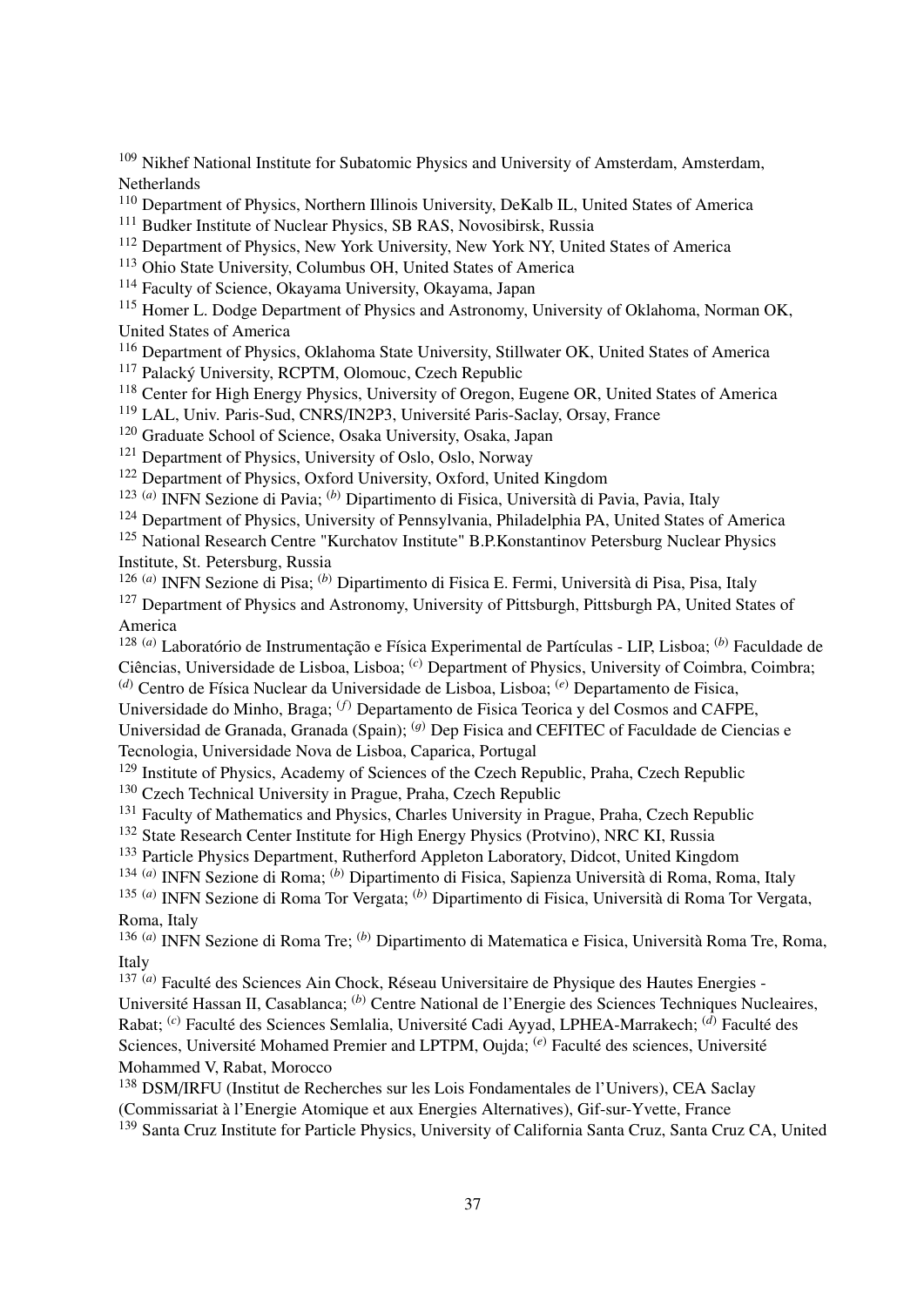States of America

<sup>140</sup> Department of Physics, University of Washington, Seattle WA, United States of America <sup>141</sup> School of Physics, Shandong University, Shandong, China

<sup>142</sup> Department of Physics and Astronomy, Shanghai Key Laboratory for Particle Physics and Cosmology, Shanghai Jiao Tong University, Shanghai; (also affiliated with PKU-CHEP), China

- <sup>143</sup> Department of Physics and Astronomy, University of Sheffield, Sheffield, United Kingdom
- <sup>144</sup> Department of Physics, Shinshu University, Nagano, Japan
- <sup>145</sup> Fachbereich Physik, Universität Siegen, Siegen, Germany
- <sup>146</sup> Department of Physics, Simon Fraser University, Burnaby BC, Canada
- <sup>147</sup> SLAC National Accelerator Laboratory, Stanford CA, United States of America

148 (*a*) Faculty of Mathematics, Physics & Informatics, Comenius University, Bratislava; (*b*) Department of Subnuclear Physics, Institute of Experimental Physics of the Slovak Academy of Sciences, Kosice, Slovak Republic

149 (*a*) Department of Physics, University of Cape Town, Cape Town; (*b*) Department of Physics,

University of Johannesburg, Johannesburg; <sup>(*c*)</sup> School of Physics, University of the Witwatersrand, Johannesburg, South Africa

150 (*a*) Department of Physics, Stockholm University; (*b*) The Oskar Klein Centre, Stockholm, Sweden <sup>151</sup> Physics Department, Royal Institute of Technology, Stockholm, Sweden

<sup>152</sup> Departments of Physics & Astronomy and Chemistry, Stony Brook University, Stony Brook NY, United States of America

- <sup>153</sup> Department of Physics and Astronomy, University of Sussex, Brighton, United Kingdom
- <sup>154</sup> School of Physics, University of Sydney, Sydney, Australia
- <sup>155</sup> Institute of Physics, Academia Sinica, Taipei, Taiwan
- <sup>156</sup> Department of Physics, Technion: Israel Institute of Technology, Haifa, Israel
- <sup>157</sup> Raymond and Beverly Sackler School of Physics and Astronomy, Tel Aviv University, Tel Aviv, Israel
- <sup>158</sup> Department of Physics, Aristotle University of Thessaloniki, Thessaloniki, Greece

<sup>159</sup> International Center for Elementary Particle Physics and Department of Physics, The University of Tokyo, Tokyo, Japan

<sup>160</sup> Graduate School of Science and Technology, Tokyo Metropolitan University, Tokyo, Japan

<sup>161</sup> Department of Physics, Tokyo Institute of Technology, Tokyo, Japan

<sup>162</sup> Department of Physics, University of Toronto, Toronto ON, Canada

163 (*a*) TRIUMF, Vancouver BC; (*b*) Department of Physics and Astronomy, York University, Toronto ON, Canada

<sup>164</sup> Faculty of Pure and Applied Sciences, and Center for Integrated Research in Fundamental Science and Engineering, University of Tsukuba, Tsukuba, Japan

<sup>165</sup> Department of Physics and Astronomy, Tufts University, Medford MA, United States of America

<sup>166</sup> Department of Physics and Astronomy, University of California Irvine, Irvine CA, United States of America

167 (*a*) INFN Gruppo Collegato di Udine, Sezione di Trieste, Udine; (*b*) ICTP, Trieste; (*c*) Dipartimento di Chimica, Fisica e Ambiente, Università di Udine, Udine, Italy

<sup>168</sup> Department of Physics and Astronomy, University of Uppsala, Uppsala, Sweden

<sup>169</sup> Department of Physics, University of Illinois, Urbana IL, United States of America

<sup>170</sup> Instituto de Fisica Corpuscular (IFIC) and Departamento de Fisica Atomica, Molecular y Nuclear

and Departamento de Ingeniería Electrónica and Instituto de Microelectrónica de Barcelona

(IMB-CNM), University of Valencia and CSIC, Valencia, Spain

<sup>171</sup> Department of Physics, University of British Columbia, Vancouver BC, Canada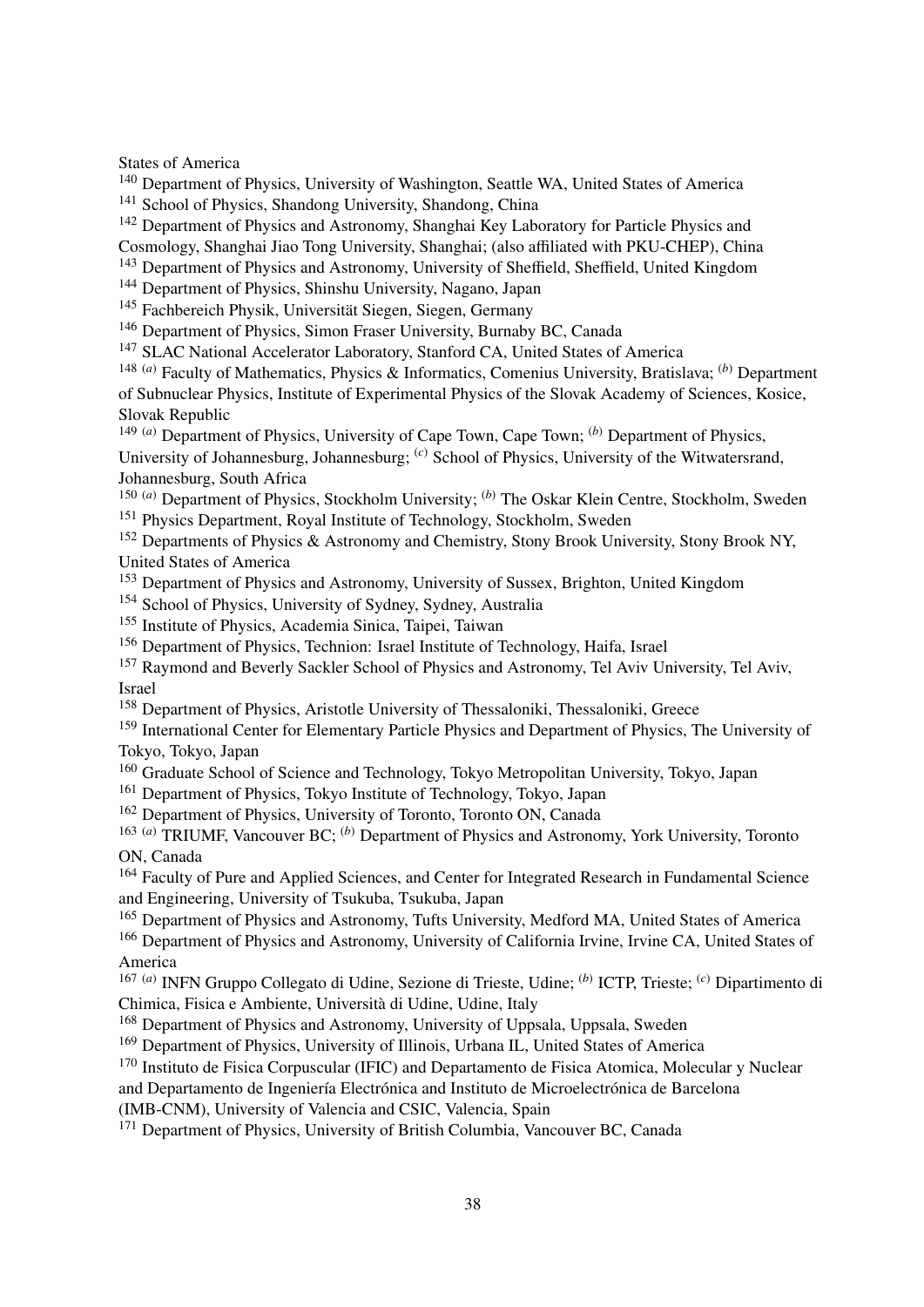<sup>172</sup> Department of Physics and Astronomy, University of Victoria, Victoria BC, Canada

<sup>173</sup> Department of Physics, University of Warwick, Coventry, United Kingdom

<sup>174</sup> Waseda University, Tokyo, Japan

<sup>175</sup> Department of Particle Physics, The Weizmann Institute of Science, Rehovot, Israel

<sup>176</sup> Department of Physics, University of Wisconsin, Madison WI, United States of America

<sup>177</sup> Fakultät für Physik und Astronomie, Julius-Maximilians-Universität, Würzburg, Germany

<sup>178</sup> Fakultät für Mathematik und Naturwissenschaften, Fachgruppe Physik, Bergische Universität Wuppertal, Wuppertal, Germany

<sup>179</sup> Department of Physics, Yale University, New Haven CT, United States of America

<sup>180</sup> Yerevan Physics Institute, Yerevan, Armenia

<sup>181</sup> Centre de Calcul de l'Institut National de Physique Nucléaire et de Physique des Particules (IN2P3), Villeurbanne, France

*<sup>a</sup>* Also at Department of Physics, King's College London, London, United Kingdom

*<sup>b</sup>* Also at Institute of Physics, Azerbaijan Academy of Sciences, Baku, Azerbaijan

*<sup>c</sup>* Also at Novosibirsk State University, Novosibirsk, Russia

*<sup>d</sup>* Also at TRIUMF, Vancouver BC, Canada

*<sup>e</sup>* Also at Department of Physics & Astronomy, University of Louisville, Louisville, KY, United States of America

*<sup>f</sup>* Also at Physics Department, An-Najah National University, Nablus, Palestine

<sup>g</sup> Also at Department of Physics, California State University, Fresno CA, United States of America

*<sup>h</sup>* Also at Department of Physics, University of Fribourg, Fribourg, Switzerland

*<sup>i</sup>* Also at Departament de Fisica de la Universitat Autonoma de Barcelona, Barcelona, Spain

*<sup>j</sup>* Also at Departamento de Fisica e Astronomia, Faculdade de Ciencias, Universidade do Porto, Portugal

*<sup>k</sup>* Also at Tomsk State University, Tomsk, Russia

*<sup>l</sup>* Also at Universita di Napoli Parthenope, Napoli, Italy

*<sup>m</sup>* Also at Institute of Particle Physics (IPP), Canada

*<sup>n</sup>* Also at National Institute of Physics and Nuclear Engineering, Bucharest, Romania

*<sup>o</sup>* Also at Department of Physics, St. Petersburg State Polytechnical University, St. Petersburg, Russia

*<sup>p</sup>* Also at Department of Physics, The University of Michigan, Ann Arbor MI, United States of America

*<sup>q</sup>* Also at Centre for High Performance Computing, CSIR Campus, Rosebank, Cape Town, South Africa

*<sup>r</sup>* Also at Louisiana Tech University, Ruston LA, United States of America

*<sup>s</sup>* Also at Institucio Catalana de Recerca i Estudis Avancats, ICREA, Barcelona, Spain

*<sup>t</sup>* Also at Graduate School of Science, Osaka University, Osaka, Japan

*<sup>u</sup>* Also at Department of Physics, National Tsing Hua University, Taiwan

 $\mathbf{v}$  Also at Institute for Mathematics, Astrophysics and Particle Physics, Radboud University

Nijmegen/Nikhef, Nijmegen, Netherlands

 $^w$  Also at Department of Physics, The University of Texas at Austin, Austin TX, United States of America

*<sup>x</sup>* Also at CERN, Geneva, Switzerland

<sup>y</sup> Also at Georgian Technical University (GTU),Tbilisi, Georgia

*<sup>z</sup>* Also at Ochadai Academic Production, Ochanomizu University, Tokyo, Japan

*aa* Also at Manhattan College, New York NY, United States of America

*ab* Also at Hellenic Open University, Patras, Greece

*ac* Also at Academia Sinica Grid Computing, Institute of Physics, Academia Sinica, Taipei, Taiwan

*ad* Also at School of Physics, Shandong University, Shandong, China

*ae* Also at Department of Physics, California State University, Sacramento CA, United States of America

<sup>af</sup> Also at Moscow Institute of Physics and Technology State University, Dolgoprudny, Russia